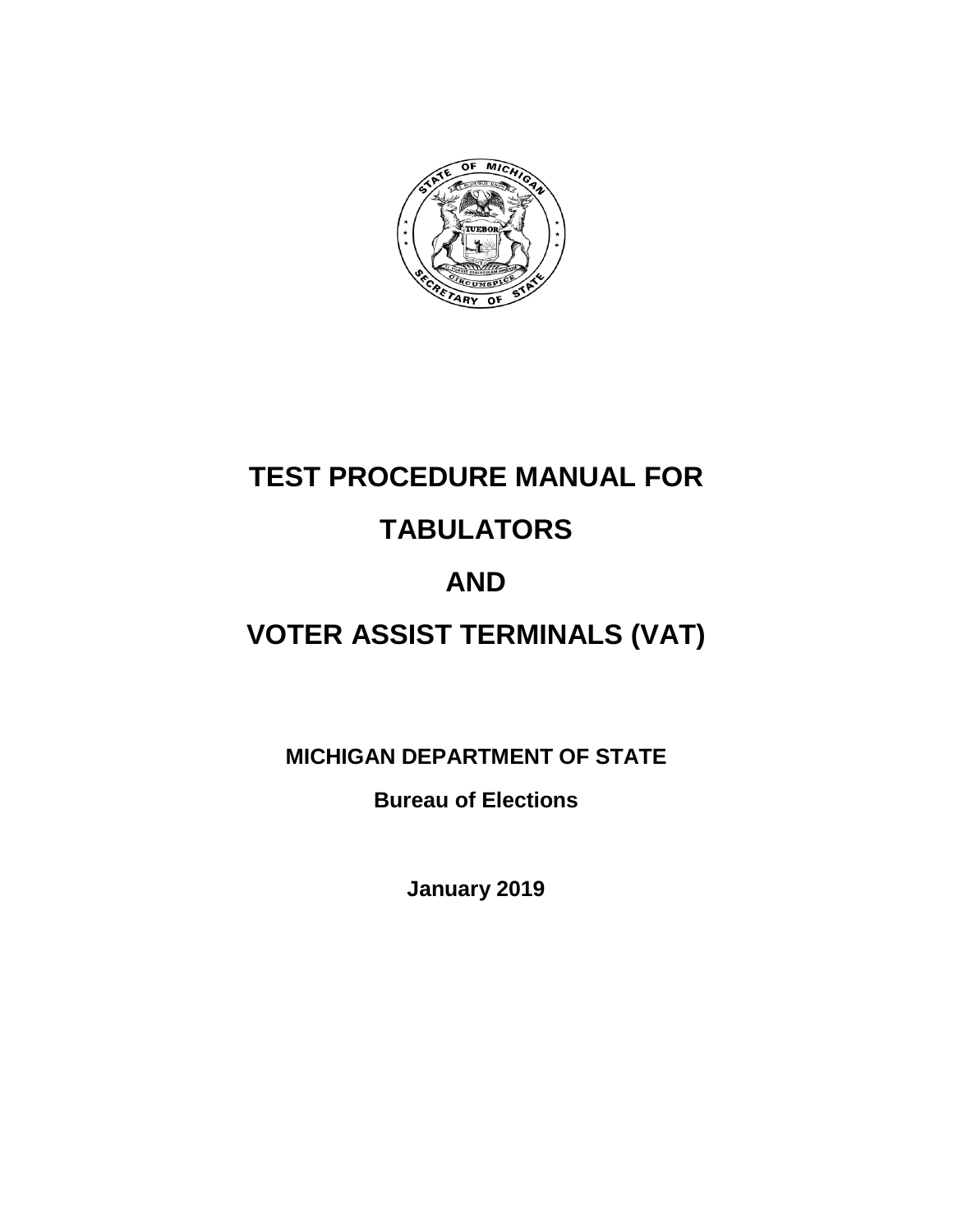# **Contents**

| Pre-Election Logic and Accuracy Testing of Tabulators and Voter Assist Terminals: 3 |  |
|-------------------------------------------------------------------------------------|--|
|                                                                                     |  |
|                                                                                     |  |
|                                                                                     |  |
|                                                                                     |  |
|                                                                                     |  |
|                                                                                     |  |
|                                                                                     |  |
|                                                                                     |  |
|                                                                                     |  |
|                                                                                     |  |
|                                                                                     |  |
|                                                                                     |  |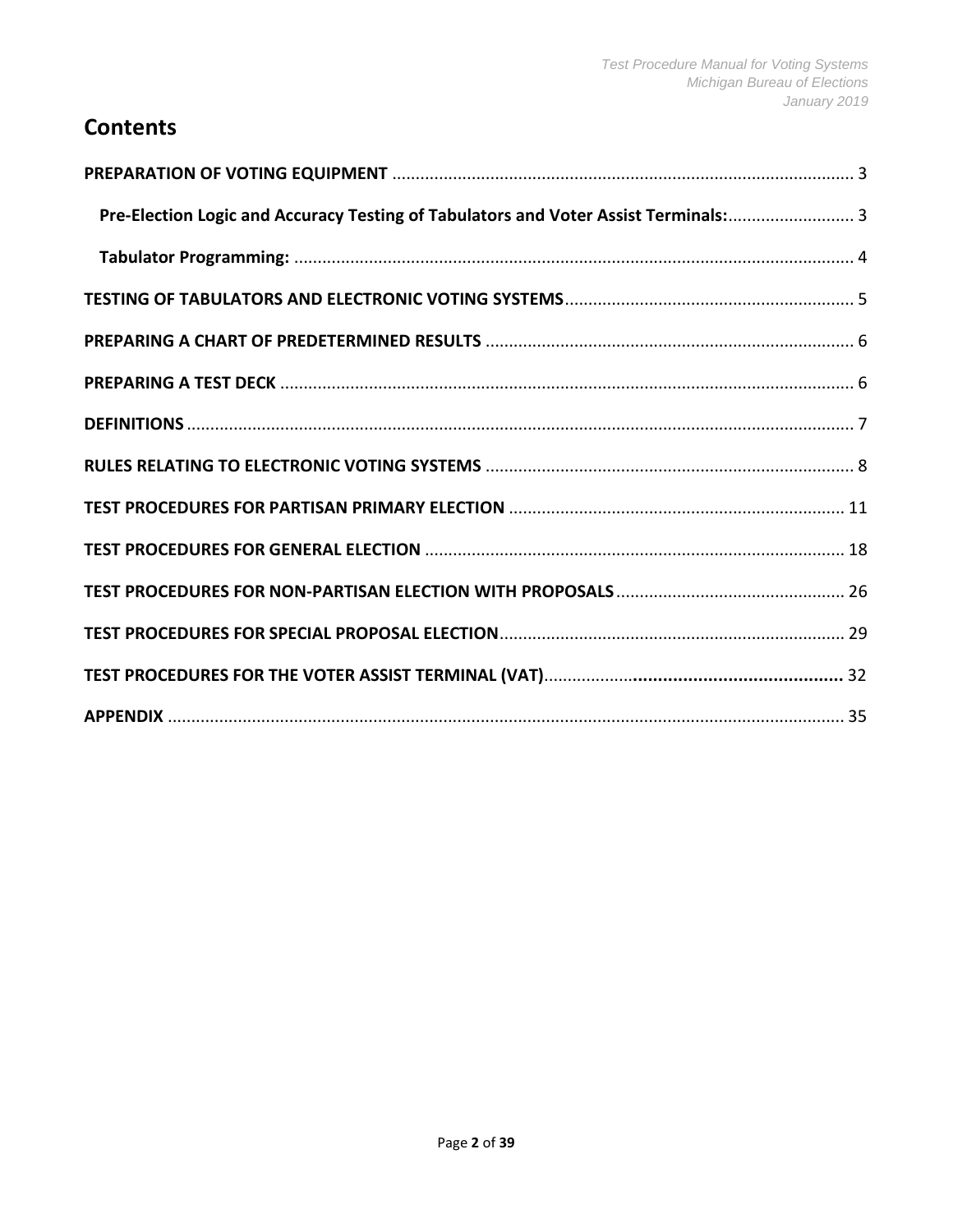# <span id="page-2-0"></span>**PREPARATION OF VOTING EQUIPMENT**

#### <span id="page-2-1"></span>**PRE-ELECTION LOGIC AND ACCURACY TESTING OF TABULATORS AND VOTER ASSIST TERMINALS:**

The conduct of Pre-election Logic and Accuracy Testing of all tabulators and voter assist terminals (VAT) prior to each election is the responsibility of the local election commission.

A **preliminary** accuracy test is required for all tabulators and VAT prior to each election. In addition a **public** test of one or more selected tabulators must be performed as discussed below. A public test of the voter assist terminal is not required.

The **preliminary** accuracy test should be conducted for both the tabulator and the VAT as soon as the program(s) and ballots are received by the clerk. The **public** accuracy test for the tabulator must be conducted no later than five days before the election. In addition, a notice of the test must be published in a newspaper or journal of general circulation at least 48 hours prior to the conduct of the test.

All election materials used to conduct the pre-election logic and accuracy testing (including the test deck, chart of predetermined results, zero tape and accuracy test results) must be secured in an approved ballot container for the duration of the retention period.

- The number on the seal used to secure the pre-election test materials must be recorded on the Tabulator Test Certification form, Voter Assist Terminal Preparation Checklist and Test Certification form, and the Ballot Container Certificate.
- The serial numbers on the seals used to seal the programs into the tabulator and terminal following successful testing must be recorded in the Poll Book (Clerk's Preparation Certificate).

It is acceptable to use the same ballot container for the preliminary and public tests (but **not** Election Day), provided that the following steps are taken to ensure proper security:

- A. The test materials from the preliminary accuracy test are sealed into an approved container directly following the test and the seal number is documented on the proper test certification forms and ballot container certificate.
- B. Prior to the conduct of the public accuracy test, the original ballot container seal is broken, verified and deposited into the container. The tabulator test deck is removed and used to conduct the public accuracy test.
- C. The test materials from the public accuracy test are deposited into the ballot container directly following the test and a new seal is affixed.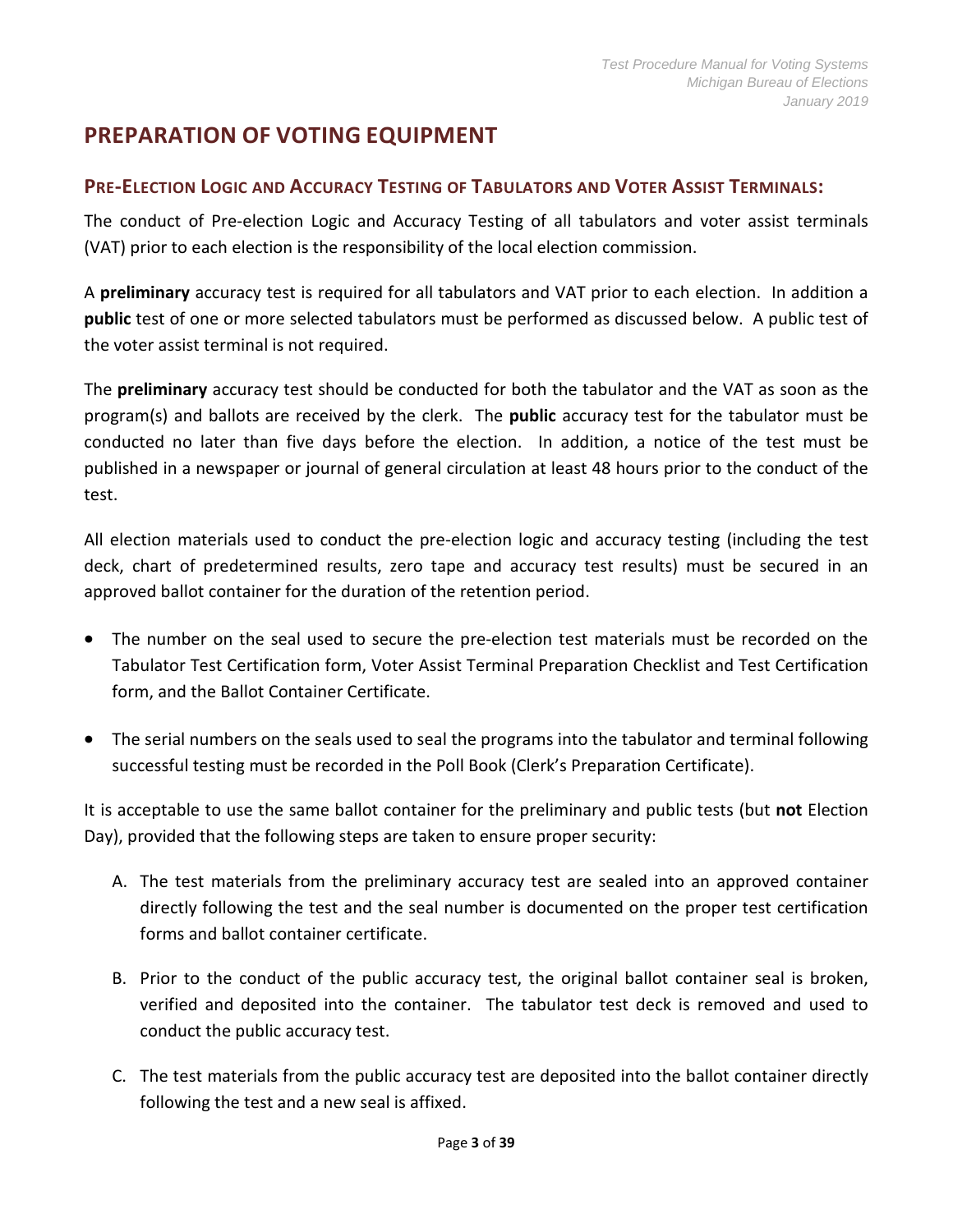D. The new seal number is documented on the test certification form and on the ballot container certificate.

Detailed instruction on pre-election logic and accuracy testing of tabulators and voter assist terminals can be requested for groups and associations depending on the availability of BOE representatives.

#### <span id="page-3-0"></span>**TABULATOR PROGRAMMING:**

To ensure an accurate vote count, all tabulators must be programmed to reject blank ballots, ballots containing overvotes and partisan primary ballots which are invalid due to crossover voting. If this programming feature is not employed as required, inaccurate vote results can occur due to ballots that contain false blank reads; ballots containing votes which cannot be scanned by the tabulator due to the voter's use of an improper marking implement; false overvotes; and false crossover votes (if a partisan primary).

Proper programming affords the election inspector assigned to the tabulator the opportunity to offer the voter a replacement ballot. When the tabulator rejects these ballots, without looking at the ballot, the election inspector discretely explains the reason for the rejection to the voter and steps away from the tabulator while the voter visually inspects his or her ballot. If it is determined that the error is a false read, a replacement ballot is issued.

If the tabulator is not programmed to identify and reject overvoted ballots, no vote will count in the race due to the false overvote which will, in turn, result in an inaccurate vote total.

An explanation of how false blank ballots, false overvotes and false crossover votes can result in inaccurate vote totals is provided below:

*False overvote created by ballot correction:* Ballot instructs voter to "Vote for not more than 1." Voter: 1) records a vote by filling in the oval or box 2) changes his or her mind and crosses out or attempts to erase the mark and 3) votes for a different candidate by filling in a second oval or box.

*False overvote created by invalid write-in:* Ballot instructs voter to "Vote for not more than 1." Voter: 1) records a vote by filling in the oval or box 2) enters the name of an individual who *is not a declared write-in candidate* in the write-in position assigned to the office and 3) records a vote for the write-in candidate by filling in the oval or box assigned to the write-in position. (A write-in vote is invalid if it is cast for an individual who is not a declared write-in candidate for the office and political party (if a partisan primary) involved.)

*Blank ballot which contains valid votes:* Ballot instructions direct the voter to: "…use only a black or blue ink pen. DO NOT USE ANY OTHER INK COLOR!" The voter does not read the instructions and uses an unacceptable marking tool to mark his or her ballot or makes a mark that is not large enough or dark enough to be read.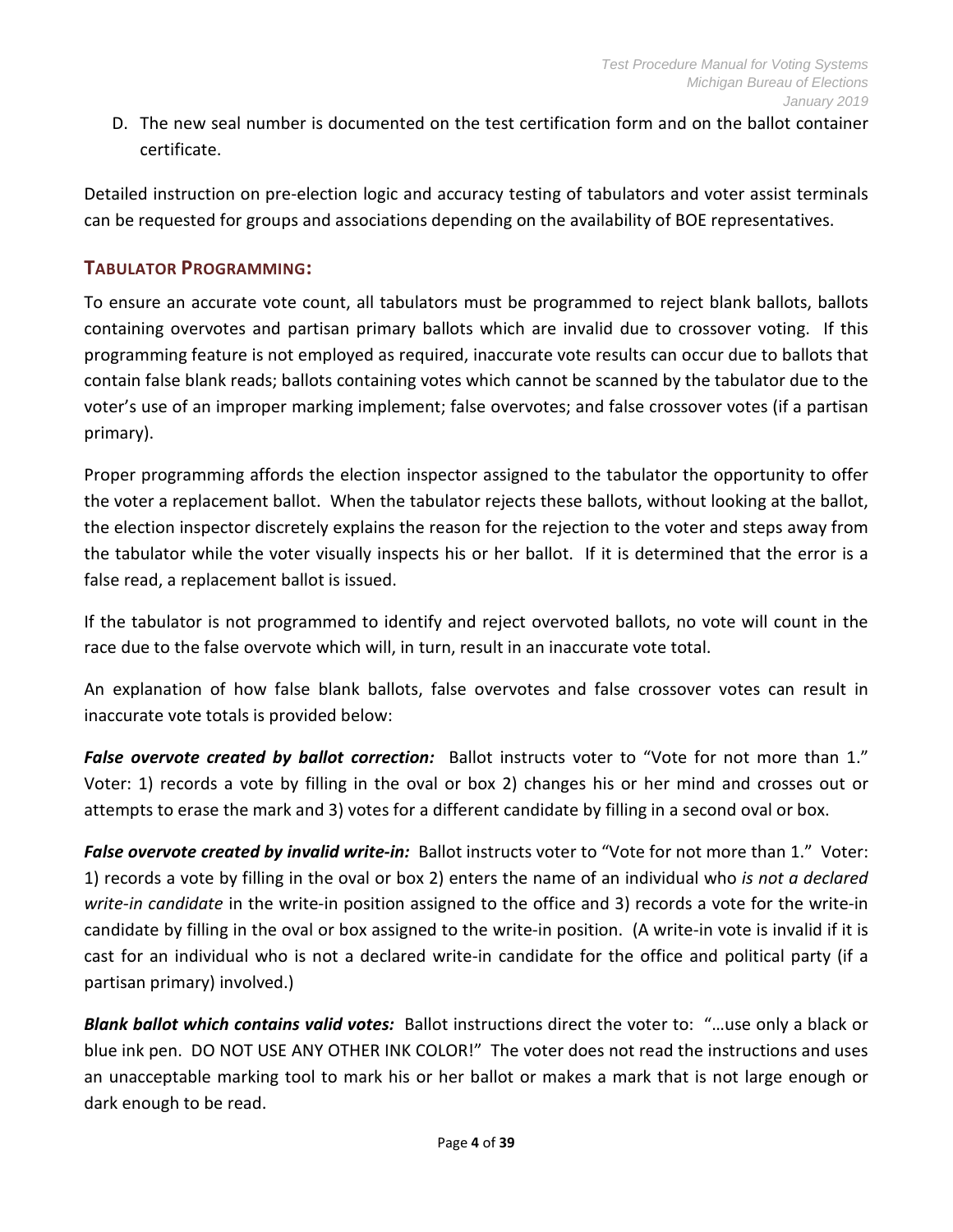*False crossover vote created by ballot correction:* The partisan primary ballot instruction advises voters: "IF YOU VOTE IN MORE THAN ONE PARTY SECTION, YOUR PARTISAN BALLOT WILL BE REJECTED." Voter: 1) records a vote in one of the party columns appearing on the ballot 2) changes his or her mind and crosses out or attempts to erase the mark and 3) records a vote in one or more offices in another party column.

*False crossover vote created by invalid write-in:* The partisan primary ballot instructions advise voters: "IF YOU VOTE IN MORE THAN ONE PARTY SECTION, YOUR PARTISAN BALLOT WILL BE REJECTED." Voter: 1) enters an "invalid" write-in in one of the party columns on the ballot 2) records the vote by filling in the oval or box assigned to the write-in position and 3) records votes in one or more offices in another party column. (A write-in vote is invalid if it is cast for an individual who is not a declared write-in candidate for the office or political party (if a partisan primary) involved.)

## <span id="page-4-0"></span>**TESTING OF ELECTRONIC VOTING SYSTEMS**

Prior to each election all electronic tabulating equipment must be tested to verify that 1) the equipment is performing properly, 2) the ballots have been properly prepared for each precinct, and 3) that the programs will accurately count votes. It is the responsibility of the election commission to conduct a preliminary and public accuracy test where a "test deck" of voted ballots is tabulated by the electronic equipment and the results are verified against predetermined results.

This manual contains step-by-step procedures for creating test decks and charts of predetermined results for partisan primary, general and non-partisan elections. The procedures reflect the requirements established by Michigan Election Law (MCL 168.1 - 168.992) and the Electronic Voting Systems Promulgated Rules (R 168.771 - 168.793). Electronic voting system users are prohibited from using testing procedures which do not meet the requirements of the statute and promulgated rules.

Certain test considerations, such as split tickets (crossover votes), are only applicable to partisan primary elections and are not considered when preparing test decks and charts for general elections or non-partisan elections. Likewise, straight party voting applies only to partisan general elections and is not a consideration when preparing tests decks and charts for partisan primary elections and nonpartisan elections.

While the laws and rules contained in this manual apply to all electronic voting systems, they were originally written for punch card. Therefore, all references to "punch" and "card" should be read as "mark" and "ballot" when being applied to voting systems and the voter assist terminal.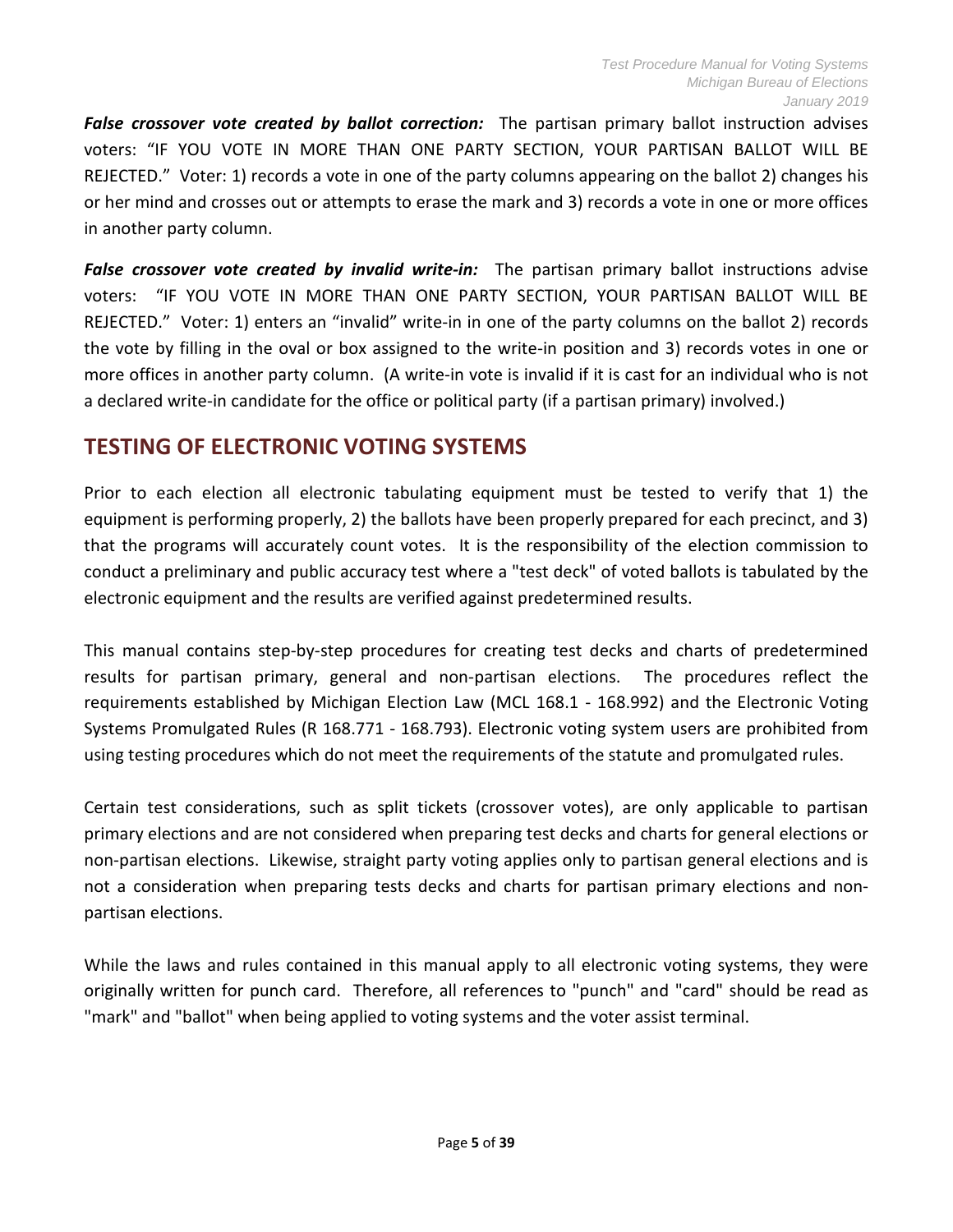#### MCL 168.798(1) states in part:

Before beginning the count of ballots, the board of election commissioners shall test the electronic tabulating equipment to determine if the electronic tabulating equipment will accurately count the votes cast for all offices and on all questions…. The test shall be conducted in the manner prescribed by rules promulgated by the secretary of state pursuant to the administrative procedures act of 1969.... In the test, a different number of valid votes shall be assigned to each candidate for an office, and for and against each question.

#### R 168.776 provides:

- (1) The election commission providing the program or its authorized assistant shall prepare a test deck with predetermined results.
- (2) The test deck shall consist of ballot cards of the same type to be used in the election with the word "TEST" stamped, printed, or written on each card.

## <span id="page-5-0"></span>**PREPARING A CHART OF PREDETERMINED RESULTS**

It is recommended that the chart of predetermined results be prepared as early as possible prior to the election. The following information will be needed to complete this task: 1) a complete listing of all offices that will appear on the ballot 2) the total number of candidates whose names will appear under each office 3) the total number of votes allowed under each office and 4) the total number of proposals that will appear on the ballot. Preparing the chart of predetermined results as early as possible will help to ensure that the required tests and any needed repairs to voting equipment or corrections to ballots or programs may be carried out in a timely manner.

### <span id="page-5-1"></span>**PREPARING A TEST DECK**

Once the official ballots are received, a test deck is prepared that mirrors the chart of predetermined results. Once the program is received, the program edit listing (tabulator zero report tape) must be checked against the ballot to verify that all office titles, candidate names, maximum number of votes allowed, number of write-in positions and proposals agree. After this check is successfully completed the preliminary test may be conducted.

While a single chart of predetermined results may be used for multiple precincts, a separate test deck must be prepared for each precinct to ensure that the program prepared for each tabulator and the unique code or precinct identifier contained in each ballot style will be recognized and accepted by the tabulator and that all votes will be properly awarded. Split precincts (precincts in which two or more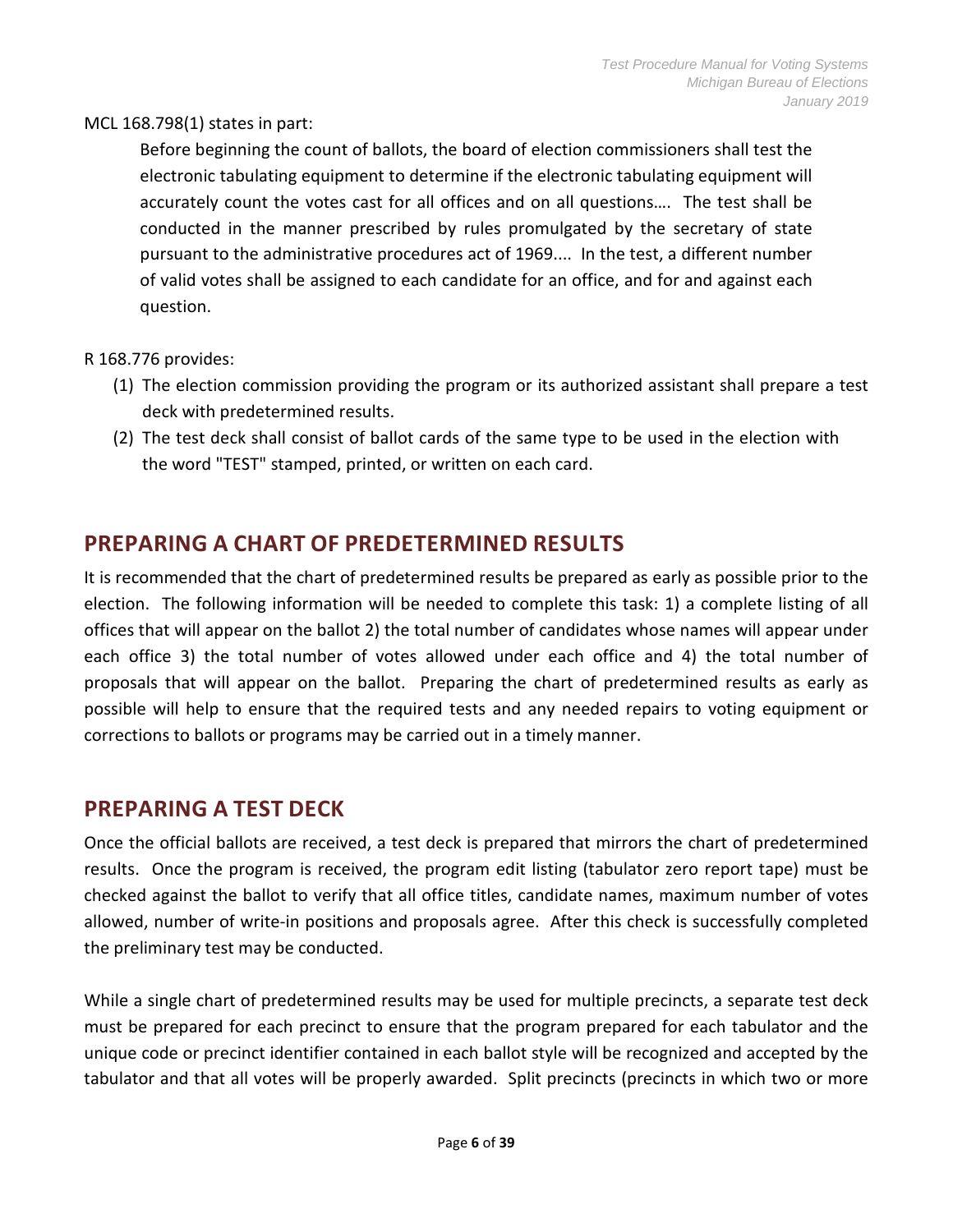ballot styles will be issued) require a similar procedure. A separate test deck must be created for each ballot style.

Since test decks should always be made using the same ballots printed for use at the polls on Election Day, you will want to increase the number of ballots ordered for each precinct to be used for this purpose. It is also recommended that all ballots included in the test deck be marked using a black or blue ink pen and that a certain number of test ballots be folded to simulate the tabulation of absent voter ballots.

**NOTE:** If a test deck includes ballots marked by a printer and those ballots did not come from the stock that will be used on Election Day, at least three should be replaced and hand marked with Election Day ballots. This ensures testing of both the program and Election Day ballots.

**Rejection of Blank or Overvoted Ballots** - Tabulators must be programmed to inform the voter if their voted ballot contains one or more races or issues that are overvoted or their ballot is blank. In such cases, the voter must be offered an opportunity to revote the ballot. The test deck will include ballots designed to test for these requirements. It should be noted, however, that in an office where no candidates are running, it will not be possible to overvote the office because the write-in positions will always be equal to the maximum number of votes allowed. This exception is noted throughout the instructions.

**Write-in Votes** - The test deck will include ballots which contain marks in the write-in positions. While the tabulator will identify that a write-in vote was cast under a given office on the ballot, it will not be possible to verify the specific write-in position(s) used. The actual tallying of write-in votes for declared write-in candidates is carried out by the board of election inspectors following the close of the polls. If the ballots are processed in an absent voter counting center, write-in votes may be tallied throughout Election Day as time permits.

## <span id="page-6-0"></span>**DEFINITIONS**

Overvote--vote for more than the number of candidates to be elected or nominated to an office or vote both yes and no on a proposal. No votes will be counted.

Undervote--vote for less than the number of candidates to be elected or nominated to an office or do not cast any vote on a proposal. Votes cast for candidates will be counted.

Split Ticket (primary election ballot only)--vote for candidates of more than one political party. No partisan section votes will be counted.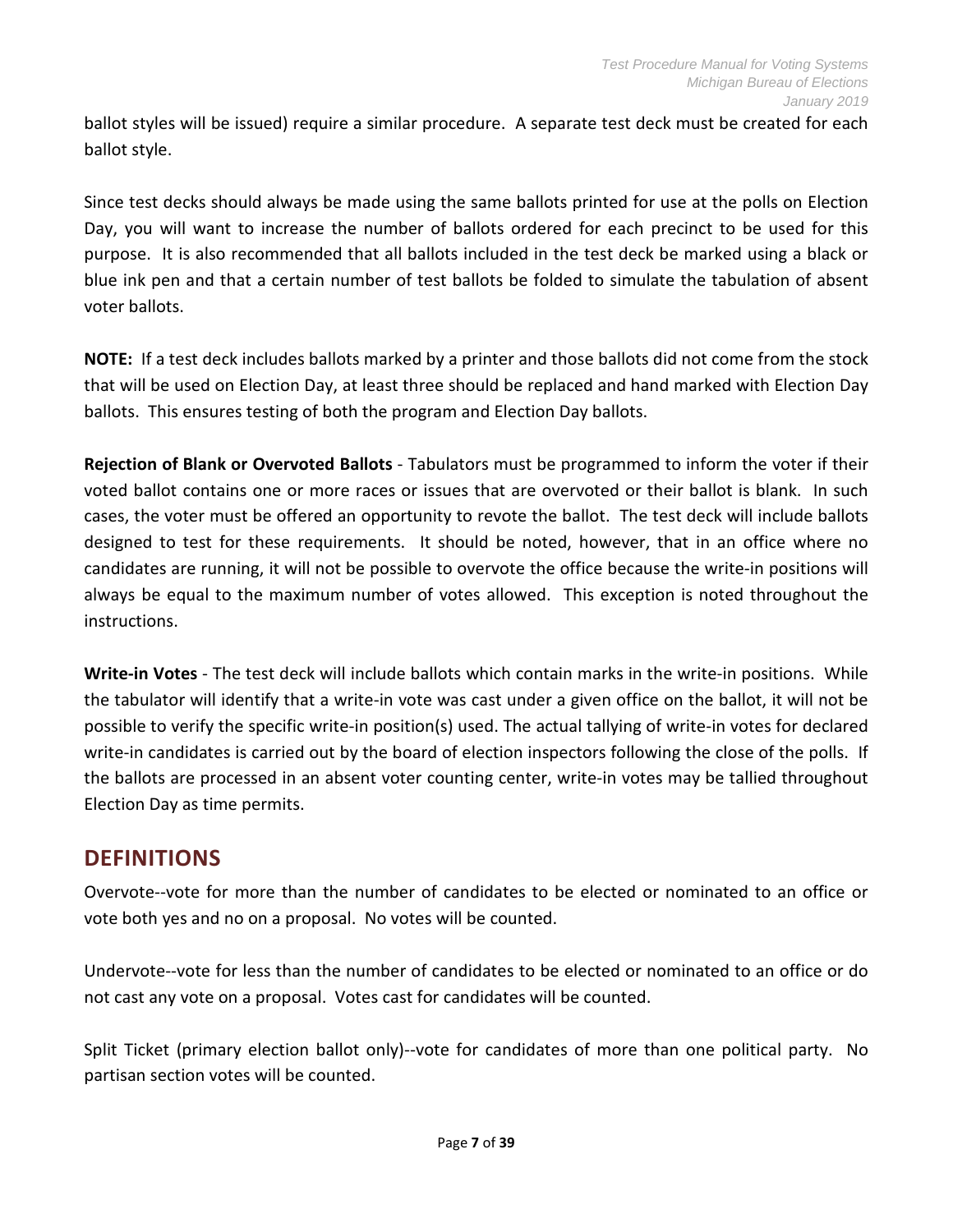Straight Party Ticket (general election ballot only)--vote for all candidates of a single party by virtue of the straight party vote option. Each candidate under the party selected will receive a vote.

Split Ticket (general election ballot only)--straight party vote combined with direct votes for candidates of other political parties. Each candidate under the party selected will receive a vote except where superseded by a direct vote for a candidate.

Mixed Ticket (general election ballot only)-- no straight party vote is cast. Voter casts direct votes for candidates of multiple political parties.

Non-partisan candidate--candidate seeking a non-partisan office. Party affiliation is not considered, i.e., judicial candidates.

Partisan candidate--candidate seeking a partisan office under a recognized political party or a candidate seeking a partisan office with no party affiliation (NPA.), i.e., State Representative, DEM. or State Representative, NPA.

Party affiliation--political party represented by a candidate seeking a partisan office under a party, i.e., County Clerk, REP.

# <span id="page-7-0"></span>**RULES RELATING TO ELECTRONIC VOTING SYSTEMS**

R168.773 PREPARATION OF PROGRAM RULE 3

(10) The vote tabulation portion of the program shall be written:

(a) To reflect the rotation sequence of the candidates' names and ballot position numbers as they appear on the ballot labels in the various precincts.

(b) To count valid votes cast by a voter for candidates for an office.

(c) To count valid votes cast by a voter for or against any question.

(d) So as not to count votes cast by a voter for an office or question if the number of votes cast by a voter exceeds the number which the voter is entitled to vote for on that office or question.

(e) To ignore punches in a ballot card in positions where a candidate's name or questions do not appear on the official ballot. These punches shall not have effect on the ballot.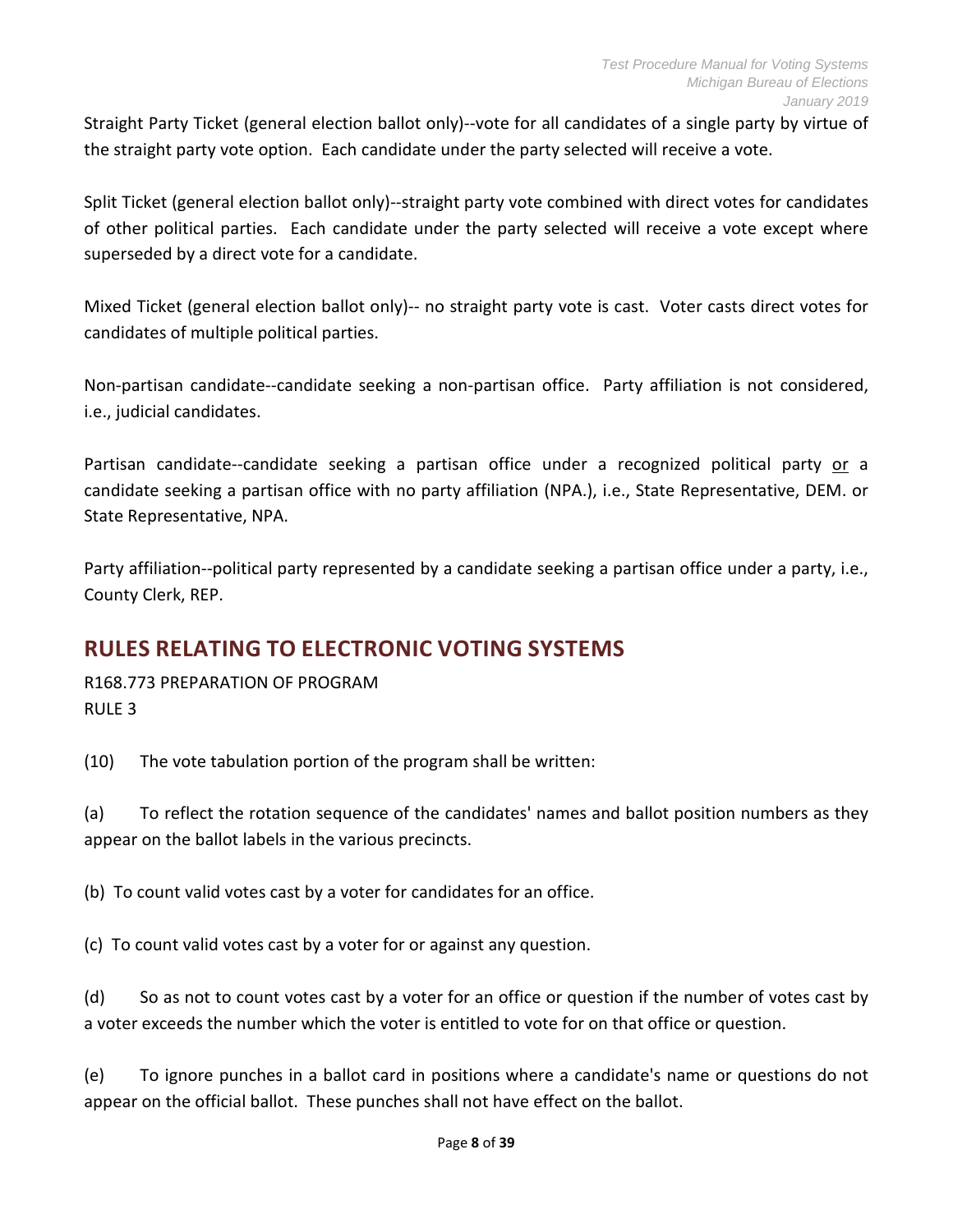(f) So that the partisan, nonpartisan, and proposal sections of the ballot are considered separate sections of the ballot. The action of a voter in 1 section of the ballot shall not affect the voter's action on another section of the ballot.

RULE 3 (11) NO LONGER RELEVANT – Party Qualification Section no longer appears on the primary ballot

(12) For a partisan general election, the vote tabulation section of the program shall be written as follows:

(a) A vote shall be counted for each candidate of the political party indicated by the voter's straight ticket vote, if any other vote does not appear on the partisan portion of the ballot.

(b) A vote shall not be counted if the voter has voted more than 1 straight ticket vote and another vote does not appear on the partisan section of the ballot.

(c) When only 1 candidate is to be elected to an office and the voter has voted a straight party ticket and voted for individual candidates, a vote shall be counted for each of the individual candidates voted for, and for each candidate of the party for which the straight party vote was voted and individual votes for candidates of other parties were not voted.

(d) When 1 or more candidates are to be elected to an office and the voter has voted 2 or more straight party tickets and the [sic] individual votes for partisan candidates, a vote shall be counted for each individual candidate voted for when the number of votes for that office does not exceed the number for which the voter is entitled to vote.

(e) When 2 partisan candidates are to be elected to the same office and the voter has voted a straight party ticket for 1 political party and has voted individually for 2 candidates of a different political party for that office, a vote shall be counted for each of the candidates for whom the individual votes were voted, but votes shall not be counted for the candidates of the party indicated by the voter's straight party selection for that office.

(f) When 2 partisan candidates are to be elected to the same office and the voter has voted a straight party ticket for 1 political party and that party has 2 candidates for that office, and the voter has voted an individual vote for 1 candidate for that office in a different political party, a vote shall be counted only for the candidate for whom the individual vote was made. Under these conditions, a vote shall not be counted for a candidate for that office by virtue of the voter's straight party selection.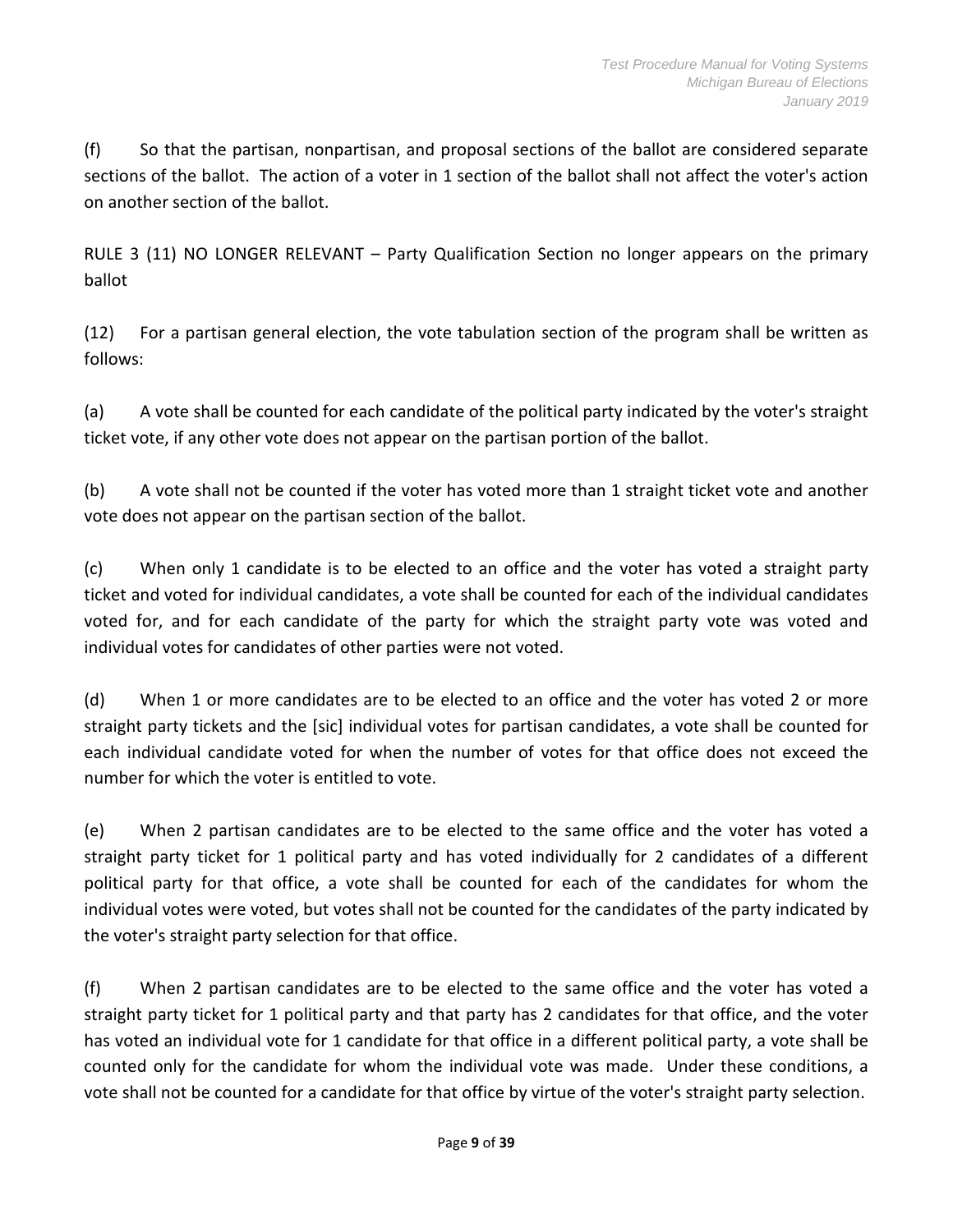(g) When 2 partisan candidates are to be elected to the same office and the voter has voted a straight party ticket for 1 political party and that party has only 1 candidate for that office, a vote shall be counted for the party candidate for that office and if the voter has voted for a candidate of a different political party for that office, that vote shall be counted.

(h) When a voter has voted a straight party ticket for a political party and has voted individual votes for members of that party only, a vote shall be counted for each candidate of that party. These conditions do not constitute an overvote.

R168.776 PREPARATION OF OFFICIAL TEST DECK RULE 6

(1) The election commission providing the program or its authorized assistant shall prepare a test deck with predetermined results.

(2) The test deck shall consist of ballot cards of the same type to be used in the election with the word "TEST" stamped, printed, or written on each card.

(3) A document, record, chart, or listing shall be prepared indicating the punches recorded in the test ballot card. This documentation shall indicate each valid or invalid vote.

(4) In addition to other requirements of the act, a ballot card for use in the test deck for a partisan general election shall be prepared:

(a) So that each political party receives not less than 2 straight ticket votes and so that any 2 parties do not receive the same number of straight ticket votes.

(b) So that 2 or more parties receive straight ticket votes on 1 ballot.

(c) So that at least 1 of the ballots with a straight ticket vote for a party shall be individual punches for candidates of the same party, candidates of a different party, candidates for the same office of different parties, and nonpartisan candidates and proposals.

(d) In which punches appear in positions other than those used for candidates, proposals, or to indicate straight party voting.

(e) In which a punch does not appear.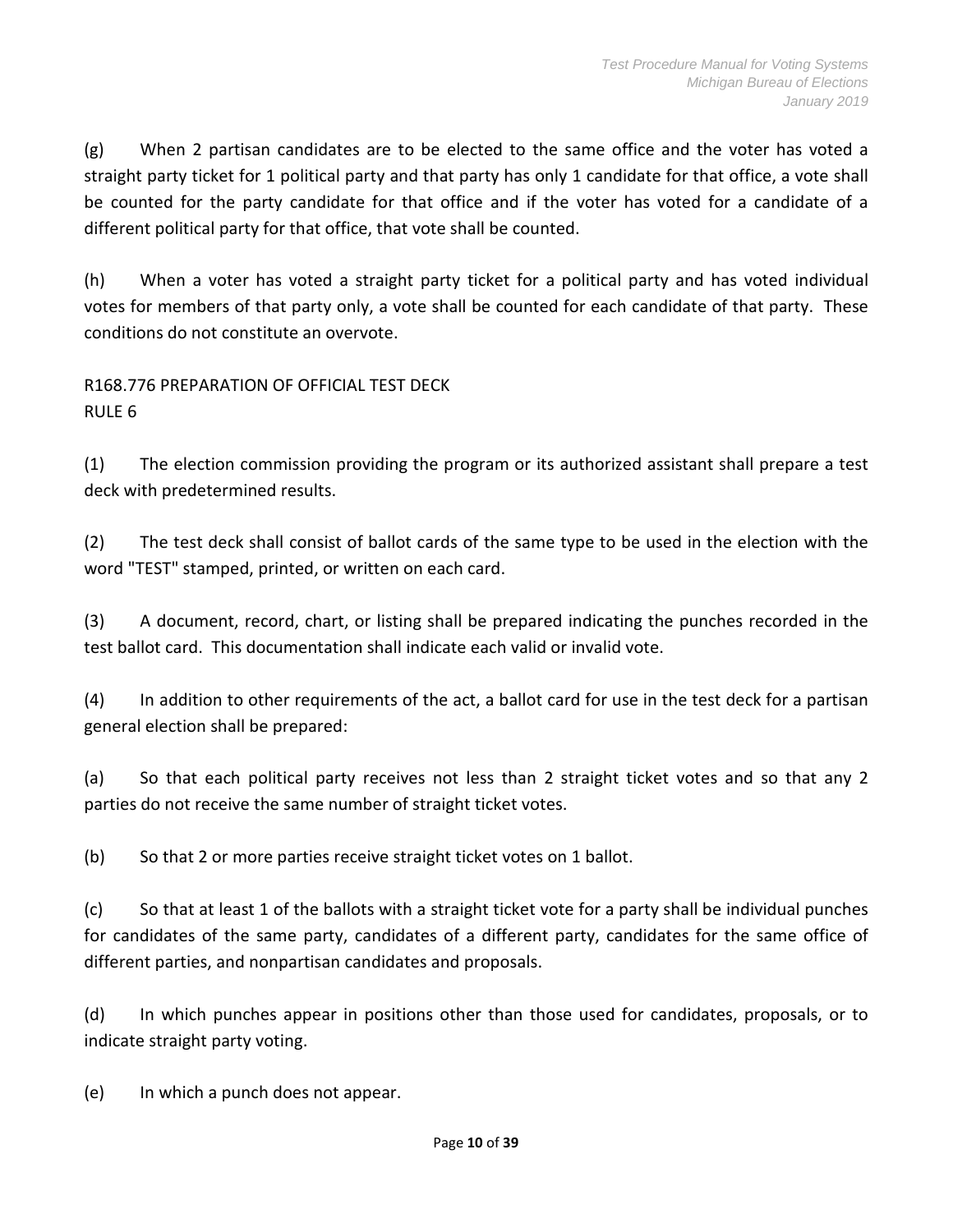(f) In which a punch appears in each position where a candidate or proposal appears on the ballot.

(5) In addition to other requirements of the act, a ballot card for use in the test deck for a partisan primary shall be prepared:

(a) So that punches appear on the same ballot card for candidates of different political parties, along with candidates for nonpartisan offices and votes for proposals.

RULE 6(5)(b-c) NO LONGER RELEVANT – Party Qualification Section no longer appears on the primary ballot

<span id="page-10-0"></span>RULE 6 (6-7) NO LONGER RELEVANT – applies to obsolete mainframe computer hardware used for punch card tabulation only.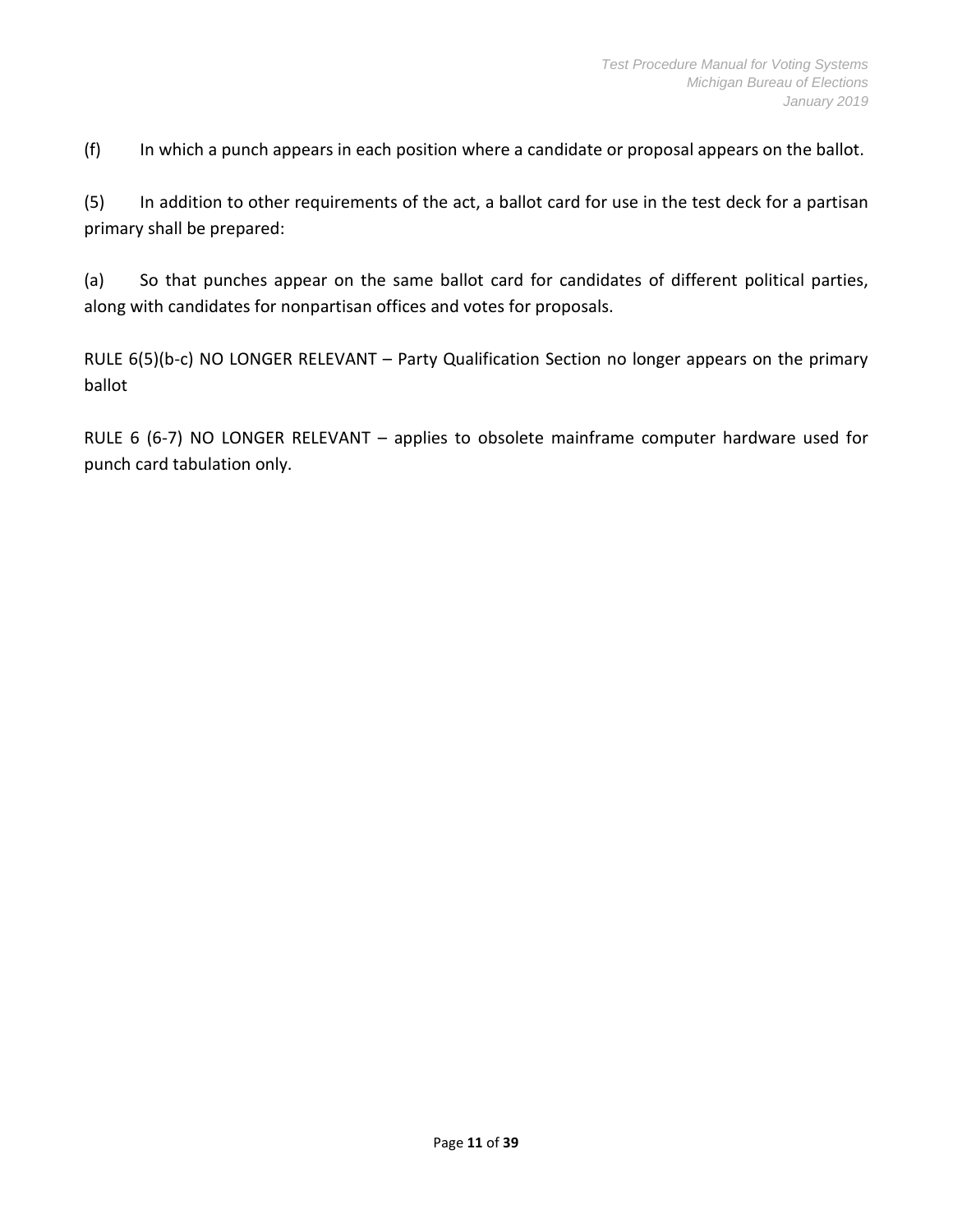## **TEST PROCEDURES FOR PARTISAN PRIMARY ELECTION**

Working with the ballot to be tested, prepare a chart that reflects each political party, office, candidate, write-in position (the number of write-in positions will be equal to the number of candidates to be nominated or elected), and a position for the "yes" and "no" for each proposal. Enter the total number of votes allowed for each office and proposal under each office or proposal heading. Following the instructions below, use a "1" to show votes that count and a "0" to show votes that do not count due to an overvote within an office or proposal. Where instructed to "vote correctly" vote for the maximum number of candidates allowed and vote "yes" or "no" on all proposals. *(See sample ballot on page 15 and sample chart on page 17.)*

To create a test deck, vote ballots as follows.

1. FOR EACH PARTY, vote all positions that are used on the ballot for partisan offices, non-partisan offices, write-ins, and proposals. EXCEPTION: If no candidates are running for an office, skip the office; overvoting will not be possible.

R168.773 - Rule 3(10) (d). Will not count any votes.

See sample chart on page 17 - Test Ballots #1 and #2

2. Using 1 ballot, vote all positions that are not used on the ballot for candidates, write-ins, and proposals. To complete this step, mark the unused vote positions. (NOTE: Do not make marks in between the used vote positions.)

R168.733 - Rule 3(10)(e). Will not count any votes.

See sample chart on page 17 – Test Ballot #3

3. Insert 1 blank ballot into the test deck.

No applicable Law or Rule. Will not count any votes and ensures a blank ballot will be properly rejected. See sample chart on page 17 - Test Ballot #4

4. FOR EACH PARTY, vote the following:

(a) Vote 1 ballot correctly in the partisan section and overvote the non-partisan and proposal sections of the ballot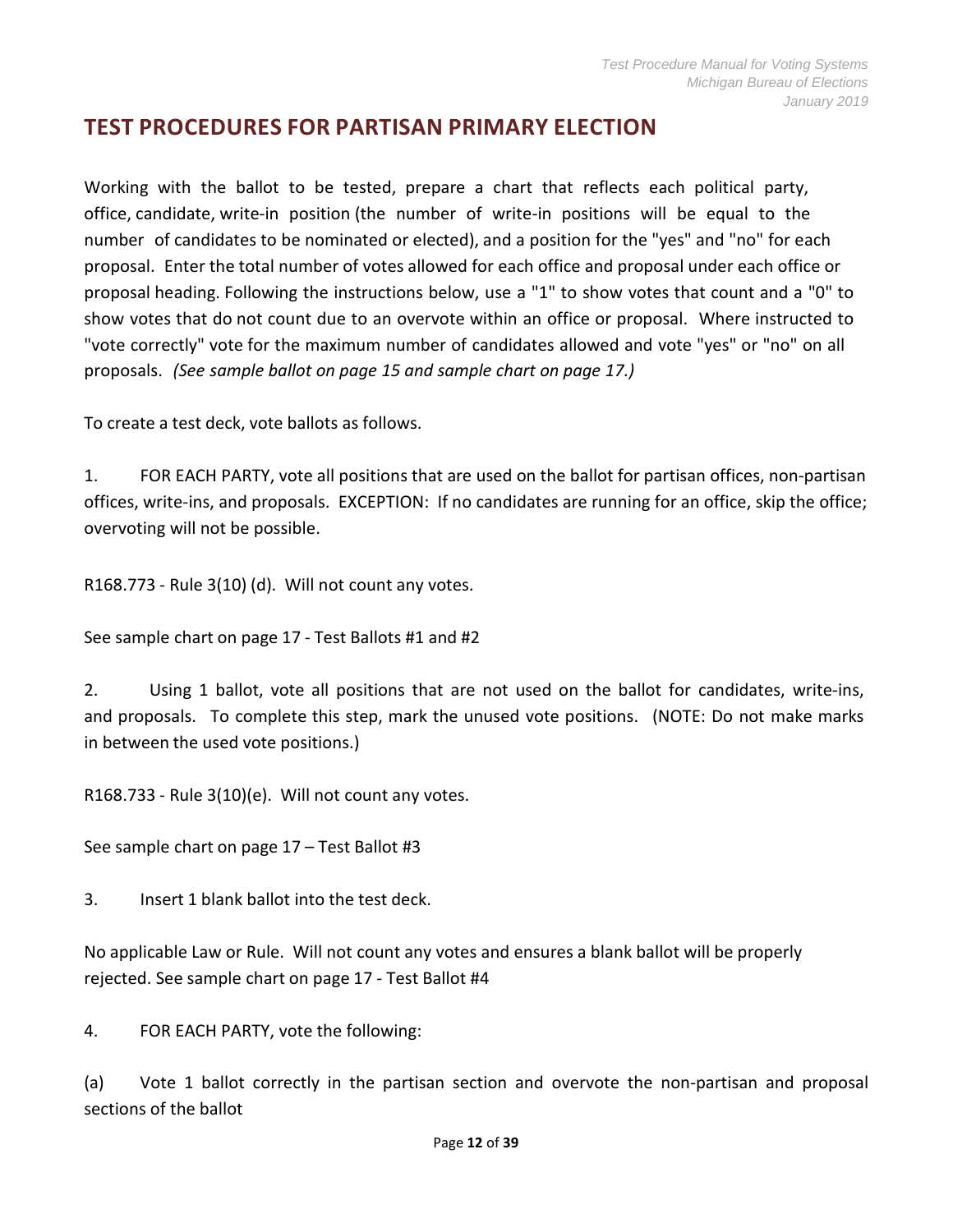(b) Vote 1 ballot correctly in the non-partisan section and overvote the partisan and proposal sections of the ballot

(c) Vote 1 ballot correctly in the proposal section and overvote the partisan and non-partisan sections of the ballot

EXCEPTION: If no candidates are running for an office, skip the office; overvoting will not be possible.

R168.773 - Rule 3(10)(b)(c) and (f). Will only count votes cast in the partisan section in (a). Will only count votes cast in the non-partisan section in (b). Will only count votes cast in the proposal section in (c).

See sample chart on page 17 - Test Ballot #5, #6, #7, #8, #9, and #10

- 5. Using 1 ballot, vote the following: DO NOT OVERVOTE; VOTE A SPLIT TICKET.
- (a) Vote for candidates under each different party section in the partisan section of the ballot. Vote the non-partisan and proposal sections of the ballot.

R168.773 - Rule 3(11)(a) and R168.776 - Rule 6(5)(a). Will count votes in the non-partisan and proposal sections of the ballot. Will not count votes in the partisan section.

See sample chart on page 17 - Test Ballot #11

6. Vote correctly one or more ballots from a different precinct. These ballots will be rejected because the precinct code is improper for the program and tabulator being tested. No votes will count. You should not be able to override the tabulator's rejection of this ballot.

See sample chart on page 17 - Test Ballot #12

WHEN INSTRUCTIONS 1 THROUGH 6 ARE COMPLETED, PERFORM THE FOLLOWING:

(1) Subtotal all columns on the chart to determine the total number of votes cast for each candidate and proposal that should be counted when the test deck is tabulated.

Vote additional ballots as necessary so that a different total number of valid votes are cast for each candidate within an office, and for and against each proposal. NOTE: It is **not** required that each write- in position show a different total number of votes.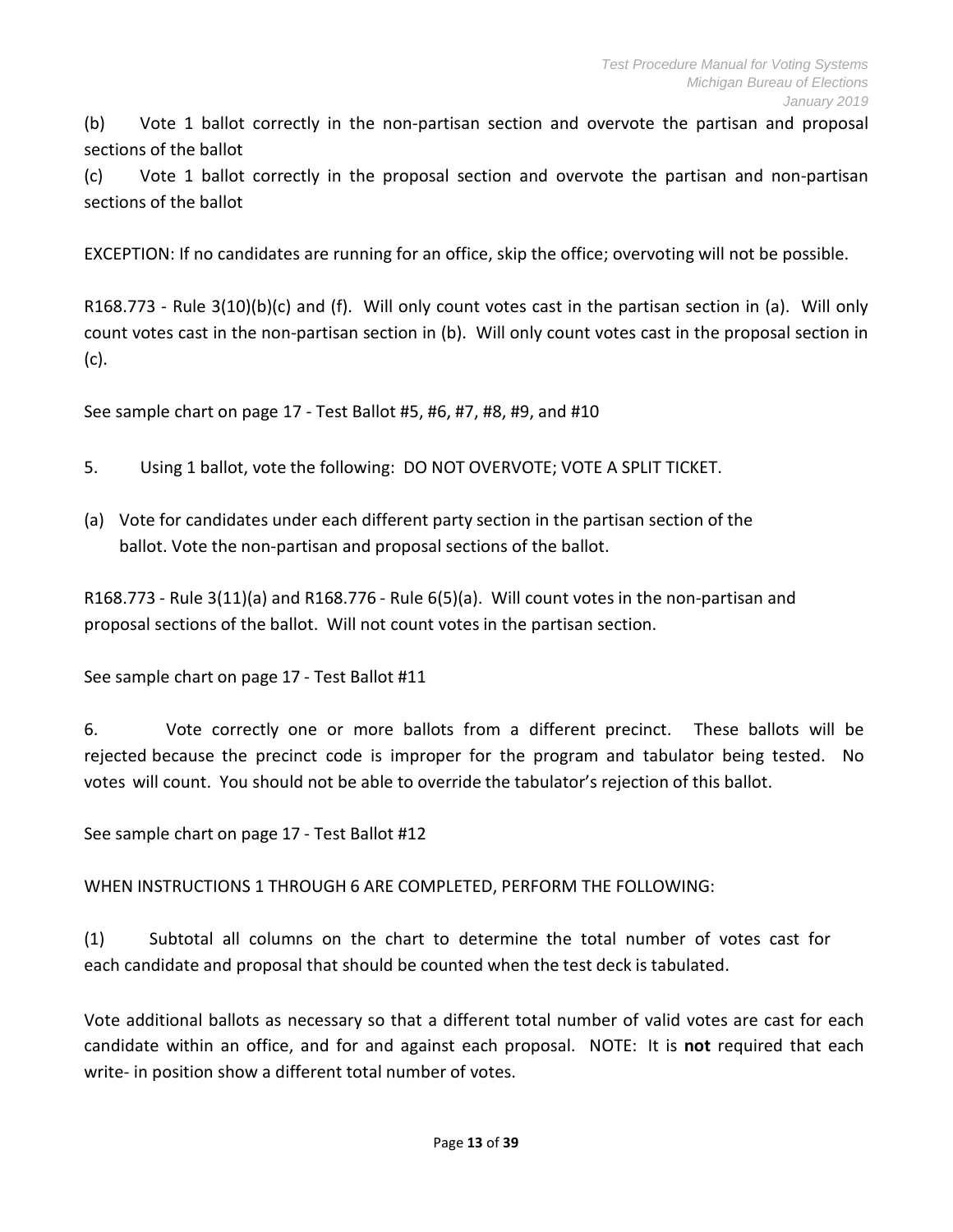R168.773 - Rule 3(10)(a) and MCL168.798. None of the candidates, write-in positions, or proposals shall have an accumulated vote total of zero.

See sample chart on page 17 - Test Ballots #13 - #31

(3) Tabulate all ballots included in the test deck **overriding all rejected ballots so they are accepted by the tabulator.** (You should not be able to override the wrong precinct ballot.) Print out the vote totals as tabulated. Only properly cast votes will be counted.

(4) Compare the predetermined totals with the tabulator totals for each candidate, write-in position, and proposal.

(5) If the totals BALANCE, the test is complete.

If the totals DO NOT BALANCE, the errors must be found and corrected. Errors may be in the chart of predetermined results, how the test deck was marked, the programming, or due to a flaw in the ballots. Once the error or problem is identified and corrected the test must be re-run. Once the totals balance the test is complete.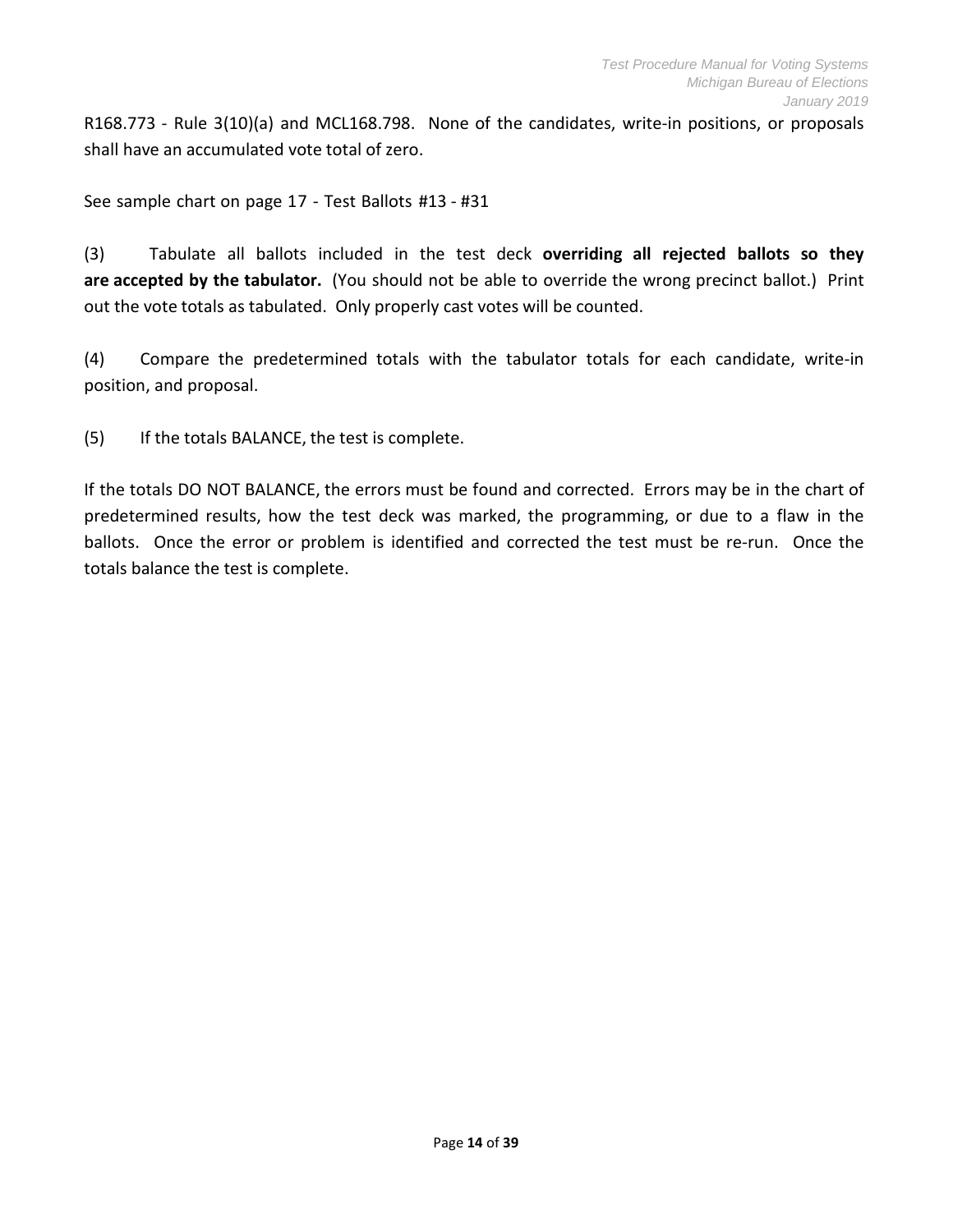#### **OFFICIAL BALLOT PRIMARY ELECTION** TUESDAY, AUGUST 7, 2012

| 4                             | <b>PARTISAN SECTION</b>      | <b>NON-PARTISAN</b>                      |
|-------------------------------|------------------------------|------------------------------------------|
|                               |                              | <b>SECTION</b>                           |
|                               | <b>VOTE ONLY ONE SECTION</b> | <b>JUDICIAL</b>                          |
|                               |                              | <b>JUDGE OF CIRCUIT COURT</b>            |
| <b>REPUBLICAN PARTY</b>       | <b>DEMOCRATIC PARTY</b>      | 1 <sup>ST</sup> CIRCUIT                  |
| <b>SECTION</b>                | <b>SECTION</b>               | <b>6 YEAR TERM</b>                       |
|                               |                              | <b>INCUMBENT POSITION</b>                |
| <b>STATE</b>                  | <b>STATE</b>                 | Vote for not more than 1                 |
| <b>GOVERNOR</b>               | <b>GOVERNOR</b>              |                                          |
| <b>4 YEAR TERM</b>            | <b>4 YEAR TERM</b>           |                                          |
| Vote for not more than 1      | Vote for not more than 1     |                                          |
| <b>Lloyd C. Jenkins</b>       | Peter Johanson               | James B. Sweeny                          |
| John L. Stark                 | <b>Wendell Todd</b>          | <b>Randall Calloway</b>                  |
|                               | <b>Michael Pitts</b>         | <b>Steve Mix</b><br><b>Jason Daniels</b> |
|                               | <b>Marie Randolph</b>        |                                          |
|                               |                              | Mitch Van Slyke                          |
|                               |                              |                                          |
| <b>CONGRESSIONAL</b>          | <b>CONGRESSIONAL</b>         | <b>PROPOSAL SECTION</b>                  |
| <b>REPRESENTATIVE IN</b>      | <b>REPRESENTATIVE IN</b>     | <b>COUNTY PROPOSAL</b>                   |
| <b>CONGRESS</b>               | <b>CONGRESS</b>              |                                          |
| 18TH DISTRICT                 | 18 <sup>TH</sup> DISTRICT    | <b>PROPOSAL 1</b>                        |
| 2 YEAR TERM                   | 2 YEAR TERM                  |                                          |
| Vote for not more than 1      | Vote for not more than 1     | A proposal to raise revenue              |
| <b>Maurice Berg</b>           | <b>Wilbur Stanley</b>        | for the paving of main street            |
| <b>Tom Moore</b>              |                              | by establishing a tax on                 |
|                               |                              | running shoes.                           |
| <b>LEGISLATIVE</b>            | <b>LEGISLATIVE</b>           |                                          |
| <b>REPRESENTATIVE IN</b>      | <b>REPRESENTATIVE IN</b>     | The proposal would:                      |
| <b>STATE LEGISLATURE</b>      | <b>STATE LEGISLATURE</b>     | establish a .2 cent tax on<br>$\bullet$  |
| 120TH DISTRICT                | 120TH DISTRICT               | all running shoes sold in                |
| <b>2 YEAR TERM</b>            | <b>2 YEAR TERM</b>           | the county                               |
| Vote for not more than 1      | Vote for not more than 1     | Obligate all funds raised<br>۰           |
| <b>Alan Tubbs</b>             | <b>Rebecca Parker</b>        | by the "running shoe tax"                |
|                               |                              | to be spent on paving                    |
| <b>PRECINCT DELEGATE</b>      | <b>PRECINCT DELEGATE</b>     | main street                              |
| <b>DELEGATE TO THE</b>        | <b>DELEGATE TO THE</b>       |                                          |
| <b>COUNTY CONVENTION</b>      | <b>COUNTY CONVENTION</b>     | Should this proposal be                  |
| Vote for not more than 1      | Vote for not more than 1     | adopted?                                 |
| <b>Alan Tubbs</b>             | <b>Nathan Larkin</b>         | YES                                      |
| <b>Michelle Watkins-Jones</b> |                              |                                          |
|                               |                              | NO <                                     |

Note: Sample ballot is an example only and does not abide fully by Ballot Production Standards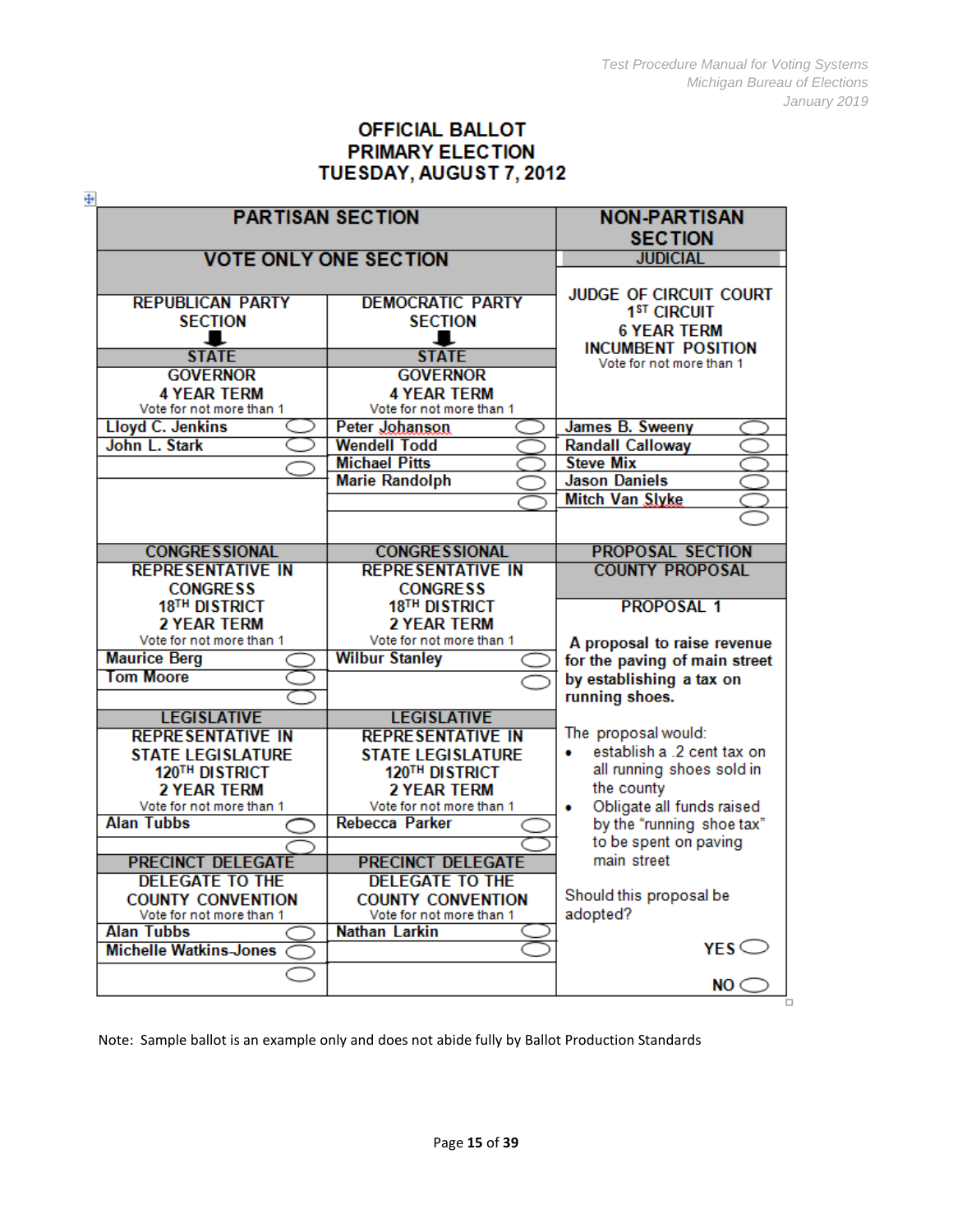| - |  |
|---|--|
|   |  |

|                                                                       |                                                                  |                                                                                                                      |                     |                                                                | $rac{9}{5}$  |            | ¢             | ε | $\mathbb Z$ | $\circ$ |                |                |   |        |          |   |     |         |                |          |          |         |                |                |            |               |                |               |                                |                |                                |                                  |           |       |
|-----------------------------------------------------------------------|------------------------------------------------------------------|----------------------------------------------------------------------------------------------------------------------|---------------------|----------------------------------------------------------------|--------------|------------|---------------|---|-------------|---------|----------------|----------------|---|--------|----------|---|-----|---------|----------------|----------|----------|---------|----------------|----------------|------------|---------------|----------------|---------------|--------------------------------|----------------|--------------------------------|----------------------------------|-----------|-------|
|                                                                       |                                                                  |                                                                                                                      |                     |                                                                |              |            |               |   | ≻           | Ш       | O)             |                |   |        |          |   |     |         |                |          |          |         |                |                |            |               |                |               |                                |                |                                |                                  |           |       |
|                                                                       |                                                                  |                                                                                                                      |                     |                                                                |              |            |               |   | ≧           |         |                | Γ              |   |        |          |   |     |         |                |          |          |         |                |                |            |               |                |               |                                |                |                                |                                  |           |       |
|                                                                       |                                                                  |                                                                                                                      |                     |                                                                |              |            |               |   | Ō           | ⋖       | z              | LO.            |   |        |          |   |     |         |                |          |          |         |                |                |            |               |                |               |                                |                |                                |                                  |           |       |
|                                                                       |                                                                  |                                                                                                                      |                     |                                                                |              |            |               |   | $\circ$     | ⋖       | z              | 4              |   |        |          |   |     |         |                |          |          |         |                |                |            |               |                |               |                                |                |                                |                                  |           |       |
|                                                                       |                                                                  |                                                                                                                      |                     |                                                                | Non Partisan |            | Circuit Court | Ξ | $\circ$     | ⋖       | Z              | S              |   |        |          |   |     |         |                |          |          |         |                |                |            |               |                |               |                                |                |                                |                                  |           |       |
|                                                                       |                                                                  |                                                                                                                      |                     |                                                                |              |            |               |   | O           | ⋖       | z              | $\sim$         |   |        |          |   |     |         |                |          |          |         |                |                |            |               |                |               |                                |                |                                |                                  |           |       |
|                                                                       |                                                                  |                                                                                                                      |                     |                                                                |              |            |               |   | Ö           | ⋖       | z              | $\overline{}$  |   |        |          |   |     |         |                |          |          |         |                |                |            |               |                |               |                                |                |                                |                                  |           |       |
|                                                                       |                                                                  |                                                                                                                      |                     |                                                                |              |            |               |   | $\geq$      |         |                | $\overline{}$  |   |        |          |   |     |         |                |          |          |         |                |                |            |               |                |               |                                |                |                                |                                  |           |       |
|                                                                       |                                                                  |                                                                                                                      |                     |                                                                |              |            | Ā             | Ξ | Ō           | Æ,      | Z              | $\overline{ }$ |   |        |          |   |     |         |                |          |          |         |                |                |            |               |                |               |                                |                |                                |                                  |           |       |
|                                                                       |                                                                  |                                                                                                                      |                     |                                                                |              |            |               |   | ≿           |         |                | $\overline{ }$ |   |        |          |   |     |         |                |          |          |         |                |                |            |               |                |               |                                |                |                                |                                  |           |       |
|                                                                       |                                                                  |                                                                                                                      |                     |                                                                |              |            | SR.           | ε | O           | ⋖       | z              | ۳              |   |        |          |   |     |         |                |          |          |         |                |                |            |               |                |               |                                |                |                                |                                  |           |       |
| to the numbers assigned to the test ballots included in the test deck |                                                                  | - CAN4), write-ins (WI), and proposal options (YES and NO)                                                           |                     |                                                                |              |            |               |   | $\geq$      |         |                | Τ              |   |        |          |   |     |         |                |          |          |         |                |                |            |               |                |               |                                |                |                                |                                  |           |       |
|                                                                       |                                                                  |                                                                                                                      |                     |                                                                |              | Democrat   | Cong.         | Ξ | $\circ$     | Æ,      | z              | $\overline{ }$ |   |        |          |   |     |         |                |          |          |         |                |                |            |               |                |               |                                |                |                                |                                  |           |       |
|                                                                       | (1), indicates the total vote allowed for the office or proposal |                                                                                                                      |                     |                                                                |              |            |               |   | ≧           |         |                | $\overline{ }$ |   |        |          |   |     |         |                |          |          |         |                |                |            |               |                |               |                                |                |                                |                                  |           |       |
|                                                                       |                                                                  |                                                                                                                      |                     |                                                                |              |            |               |   | O           | ⋖       | z              | 4              |   |        |          |   |     |         |                |          |          |         |                |                |            |               |                |               |                                |                |                                |                                  |           |       |
|                                                                       |                                                                  |                                                                                                                      |                     |                                                                |              |            | Governor      | E | $\circ$     | ď,      | z              | 3              |   |        |          |   |     |         |                |          |          |         |                |                |            |               |                |               |                                |                |                                |                                  |           |       |
|                                                                       |                                                                  |                                                                                                                      |                     |                                                                |              |            |               |   | O           | Æ,      | z              | $\sim$         |   |        |          |   |     |         |                |          |          |         |                |                |            |               |                |               |                                |                |                                |                                  |           |       |
|                                                                       |                                                                  |                                                                                                                      |                     |                                                                |              |            |               |   | Ō           | ⋖       | z              | T              |   |        |          |   |     |         |                |          |          |         |                |                |            |               |                |               |                                |                |                                |                                  |           |       |
|                                                                       |                                                                  |                                                                                                                      |                     |                                                                | Partisan     |            |               |   | $\geq$      |         |                | $\overline{}$  |   |        |          |   |     |         |                |          |          |         |                |                |            |               |                |               |                                |                |                                |                                  |           |       |
|                                                                       |                                                                  |                                                                                                                      |                     |                                                                |              |            | g             | ε | $\circ$     | Æ,      | z              | $\sim$         |   |        |          |   |     |         |                |          |          |         |                |                |            |               |                |               |                                |                |                                |                                  |           |       |
|                                                                       |                                                                  |                                                                                                                      |                     |                                                                |              |            |               |   | O           | ⋖       | z              | $\overline{ }$ |   |        |          |   |     |         |                |          |          |         |                |                |            |               |                |               |                                |                |                                |                                  |           |       |
|                                                                       |                                                                  | candidates (CAN1                                                                                                     |                     |                                                                |              |            |               |   | $\geqslant$ |         |                | $\overline{ }$ |   |        |          |   |     |         |                |          |          |         |                |                |            |               |                |               |                                |                |                                |                                  |           |       |
|                                                                       |                                                                  |                                                                                                                      |                     |                                                                |              |            | Ø             |   | $\circ$     | ⋖       | $\mathbb Z$    | $\overline{}$  |   |        |          |   |     |         |                |          |          |         |                |                |            |               |                |               |                                |                |                                |                                  |           |       |
|                                                                       |                                                                  |                                                                                                                      |                     |                                                                |              |            |               |   | $\geq$      |         |                | ۳              |   |        |          |   |     |         |                |          |          |         |                |                |            |               |                |               |                                |                |                                |                                  |           |       |
|                                                                       |                                                                  |                                                                                                                      |                     |                                                                |              | Republican | Cong.         | Ξ | $\circ$     | ⋖       | $\mathbb Z$    | $\sim$         |   |        |          |   |     |         |                |          |          |         |                |                |            |               |                |               |                                |                |                                |                                  |           |       |
|                                                                       |                                                                  |                                                                                                                      |                     |                                                                |              |            |               |   | Ō           | 4       | Z              | $\overline{ }$ |   |        |          |   |     |         |                |          |          |         |                |                |            |               |                |               |                                |                |                                |                                  |           |       |
|                                                                       |                                                                  |                                                                                                                      |                     |                                                                |              |            |               |   | $\geq$      |         |                | $\overline{ }$ |   |        |          |   |     |         |                |          |          |         |                |                |            |               |                |               |                                |                |                                |                                  |           |       |
|                                                                       |                                                                  |                                                                                                                      |                     |                                                                |              |            |               |   | $\circ$     | A,      | $\overline{z}$ | $\sim$         |   |        |          |   |     |         |                |          |          |         |                |                |            |               |                |               |                                |                |                                |                                  |           |       |
|                                                                       | The number recorded below each office title, i.e                 | Suggested symbols for rercording the votes cast on test ballots:<br>Vote positions are listed vertically as follows: | 1= vote that counts | 0= vote that does not count due to an overvote or split ticket |              |            | Governor      | ۳ | $\circ$     | ⋖       | Z              | Σ              |   |        |          |   |     |         |                |          |          |         |                |                |            |               |                |               |                                |                |                                |                                  |           |       |
| A. The row numbers in the first column correspond                     |                                                                  |                                                                                                                      |                     |                                                                |              |            |               |   | m           | $\prec$ | ┙              | $\ddot{}$      | τ | $\sim$ | $\infty$ | 4 | LO. | $\circ$ | $\overline{ }$ | $\infty$ | $\infty$ | $\cong$ | $\overline{1}$ | $\overline{C}$ | <b>Sub</b> | $\frac{3}{2}$ | $\overline{4}$ | $\frac{5}{1}$ | $\overset{\circ}{\rightarrow}$ | $\overline{1}$ | $\overset{\infty}{\leftarrow}$ | $\overset{\bigcirc}{\leftarrow}$ | $\approx$ | Total |
|                                                                       | $\vec{m}$                                                        | D<br>Ö                                                                                                               |                     |                                                                |              |            |               |   |             |         |                |                |   |        |          |   |     |         |                |          |          |         |                |                |            |               |                |               |                                |                |                                |                                  |           |       |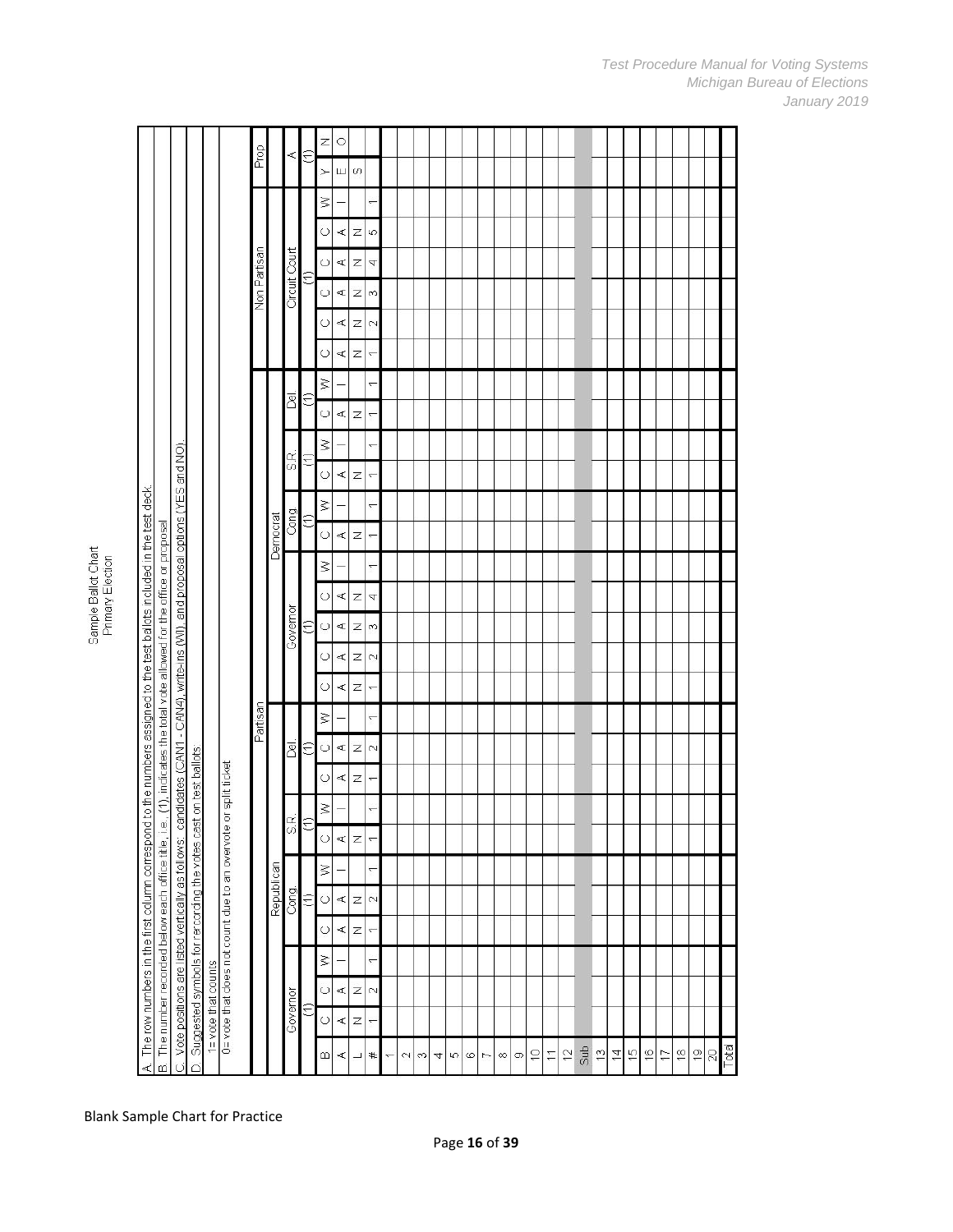| Prop         |            | $\prec$                  | Ξ | z                   | $\circ$   |                          |                | $\circ$        | $\circ$ |           |                          | $\circ$                  | $\circ$        |                | $\circ$        | $\circ$                  | $\overline{ }$ |                          | $\circ$ -      |                          |                          |                |                                       |                                  |                |                          |                |        |                          |                          |                          |                          |                |                |                |        |    |                |               |                    |
|--------------|------------|--------------------------|---|---------------------|-----------|--------------------------|----------------|----------------|---------|-----------|--------------------------|--------------------------|----------------|----------------|----------------|--------------------------|----------------|--------------------------|----------------|--------------------------|--------------------------|----------------|---------------------------------------|----------------------------------|----------------|--------------------------|----------------|--------|--------------------------|--------------------------|--------------------------|--------------------------|----------------|----------------|----------------|--------|----|----------------|---------------|--------------------|
|              |            |                          |   | ≻                   | ш         | $\omega$                 |                | $\circ$        | $\circ$ |           |                          | $\circ$                  | $\circ$        | $\overline{ }$ | $\circ$        | $\circ$                  |                | $\overline{\phantom{0}}$ |                | 2                        |                          |                |                                       |                                  |                |                          |                |        |                          |                          |                          |                          |                |                |                |        |    |                |               | $\scriptstyle\sim$ |
|              |            |                          |   | $\gtrsim$           |           |                          |                | $\circ$        | $\circ$ |           |                          |                          |                |                |                |                          |                |                          |                | $\circ$                  |                          |                |                                       |                                  |                |                          |                |        |                          |                          |                          |                          |                |                |                |        |    | $\overline{ }$ |               |                    |
|              |            |                          |   | Ō                   | A         | Z                        | LO.            | $\circ$        | $\circ$ |           |                          |                          |                |                |                |                          |                |                          |                | $\circ$                  |                          |                |                                       |                                  |                |                          |                |        |                          |                          |                          |                          |                |                |                | ↽      |    |                |               | $\scriptstyle\sim$ |
|              |            |                          |   | $\circlearrowright$ | $\prec$   | Z                        | 4              | $\circ$        | $\circ$ |           |                          |                          |                | $\circ$        |                |                          | $\circ$        |                          |                | $\circ$                  |                          |                |                                       |                                  |                |                          |                |        |                          |                          |                          |                          | $\overline{ }$ | $\overline{ }$ | $\overline{ }$ |        |    |                |               | 6                  |
| Non Partisan |            | Circuit Court            |   | $\circlearrowright$ | $\prec$   | Z                        | $\infty$       | $\circ$        | $\circ$ |           |                          |                          |                | $\circ$        |                |                          | $\circ$        |                          |                | $\circ$                  |                          |                |                                       |                                  |                |                          |                |        | $\overline{\phantom{0}}$ | $\overline{\phantom{0}}$ | $\overline{\phantom{0}}$ | $\overline{\phantom{0}}$ |                |                |                |        |    |                |               | 4                  |
|              |            |                          |   | O                   | ⋖         | Z                        | $\sim$         | $\circ$        | $\circ$ |           |                          | $\circ$                  |                |                | $\circ$        |                          |                | ↽                        |                | $\overline{ }$           |                          |                |                                       |                                  | ↽              | $\overline{ }$           | $\overline{ }$ | ᡪ      |                          |                          |                          |                          |                |                |                |        |    |                |               | 40                 |
|              |            |                          |   | O                   | A         | Z                        | $\overline{ }$ | $\circ$        | $\circ$ |           |                          | $\circ$                  | $\overline{ }$ |                | $\circ$        | $\overline{\phantom{0}}$ |                |                          |                | $\circ$ $\sim$           | $\leftarrow$             | $\overline{ }$ | $\overline{ }$                        | $\overline{\phantom{0}}$         |                |                          |                |        |                          |                          |                          |                          |                |                |                |        |    |                |               | $^{\circ}$         |
|              |            |                          |   | $\bowtie$           |           |                          | T              |                | $\circ$ |           |                          |                          |                |                |                | $\circ$                  | $\circ$        | $\circ$                  |                | $\circ$                  |                          |                |                                       |                                  |                |                          | $\overline{}$  |        |                          |                          |                          |                          |                |                |                |        |    |                |               |                    |
|              |            | $\overline{\mathcal{C}}$ | ε | $\circ$             | ⋖         | Z                        |                |                | $\circ$ |           |                          |                          |                |                | $\overline{}$  | $\circ$                  | $\circ$        |                          |                | $\overline{ }$           |                          |                |                                       |                                  |                | Γ                        |                |        |                          |                          |                          |                          |                |                |                |        |    |                |               | $\scriptstyle\sim$ |
|              |            |                          |   | $\gtrsim$           |           |                          | ↽              |                | $\circ$ |           |                          |                          |                |                |                | $\circ$                  | $\circ$        |                          |                | $\circ$                  |                          |                |                                       |                                  |                |                          | $\overline{ }$ |        |                          |                          |                          |                          |                |                |                |        |    |                |               |                    |
|              |            | S.R.                     | Ξ | $\circ$             | ⋖         | Z                        | $\overline{ }$ |                | $\circ$ |           |                          |                          |                |                | $\overline{}$  | $\circ$                  | $\circ$        |                          |                | $\overline{\phantom{0}}$ |                          |                |                                       |                                  |                | $\overline{}$            |                |        |                          |                          |                          |                          |                |                |                |        |    |                |               |                    |
|              |            |                          |   | $\gtrsim$           |           |                          | ↽              |                | $\circ$ |           |                          |                          |                |                |                | $\circ$                  | $\circ$        |                          |                | $\circ$                  |                          |                |                                       |                                  |                |                          | $\overline{ }$ |        |                          |                          |                          |                          |                |                |                |        |    |                |               |                    |
|              | Democrat   | Cong.                    | Ξ | $\circlearrowright$ | $\prec$   | Z                        | $\overline{ }$ |                | $\circ$ |           |                          |                          |                |                | $\overline{ }$ | $\circ$                  | $\circ$        | $\circ$                  |                | $\overline{ }$           |                          |                |                                       |                                  |                | ᡪ                        |                |        |                          |                          |                          |                          |                |                |                |        |    |                |               |                    |
|              |            |                          |   | $\gtrsim$           |           |                          | $\overline{ }$ |                | $\circ$ |           |                          |                          |                |                |                |                          |                |                          |                | $\circ$                  |                          |                |                                       |                                  |                |                          |                |        |                          |                          |                          |                          |                |                |                |        |    |                | Τ             |                    |
|              |            |                          |   | O                   | A         | Z                        | 4              |                | $\circ$ |           |                          |                          |                |                |                |                          | $\circ$        |                          |                | $\circ$                  |                          |                |                                       |                                  |                |                          |                |        |                          |                          |                          |                          |                |                |                |        | T  | Ψ              |               | 2                  |
|              |            | Governor                 |   | $\bigcirc$          | A         | Z                        | $\infty$       |                | $\circ$ |           |                          |                          |                |                |                |                          | $\circ$        |                          |                | $\circ$                  |                          |                |                                       |                                  |                |                          |                |        |                          |                          |                          |                          |                | $\overline{ }$ | ٣              | Τ      |    |                |               | 3                  |
|              |            |                          |   | Ō                   | ⋖         | Z                        | $\sim$         |                | $\circ$ |           |                          |                          |                |                |                | $\circ$                  |                |                          |                | $\circ$                  |                          |                |                                       |                                  |                |                          |                |        |                          | $\overline{ }$           | $\overline{ }$           | $\overline{ }$           | $\overline{ }$ |                |                |        |    |                |               | 4                  |
|              |            |                          |   | O                   | A,        | Z                        | ۳              |                | $\circ$ |           | $\vdash$                 |                          |                |                | $\overline{}$  | $\circ$                  |                |                          |                | $\overline{ }$           |                          |                |                                       |                                  |                | T                        | $\overline{ }$ | L      | $\overline{ }$           |                          |                          |                          |                |                |                |        |    |                |               | 40                 |
| Partisan     |            |                          |   | $\gtrsim$           |           |                          | τ              | $\circ$        |         | $\omega$  | $\circ$                  |                          | $\circ$        |                |                |                          |                |                          |                | $\circ$                  |                          |                |                                       |                                  | $\overline{ }$ |                          |                |        |                          |                          |                          |                          |                |                |                |        |    |                |               |                    |
|              |            | Dei.                     | Ξ | $\circlearrowright$ | ⋖         | z                        | $\sim$         | $\circ$        |         | ×         | ┙                        |                          | $\circ$        | $\circ$        |                |                          |                |                          |                | $\circ$ $\circ$          |                          |                | $\overline{\phantom{0}}$              | $\overline{\phantom{0}}$         |                |                          |                |        |                          |                          |                          |                          |                |                |                |        |    |                |               | ⌒                  |
|              |            |                          |   | $\circ$             | ⋖         | z                        | ᡪ              | $\circ$        |         | œ         | $\overline{\phantom{0}}$ | $\overline{ }$           |                | $\circ$        |                |                          |                |                          |                | $\overline{}$            | $\overline{ }$           | $\overline{ }$ |                                       |                                  |                |                          |                |        |                          |                          |                          |                          |                |                |                |        |    |                |               | 6                  |
|              |            | SR.                      | E | $\geq$              |           |                          | Τ              | $\circ$        |         | $\prec$   | $\prec$                  |                          | $\circ$        | $\circ$        |                |                          |                | $\circ$                  |                | $\circ$                  |                          | $\overline{ }$ |                                       |                                  |                |                          |                |        |                          |                          |                          |                          |                |                |                |        |    |                |               | Π                  |
|              |            |                          |   | $\circlearrowright$ | ⋖         | Z                        |                | $\circ$        |         | Σ         | $\boldsymbol{\omega}$    | $\overline{ }$           | $\circ$        | $\circ$        |                |                          |                |                          |                | $\overline{\phantom{0}}$ | $\overline{ }$           |                |                                       |                                  |                |                          |                |        |                          |                          |                          |                          |                |                |                |        |    |                |               | $\sim$             |
|              |            |                          |   | $\gtrsim$           |           |                          | ۳              | $\circ$        |         |           |                          |                          | $\circ$        |                |                |                          |                |                          |                | $\circ$                  |                          |                |                                       |                                  | $\overline{ }$ |                          |                |        |                          |                          |                          |                          |                |                |                |        |    |                |               | $\overline{ }$     |
|              | Republican | Cong.                    | ε | $\circlearrowright$ | $\prec$   | $\mathbb Z$              | $\sim$         | $\circ$        |         | $\succ$   | $\boldsymbol{\times}$    |                          | $\circ$        | $\circ$        |                |                          |                |                          |                | $\circ$ $\circ$          |                          |                | $\overline{\phantom{0}}$              | $\overline{\phantom{0}}$         |                |                          |                |        |                          |                          |                          |                          |                |                |                |        |    |                |               | $\sim$             |
|              |            |                          |   | $\circlearrowright$ | A         | z                        | τ              | $\circ$        |         | ¢         | Z                        | $\overline{\phantom{0}}$ |                | $\circ$        |                |                          |                |                          |                | $\overline{\phantom{0}}$ | $\overline{ }$           | $\overline{ }$ |                                       |                                  |                |                          |                |        |                          |                          |                          |                          |                |                |                |        |    |                |               | $\infty$           |
|              |            |                          |   | $\gtrsim$           |           |                          | Π              | $\circ$        |         | $\propto$ | A,                       |                          | $\circ$        |                |                |                          |                |                          |                | $\circ$                  |                          |                |                                       |                                  | $\overline{ }$ |                          |                |        |                          |                          |                          |                          |                |                |                |        |    |                |               | $\overline{ }$     |
|              |            |                          |   | $\circlearrowright$ | $\preceq$ | $\overline{z}$           | $\sim$         | $\circ$        |         | $\vdash$  | $\overline{\phantom{0}}$ |                          | $\circ$        | $\circ$        |                |                          |                |                          |                | $\circ$                  |                          |                | $\overline{}$                         | $\overline{ }$                   |                |                          |                |        |                          |                          |                          |                          |                |                |                |        |    |                |               | $\sim$             |
|              |            | Governor                 | ε | $\circlearrowright$ | $\prec$   | Z                        | 7              | $\circ$        |         | $\omega$  | $\,$ m                   | $\overline{ }$           |                | $\circ$        |                |                          |                | $\circ$                  | $\circ$        | $\overline{\phantom{0}}$ | $\overline{ }$           | $\overline{ }$ |                                       |                                  |                |                          |                |        |                          |                          |                          |                          |                |                |                |        |    |                |               | $\infty$           |
|              |            |                          |   | $\infty$            | $\prec$   | $\overline{\phantom{0}}$ | $\ddot{}$      | $\overline{ }$ | $\sim$  | $\infty$  | 4                        | LO.                      | $\circ$        | $\overline{ }$ | $\infty$       | $\infty$                 | $\approx$      | $\overline{1}$           | $\overline{c}$ | Sub                      | $\widetilde{\mathbb{C}}$ | $\overline{4}$ | $\stackrel{\textstyle\mathsf{LO}}{=}$ | $\overset{\text{\tiny{(C)}}}{-}$ | 17             | $\stackrel{\circ}{\sim}$ | $\frac{8}{10}$ | $20\,$ | $\geq$ 1                 | $22\,$                   | $23\,$                   | 24                       | $25\,$         | $26\,$         | 27             | $28\,$ | 29 | $\mathbb{S}^0$ | $\frac{1}{3}$ | Total              |

# Sample Ballot Chart<br>Primary Election

#### *Test Procedure Manual for Voting Systems Michigan Bureau of Elections January 2019*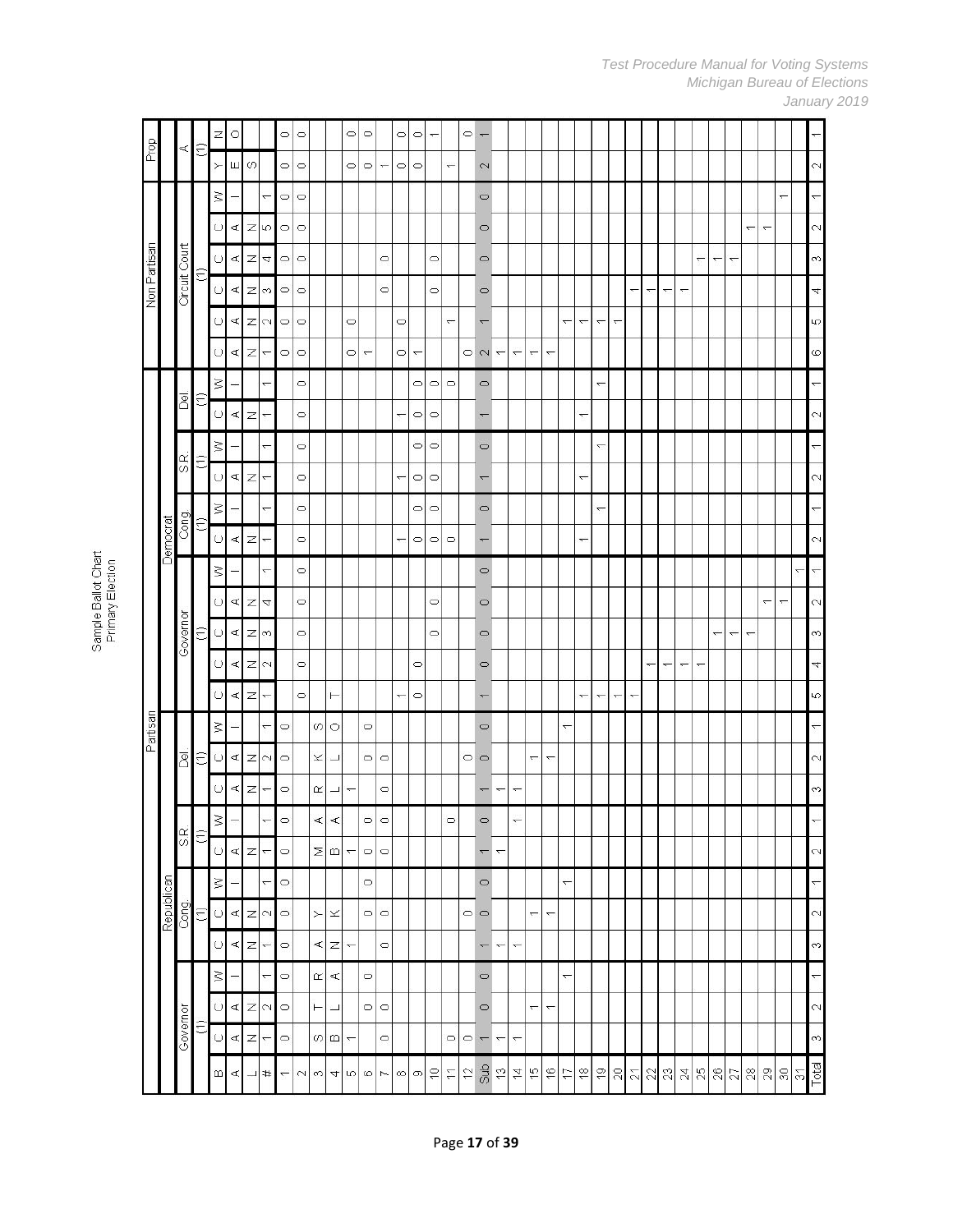## <span id="page-17-0"></span>**TEST PROCEDURES FOR GENERAL ELECTION**

Working with the ballot to be tested, prepare a chart that reflects each political party, office, candidate, write-in position (the number of write-in positions will be equal to the number of candidates to be nominated or elected), and a position for the "yes" and "no" for each proposal. Enter the total number of votes allowed for each office and proposal under each office or proposal heading.

Following the instructions below, use a "1" to show votes that count, and a "0" to show votes that do not count due to an overvote within an office or proposal. Use a "(1)" to show votes that are awarded to candidates of a political party by virtue of a straight party vote. Where instructed to "vote correctly" vote for the maximum number of candidates allowed and vote "yes" or "no" on all proposals. *(See sample ballot on page 23 and sample chart on page 25.)*

To create a test deck, vote ballots as follows:

1. Using 1 ballot, vote all positions that are used on the ballot for candidates, write-ins, proposals, and straight parties. EXCEPTION: If no candidates are running for an office, skip the office; overvoting will not be possible.

R168.773 - Rule  $3(10)(d)$  and R168.776 - Rule  $6(4)(f)$ . Will not count any votes.

See sample chart on page 25 - Test Ballot #1

2. Using 1 ballot, vote all positions that are not used on the ballot for candidates, write-ins, proposals, and straight parties. To complete this step, mark the unused vote positions. (NOTE: Do not make marks in between the used vote positions.)

R168.773 - Rule  $3(10)(e)$  and R168.776 - Rule  $6(4)(d)$ . Will not count any votes.

See sample chart on page 25 – Test Ballot #2

3. Insert 1 blank ballot into the test deck.

R168.776 - Rule 6(4)(e). Will not count any votes.

See sample chart on page 25 - Test Ballot #3

4. Using 1 ballot, vote a straight party ticket. Do not cast any other partisan votes on this ballot.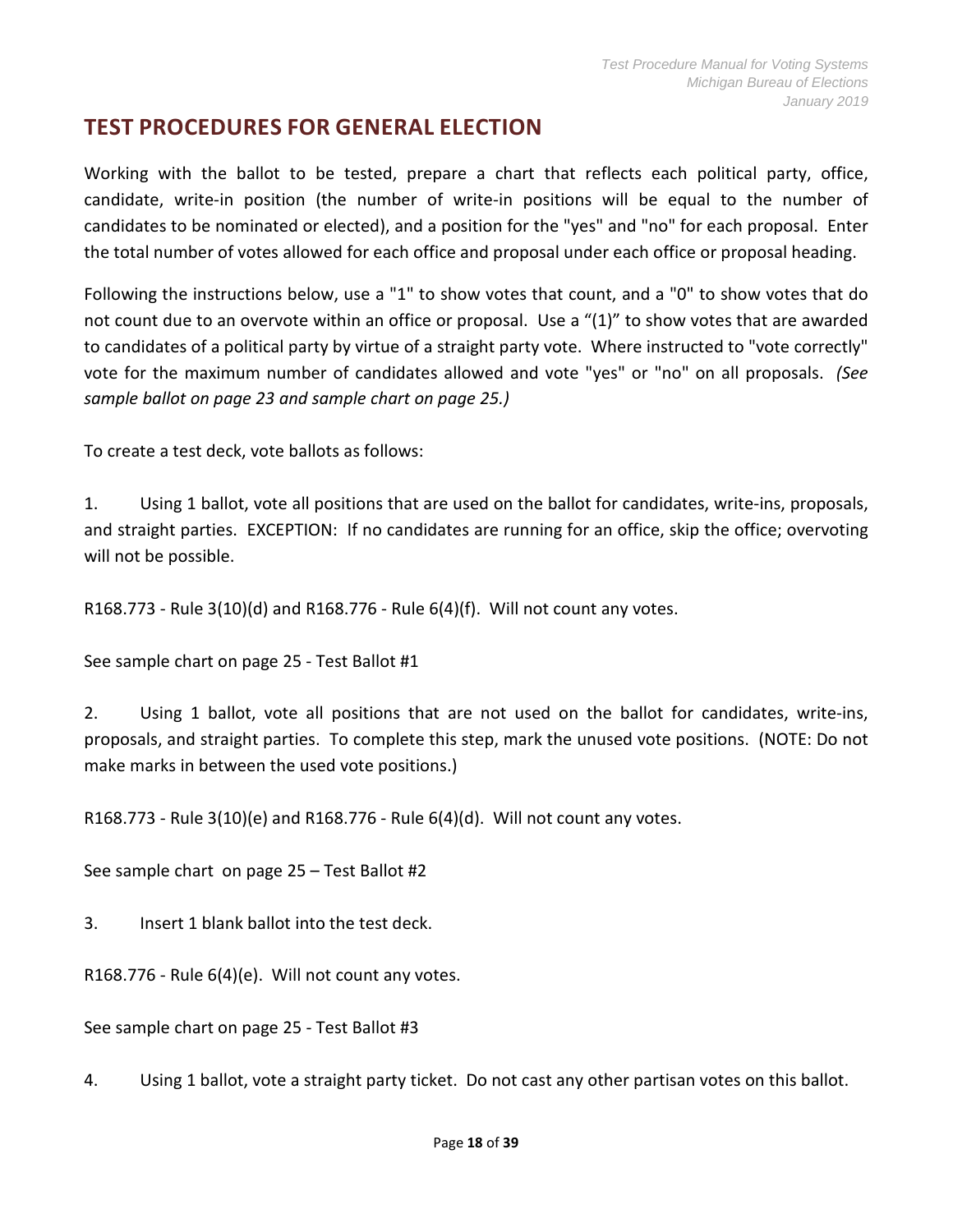R168.773 - Rule 3(12)(a). Will count votes for all candidates within political party selected by virtue of the straight party ticket vote.

See sample chart on page 25 - Test Ballot #4

5. Using 1 ballot, vote 2 or more straight party tickets. Do not cast any other partisan votes on this ballot.

R168.776 - Rule 6(4)(b) and R168.773 - Rule 3(12)(b). Will not count any votes.

See sample chart on page 25 - Test Ballot #5

6. Using 1 ballot, and a different office for each instruction, vote the following:

- (a) Vote a straight party ticket
- (b) In a "vote for 1" partisan office, vote for 1 candidate of the same party used in (a)
- (c) In a "vote for 1" partisan office, vote for 1 candidate of a different party than used in (a)
- (d) In a "vote for 2" partisan office, vote for 2 candidates, from two different parties than used in
- (a)
- (e) Do not vote in a partisan office where a candidate appears under the party selected in (a)
- (f) Vote for 1 write-in candidate in either a partisan or non-partisan office (if applicable)
- (g) Vote non-partisan offices and proposals

R168.776 - Rule 6(4)(c) and R168.773 - Rule 3(12)(c). Will count votes in all of above including (b). Will count a vote in (e) by virtue of the straight party ticket vote.

See sample chart on page 25 - Test Ballot #6

7. Vote the following: DO NOT VOTE THE STRAIGHT PARTY SECTION

(a) Vote 1 ballot correctly in the partisan section and overvote the non-partisan and proposal sections of the ballot

(b) Vote 1 ballot correctly in the non-partisan section and overvote the partisan and proposal sections

(c) Vote 1 ballot correctly in the proposal section and overvote the partisan and non-partisan sections

EXCEPTION: If no candidates are running for an office, skip the office; overvoting will not be possible.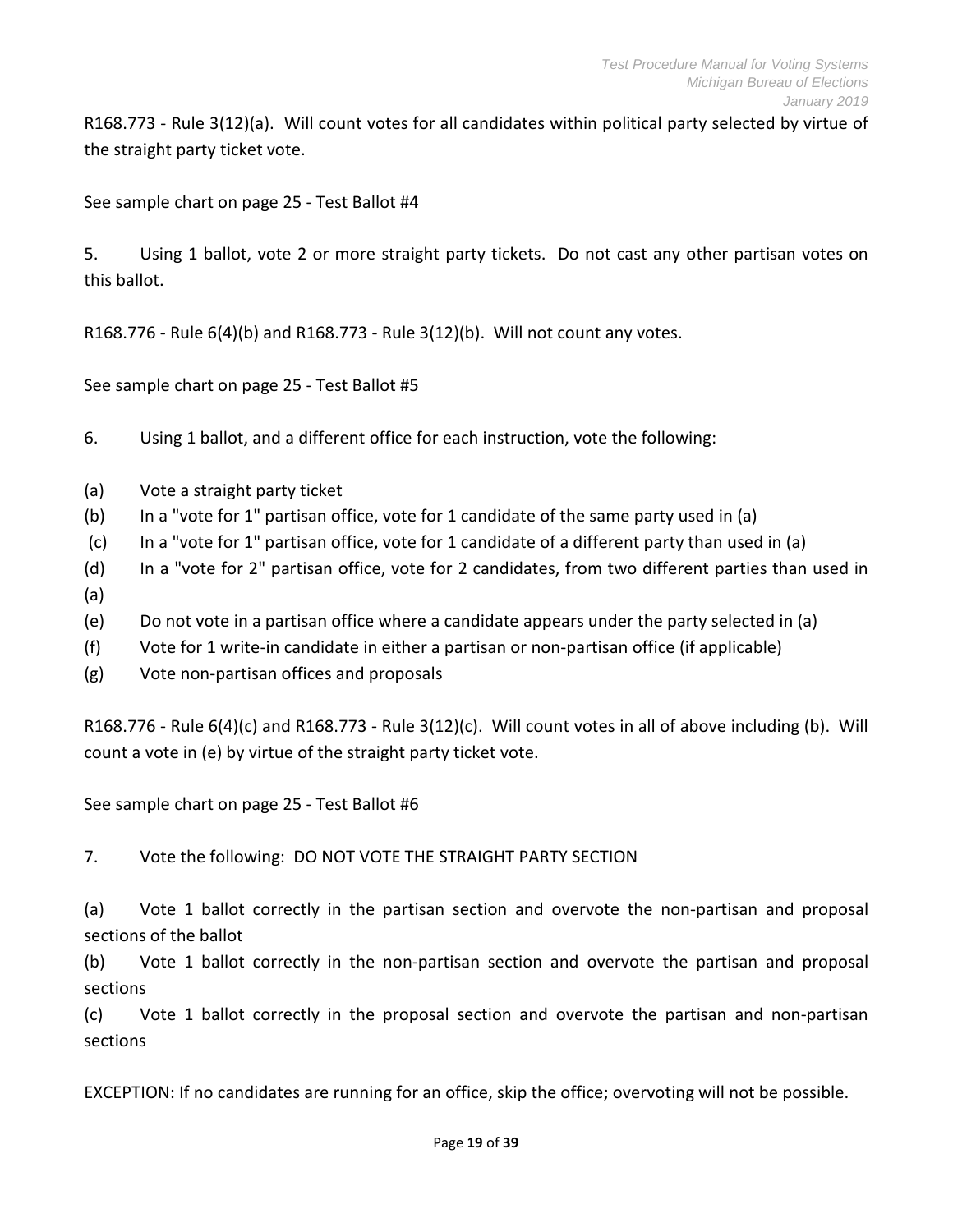R168.773 - Rule 3(10)(b)(c) and (f). Will only count votes cast in the partisan section in (a). Will only count votes cast in the non-partisan section in (b). Will only count votes cast in the proposal section in (c).

See sample chart on page 25 - Test Ballot #7, #8 and #9

8. Using 1 ballot, vote two or more straight party tickets. Using a different office for each instruction, vote the following:

(a) In a "vote for 1" office, cast a vote for the candidates listed under the first and second party selected above

(b) Repeat step (a)

(c) In two "vote for 1" offices, cast a vote for the candidates listed under the first party selected

(d) In a "vote for 1" office, cast a vote for the candidate listed under the second party selected above

R168.773 - Rule 3(12)d. Will count a vote for the candidates selected under (c) and (d). NOTE: Additional ballots may be required to complete instructions (c) and (d).

See sample chart on page 25 - Test Ballots #10

9. Using 1 ballot and a different office for each instruction, vote the following:

(a) Vote a straight party ticket for a party where in a "vote for 2" partisan office there are 2 candidates from that party running

(b) In the first "vote for 2" office, where there are 2 candidates from the party used in (a) running, cast two votes for candidates of a different party than used in (a)

(c) In a second "vote for 2" office, where there are 2 candidates from the party used in (a) running, cast two votes for candidates of two different parties than used in (a)

R168.773 - Rule 3(12)(e). Will count a vote for all candidates within the political party selected in (a) by virtue of the straight party vote except for the offices used in (b) and (c). In those offices will count a vote for the individual candidates under the other parties selected. NOTE: Additional ballots may be needed to complete this test.

See sample chart on page 25 - Test Ballots #11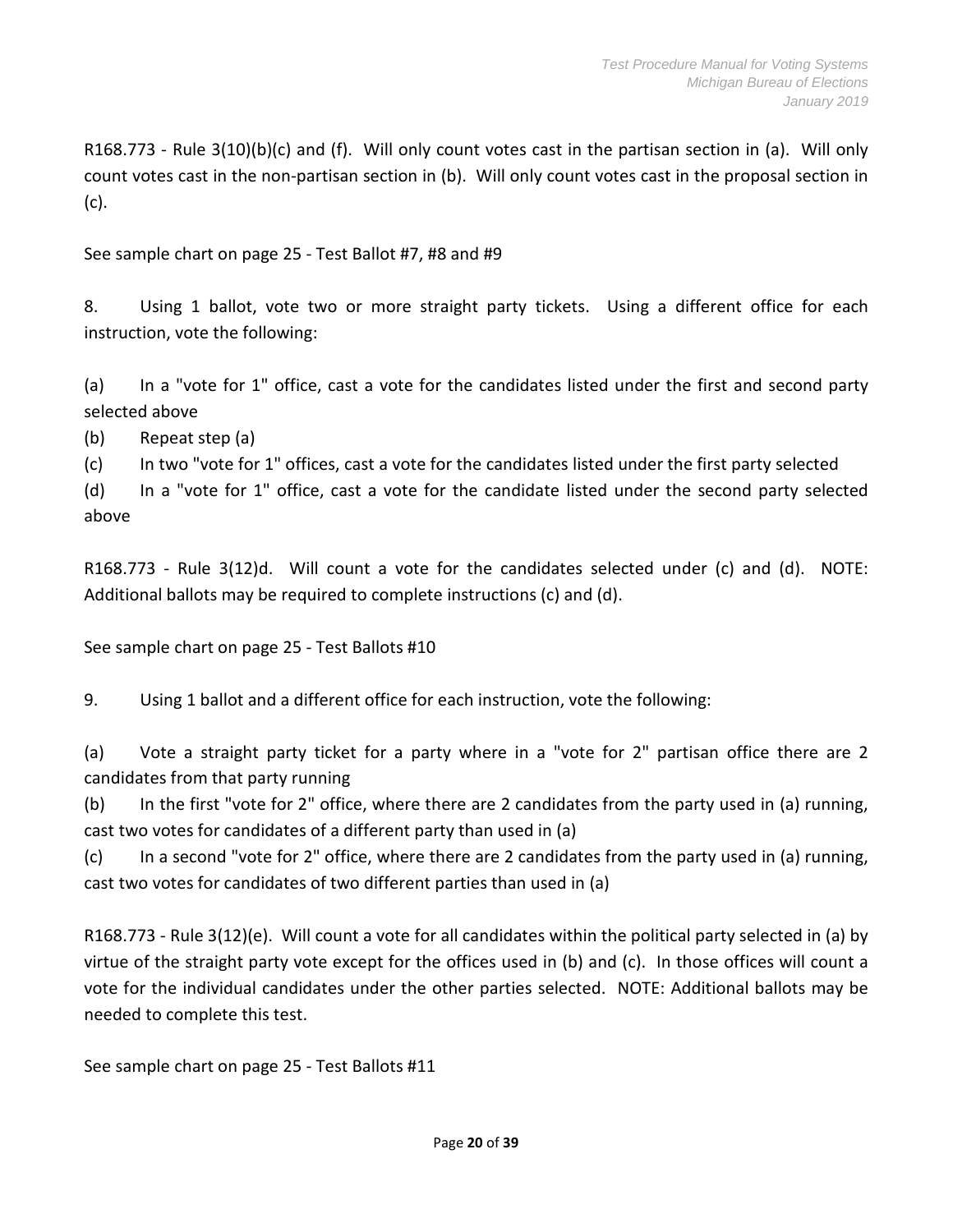NOTE: If the ballot contains a "vote for 3" office and there are 3 candidates from that party running, an additional test ballot must be included following this same instruction. To do so, change all references to "two candidates" to "three candidates."

10. Using 1 ballot and a different office for each instruction, vote the following:

(a) Vote a straight party ticket for a party where in a "vote for 2" partisan office there are 2 candidates from that party running

(b) In the first "vote for 2" office, where there are 2 candidates from the party used in (a) running, vote for a candidate of a different party than used in (a)

(c) In a second "vote for 2" office, where there are 2 candidates from the party used in (a) running, vote for a candidate of the party used in (a) and vote for a candidate of a different party

(d) In a third "vote for 2" office, where there are 2 candidates from the same party used in (a) running, vote for a candidate of the same party used in (a)

R168.773 - Rule 3(12)(f). Will count a vote for all candidates within the political party selected in (a) by virtue of the straight party vote except for the offices used in (b) and (c). In those offices will only count a vote for the individual candidates selected. In (d), will count the individual vote and award the second vote by virtue of the straight party vote. NOTE: Additional ballots may be required to complete this test.

See sample chart on page 25 - Test Ballots #12

11. Using 1 ballot, vote the following:

(a) Vote a straight party ticket where in a "vote for 2" partisan office there is only 1 candidate from that same party running

(b) In that partisan "vote for 2" office, where there is only 1 candidate from the party used in (a) running, vote for a candidate of a different party than used in (a)

R168.773 - Rule 3(12)(g). Will count votes for all candidates within the political party selected in (a) by virtue of the straight party vote except for the office used in (b). In that office will count a vote for the straight party candidate and the individual candidate under the other party selected. NOTE: An additional ballot may be required to complete instruction (b).

See sample chart on page 25 - Test Ballots #13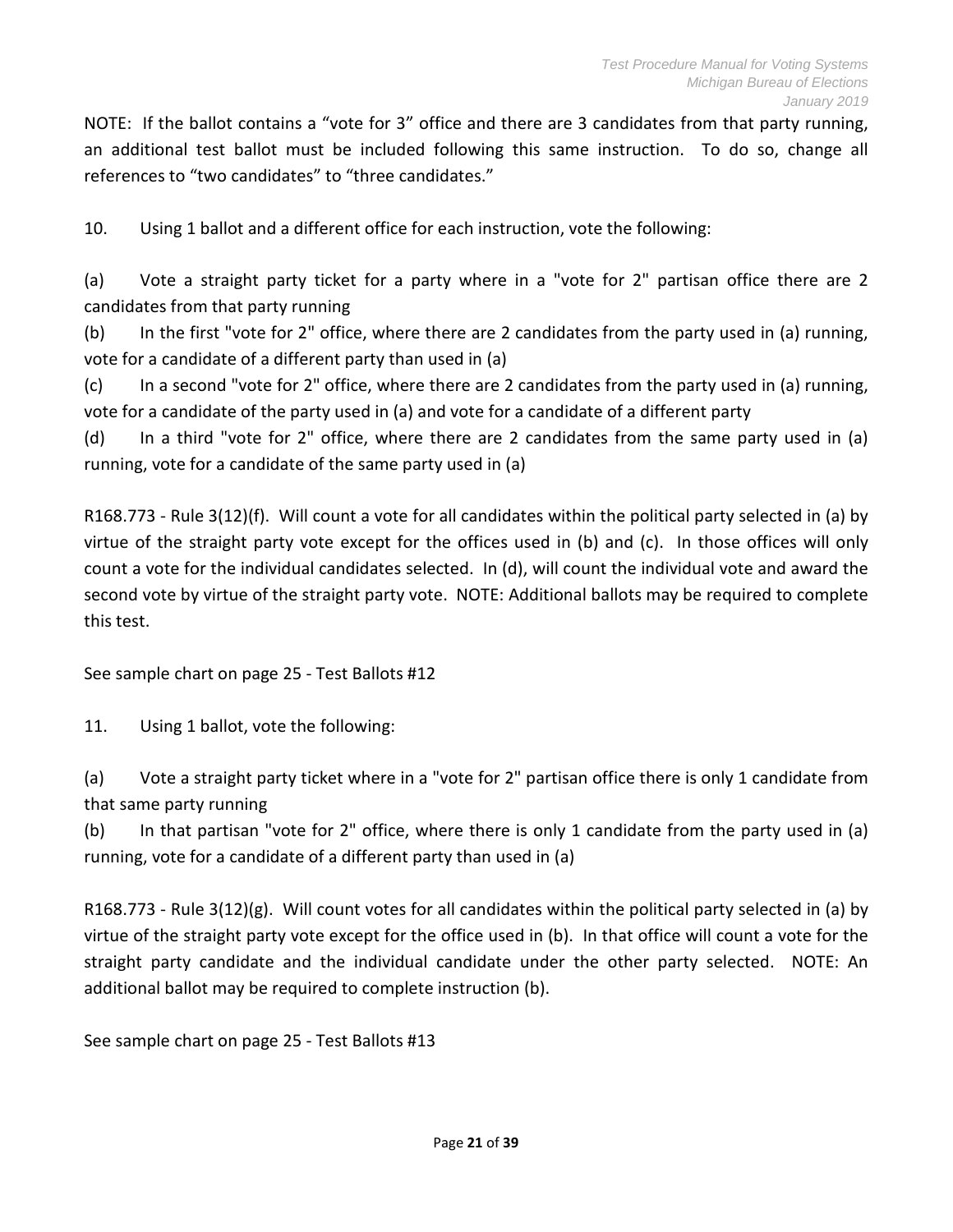12. FOR EACH PARTY, vote a straight party ticket and vote individually for candidates of the same party.

R168.773 - Rule 3(12)(h). Will count votes for all candidates within the political party selected by virtue of the individual votes cast. A vote shall not be counted for a candidate by virtue of the straight party vote. This condition does not constitute an overvote.

See sample chart on page 25 - Test Ballot #14, #15, and #16

13. Vote correctly one or more ballots from a different precinct. These ballots will be rejected because the precinct code is improper for the program and tabulator being tested. No votes will count. You should not be able to override the tabulator's rejection of this ballot.

See sample chart on page 25 - Test Ballot #17

WHEN INSTRUCTIONS 1 THROUGH 13 ARE COMPLETED, PERFORM THE FOLLOWING:

Subtotal all columns on the chart to determine the total number of votes cast for each party, candidate and proposal that should be counted when the test deck is tabulated.

(2) Vote additional ballots as necessary so that each party receives not less than 2 straight party votes and a different total number of valid votes are cast for each party in the straight party section, each candidate within an office, and for and against each proposal. NOTE: It is not required that each write-in position show a different total number of votes.

R168.773 - Rule 3(10)(a), R168.776 - Rule 6(4)(a) and MCL168.798. None of the parties, candidates, write-ins, or proposals shall have an accumulated vote total of zero.

See sample chart on page 25 - Test Ballots #18-28

(3) Tabulate all ballots included in the test deck **overriding all rejected ballots so they are accepted by the tabulator.** (You should not be able to override the wrong precinct ballot.) Print out the vote totals as tabulated. Only properly cast votes will be counted.

(4) Compare the predetermined totals with the tabulator totals for each party, candidate, write-in position, and proposal.

(5) If the totals BALANCE, the test is complete.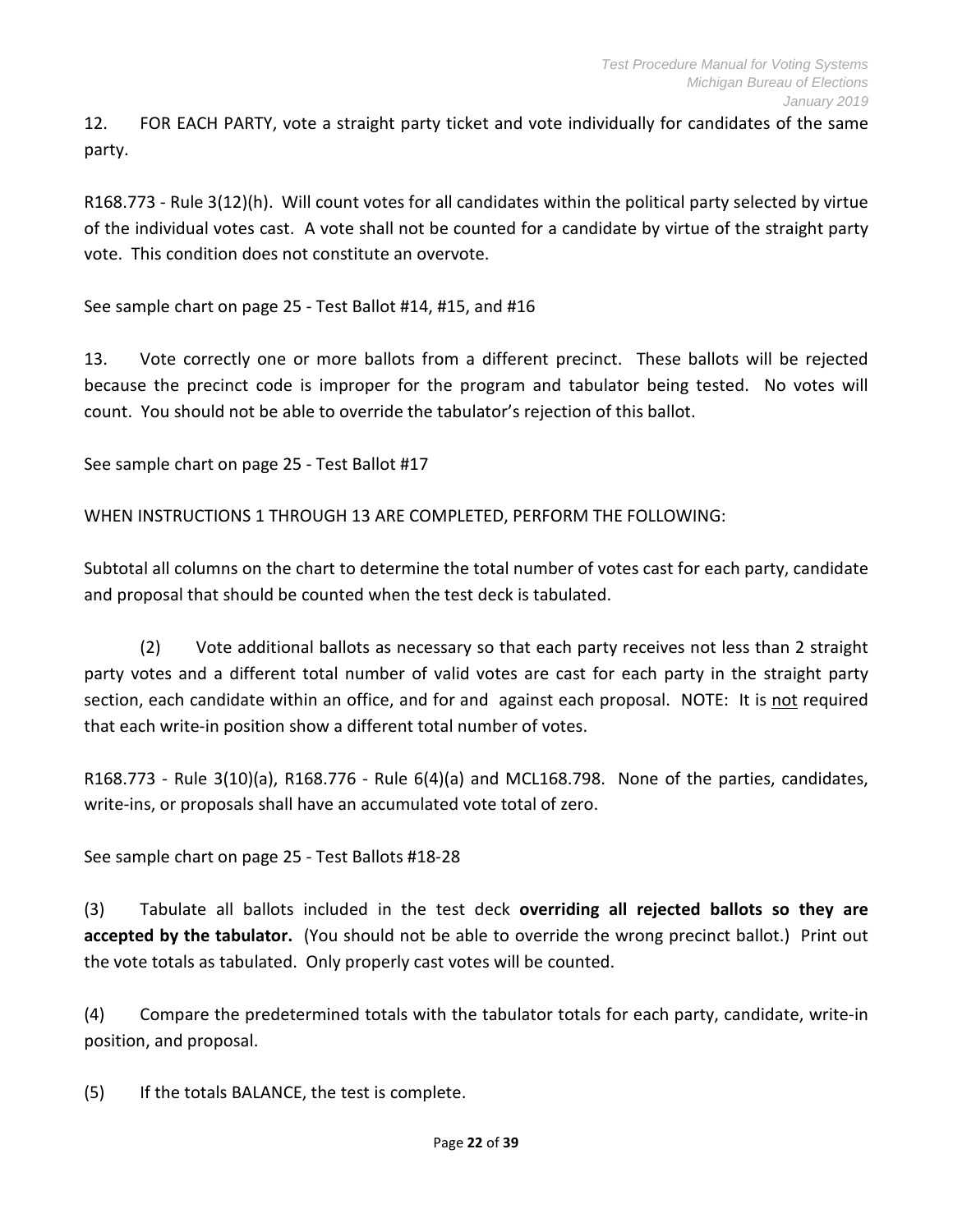If the totals DO NOT BALANCE, the errors must be found and corrected. Errors may be in the chart of predetermined results, how the test deck was marked, the programming, or due to a flaw in the ballots. Once the error or problem is identified and corrected the test must be re-run. Once the totals balance the test is complete.

|                                                 |                     | <b>OFFICIAL BALLOT</b><br><b>GENERAL ELECTION</b><br>NOVEMBER 6, 2012 |                     |                                                                   |                     |
|-------------------------------------------------|---------------------|-----------------------------------------------------------------------|---------------------|-------------------------------------------------------------------|---------------------|
| <b>PARTISAN SECTION</b>                         |                     | <b>LEGISLATIVE</b>                                                    |                     | <b>STATE BOARDS</b>                                               |                     |
| <b>STRAIGHT PARTY TICKET</b>                    |                     | <b>REPRESENTATIVE IN STATE</b>                                        |                     | TRUSTEE OF MICHIGAN                                               |                     |
| Vote for not more than 1                        |                     | <b>LEGISLATURE</b>                                                    |                     | <b>STATE UNIVERSITY</b>                                           |                     |
| <b>REPUBLICAN PARTY</b>                         |                     | Vote for not more than 1                                              |                     | Vote for not more than 2                                          |                     |
| <b>DEMOCRATIC PARTY</b>                         |                     | <b>Carlene Smith</b>                                                  | ◯                   | John Williams                                                     | ⊂⊃                  |
| <b>TISCH PARTY</b>                              |                     | Republican                                                            |                     | Republican                                                        |                     |
| <b>STATE</b><br><b>GOVERNOR AND LIEUTENANT</b>  |                     |                                                                       |                     | Darla Scott<br>Republican                                         |                     |
| <b>GOVERNOR</b>                                 |                     | <b>STATE BOARDS</b>                                                   |                     | David Dutia                                                       |                     |
| Vote for not more than 1                        |                     | <b>MEMBER OF THE STATE</b>                                            |                     | Democratic                                                        |                     |
| <b>James Bradford</b>                           |                     | <b>BOARD OF EDUCATION</b>                                             |                     | Anne Quinlan                                                      |                     |
| and Linda Kasmerski                             |                     | Vote for no more than 2                                               |                     | Democratic                                                        | $\circlearrowright$ |
| Republican                                      |                     | <b>Kelly Williams</b>                                                 |                     |                                                                   |                     |
|                                                 |                     | Republican                                                            | O                   |                                                                   | $\subset$           |
| Al Lerner                                       |                     | <b>Kim Waters</b>                                                     |                     |                                                                   |                     |
| and <b>Bill Preston</b>                         |                     | Republican                                                            | C                   |                                                                   |                     |
| Democratic                                      |                     |                                                                       |                     | <b>NONPARTISAN SECTION</b>                                        |                     |
| <b>Andy Prentis</b>                             |                     | Don Singleton                                                         | ⊂⊃                  |                                                                   |                     |
| and Julia Wagner                                |                     | Democratic                                                            |                     | <b>JUDGE OF COURT OF</b>                                          |                     |
| Tisch                                           |                     | <b>Emily Strauss</b>                                                  | $\bigcirc$          | <b>APPEALS 1ST DISTRICT</b>                                       |                     |
|                                                 | $\subset$           | Democratic                                                            |                     | <b>INCUMBENT POSITION</b>                                         |                     |
|                                                 |                     | <b>Bill Deets</b>                                                     | $\subset$           | Vote for not more than 1                                          |                     |
| <b>SECRETARY OF STATE</b>                       |                     | Tisch                                                                 |                     | Roy Bean                                                          |                     |
| Vote for not more than 1                        |                     | <b>Mike Mallory</b>                                                   |                     | Judge of Court of Appeals                                         |                     |
| Amanda Bixby                                    | $\circlearrowright$ | No Party Affiliation                                                  |                     | <b>Alyce Comley</b>                                               | $\bigcirc$          |
| Republican                                      |                     | <b>Judith Suggs</b>                                                   | $\subset \,$        |                                                                   |                     |
| <b>James Q MacDonald</b>                        |                     | No Party Affiliation                                                  |                     |                                                                   |                     |
| Democratic                                      |                     |                                                                       | Œ                   |                                                                   |                     |
| Lori Scanlon                                    |                     |                                                                       |                     | <b>PROPOSAL SECTION</b>                                           |                     |
| Tisch                                           |                     |                                                                       | ⌒                   | <b>STATE</b>                                                      |                     |
|                                                 |                     |                                                                       |                     |                                                                   |                     |
|                                                 |                     |                                                                       |                     | Proposal 1                                                        |                     |
| <b>ATTORNEY GENERAL</b>                         |                     | <b>REGENT OF THE</b>                                                  |                     | A PROPOSAL TO BAN BASS                                            |                     |
| Vote for not more than 1                        |                     | UNIVERSITY OF MICHIGAN                                                |                     | <b>SPEAKERS IN AUTOMOBILES</b>                                    |                     |
|                                                 |                     | Vote for no more than 2                                               |                     |                                                                   |                     |
| <b>Roger Overstreet</b>                         | $\bigcirc$          | <b>Garth Wrenfrow</b>                                                 | $\subset$           | The proposal would:                                               |                     |
| Republican                                      |                     | Republican                                                            |                     | Make it a felony to install bass                                  |                     |
| Arnie Schmidt                                   | Ć                   | <b>Grace Charles</b>                                                  | $\subset$           | speakers, or any peaker loud                                      |                     |
| Democratic                                      |                     | Republican                                                            |                     | enough to cause a vehild to                                       |                     |
| <b>Claude R. Raines</b><br>No Party Affiliation |                     | <b>Brad Barr</b><br>Democratic                                        |                     | bounce as it travels down the<br>road, in automobiles and trucks. |                     |
|                                                 |                     |                                                                       |                     |                                                                   |                     |
|                                                 |                     | Michael Gavagan<br>Democratic                                         | O                   | Should this proposal be<br>adopted?                               |                     |
| <b>LEGISLATIVE</b>                              |                     | <b>Kimberly Herrera</b>                                               | $\circlearrowright$ |                                                                   |                     |
| <b>STATE SENATOR</b>                            |                     | Tisch                                                                 |                     |                                                                   | Yes $\subset$       |
| Vote for not more than 1                        |                     |                                                                       |                     |                                                                   | No $\subset$        |
| <b>Bob Jones</b>                                |                     |                                                                       |                     |                                                                   |                     |
| Republican                                      | ⊂                   |                                                                       |                     |                                                                   |                     |
| <b>Renee Wheaton</b>                            |                     |                                                                       |                     |                                                                   |                     |
| Democratic                                      |                     |                                                                       |                     |                                                                   |                     |
|                                                 |                     |                                                                       |                     |                                                                   |                     |
|                                                 |                     |                                                                       |                     |                                                                   |                     |

Note: Sample ballot is an example only and does not abide fully by Ballot Production Standards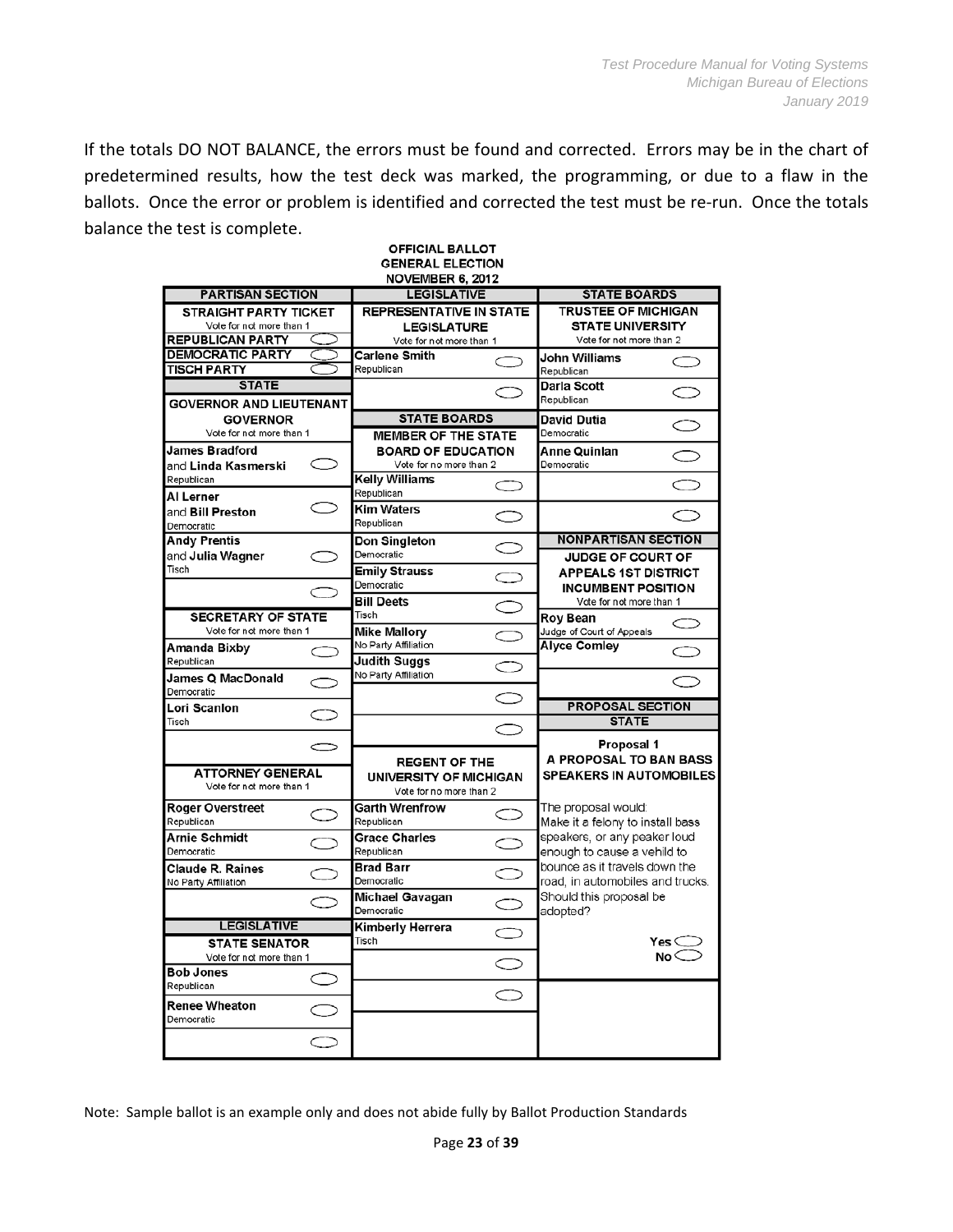|              |                                                                                                                                                    |         | ∘ ≠                    |    |                          |                          |  |  |  |  |  |  |  |  |  |
|--------------|----------------------------------------------------------------------------------------------------------------------------------------------------|---------|------------------------|----|--------------------------|--------------------------|--|--|--|--|--|--|--|--|--|
| Prop.        | <r∣< th=""><th>€</th><th></th><th>யெ</th><th></th><th></th><th></th><th></th><th></th><th></th><th></th><th></th><th></th><th></th><th></th></r∣<> | €       |                        | யெ |                          |                          |  |  |  |  |  |  |  |  |  |
|              |                                                                                                                                                    |         |                        |    |                          | $\overline{\phantom{0}}$ |  |  |  |  |  |  |  |  |  |
|              |                                                                                                                                                    |         | ひぜえみ                   |    |                          |                          |  |  |  |  |  |  |  |  |  |
| Non Partisan | Ct of Appeals                                                                                                                                      |         |                        |    | ۰ ⊴ت∢ د                  |                          |  |  |  |  |  |  |  |  |  |
|              |                                                                                                                                                    |         | M                      |    |                          |                          |  |  |  |  |  |  |  |  |  |
|              |                                                                                                                                                    |         |                        |    |                          | $\sim$                   |  |  |  |  |  |  |  |  |  |
|              |                                                                                                                                                    |         | Þ                      |    |                          |                          |  |  |  |  |  |  |  |  |  |
|              |                                                                                                                                                    | $\circ$ | ∣⊡យ∑∾                  |    |                          |                          |  |  |  |  |  |  |  |  |  |
|              | MSU Board of Trustees                                                                                                                              |         | oш∑—                   |    |                          |                          |  |  |  |  |  |  |  |  |  |
|              |                                                                                                                                                    |         | ᅂᄪᄘᇯ                   |    |                          |                          |  |  |  |  |  |  |  |  |  |
|              |                                                                                                                                                    |         | ᅂᄖᄘ                    |    |                          |                          |  |  |  |  |  |  |  |  |  |
|              |                                                                                                                                                    |         | ≋                      |    |                          | Ğ,                       |  |  |  |  |  |  |  |  |  |
|              |                                                                                                                                                    |         | ≋                      |    |                          |                          |  |  |  |  |  |  |  |  |  |
|              |                                                                                                                                                    |         |                        |    | $\infty$ $-$             |                          |  |  |  |  |  |  |  |  |  |
|              |                                                                                                                                                    | ຣ       | □ШΣ∾                   |    |                          |                          |  |  |  |  |  |  |  |  |  |
|              | <b>Uofol Bd of Regents</b>                                                                                                                         |         | ᆷᄈᅙ                    |    |                          |                          |  |  |  |  |  |  |  |  |  |
|              |                                                                                                                                                    |         | ᅂᄪᄘᇯ                   |    |                          |                          |  |  |  |  |  |  |  |  |  |
|              |                                                                                                                                                    |         | ᅂᄖᄘ                    |    |                          |                          |  |  |  |  |  |  |  |  |  |
|              |                                                                                                                                                    |         | ⊜ –                    |    | - 64                     |                          |  |  |  |  |  |  |  |  |  |
|              |                                                                                                                                                    |         |                        |    |                          |                          |  |  |  |  |  |  |  |  |  |
|              |                                                                                                                                                    |         | ≠ ⊏ ⊄ ∾                |    |                          |                          |  |  |  |  |  |  |  |  |  |
|              |                                                                                                                                                    |         | = = < +                |    |                          |                          |  |  |  |  |  |  |  |  |  |
|              |                                                                                                                                                    | ଷା      |                        |    | — ∽ –                    |                          |  |  |  |  |  |  |  |  |  |
|              | <u>PB 40 여행 8</u>                                                                                                                                  |         | ០២∑∾                   |    |                          |                          |  |  |  |  |  |  |  |  |  |
|              |                                                                                                                                                    |         | ០ሠ፮−                   |    |                          |                          |  |  |  |  |  |  |  |  |  |
|              |                                                                                                                                                    |         | ᅂᄪᄘᇯ                   |    |                          |                          |  |  |  |  |  |  |  |  |  |
| Partisan     |                                                                                                                                                    |         | ᅂᄪᄘ                    |    |                          |                          |  |  |  |  |  |  |  |  |  |
|              |                                                                                                                                                    |         | Ø                      |    |                          |                          |  |  |  |  |  |  |  |  |  |
|              | $\frac{1}{2}$ Rep                                                                                                                                  | €       | ᅂᄪᄘᅮ                   |    |                          |                          |  |  |  |  |  |  |  |  |  |
|              |                                                                                                                                                    |         | æ                      |    |                          |                          |  |  |  |  |  |  |  |  |  |
|              | St Senator                                                                                                                                         | €       | oш∑–                   |    |                          |                          |  |  |  |  |  |  |  |  |  |
|              |                                                                                                                                                    |         | ᅂᄖᅠᄘᅮ                  |    |                          |                          |  |  |  |  |  |  |  |  |  |
|              |                                                                                                                                                    |         | ≋ –                    |    | $\overline{\phantom{a}}$ |                          |  |  |  |  |  |  |  |  |  |
|              |                                                                                                                                                    |         | iz a ∢ —               |    |                          |                          |  |  |  |  |  |  |  |  |  |
|              | EBueg And                                                                                                                                          |         |                        |    |                          |                          |  |  |  |  |  |  |  |  |  |
|              |                                                                                                                                                    |         | oш∑–                   |    |                          |                          |  |  |  |  |  |  |  |  |  |
|              |                                                                                                                                                    |         | <b>œш</b> = -          |    |                          |                          |  |  |  |  |  |  |  |  |  |
|              |                                                                                                                                                    |         | l<br>≜                 |    |                          |                          |  |  |  |  |  |  |  |  |  |
|              |                                                                                                                                                    |         |                        |    | $-\circ$ $-$             |                          |  |  |  |  |  |  |  |  |  |
|              | Sec. of State                                                                                                                                      |         | ⊡ய∑—                   |    |                          |                          |  |  |  |  |  |  |  |  |  |
|              |                                                                                                                                                    |         | ᅂᇜᄘᅮ                   |    |                          |                          |  |  |  |  |  |  |  |  |  |
|              |                                                                                                                                                    |         | 渇                      |    |                          | $\overline{\phantom{0}}$ |  |  |  |  |  |  |  |  |  |
|              | Governor                                                                                                                                           |         |                        |    | - ∞ --                   |                          |  |  |  |  |  |  |  |  |  |
|              |                                                                                                                                                    |         | ⊸צעם                   |    |                          |                          |  |  |  |  |  |  |  |  |  |
|              |                                                                                                                                                    |         | ᅂᇜᄘᅮ                   |    |                          |                          |  |  |  |  |  |  |  |  |  |
|              |                                                                                                                                                    |         | $- - \circ$            |    |                          |                          |  |  |  |  |  |  |  |  |  |
|              | Straight Party                                                                                                                                     |         | ∣⊒ш⊃                   |    |                          |                          |  |  |  |  |  |  |  |  |  |
|              |                                                                                                                                                    |         | ᅂᄪᄘ                    |    |                          |                          |  |  |  |  |  |  |  |  |  |
|              |                                                                                                                                                    |         | 日AL#1234567890H23H607㎝ |    |                          |                          |  |  |  |  |  |  |  |  |  |

Blank Sample Chart for Practice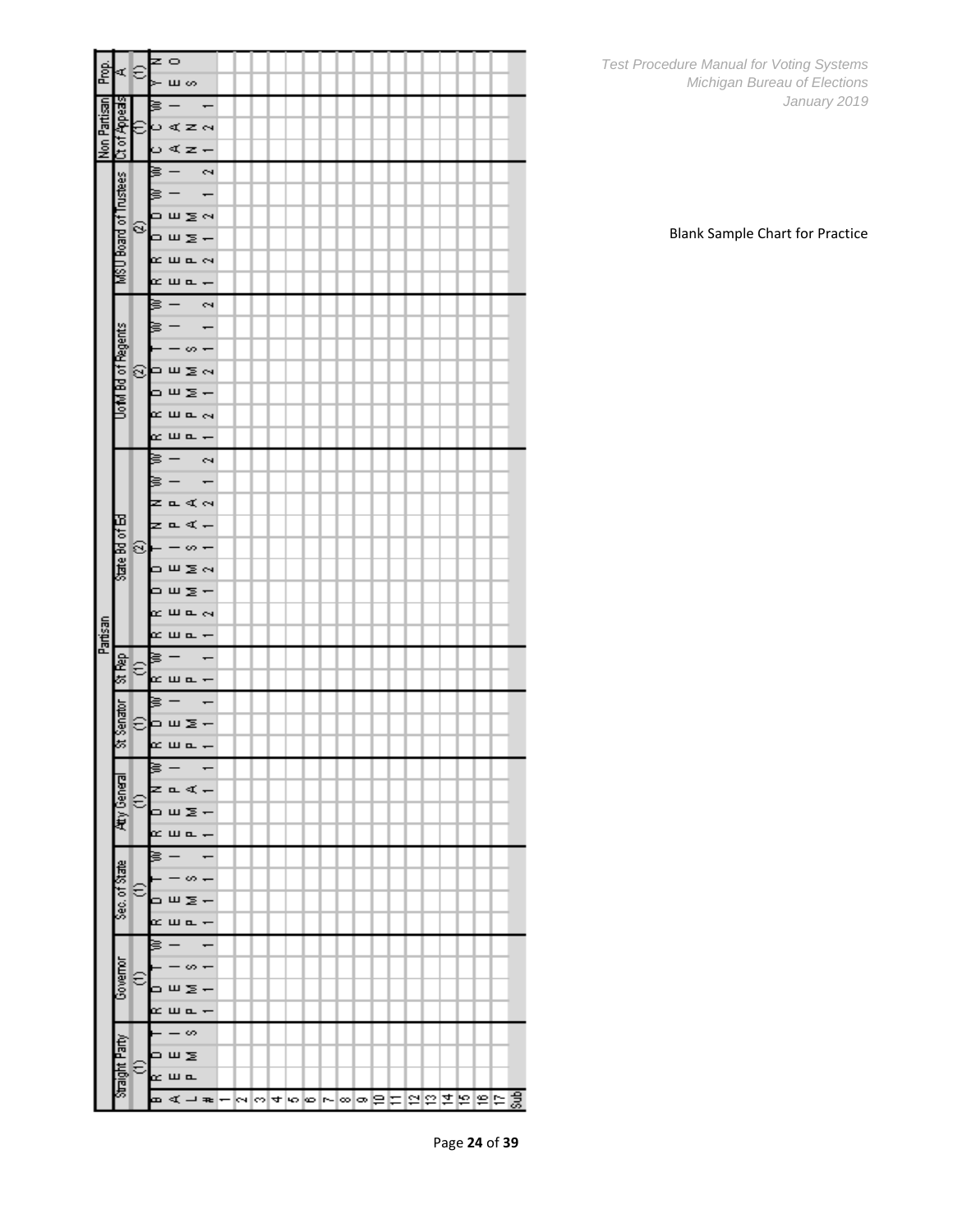|              |                           |   |     |                          |                          | ∘                        |         |      |   |     |   |                          | ਰਬਸ             |                                                        |    |                          |                          |   |   | ᇹ_                     |                          |                  |       |                          |   |  |   |                          |                          |                         |
|--------------|---------------------------|---|-----|--------------------------|--------------------------|--------------------------|---------|------|---|-----|---|--------------------------|-----------------|--------------------------------------------------------|----|--------------------------|--------------------------|---|---|------------------------|--------------------------|------------------|-------|--------------------------|---|--|---|--------------------------|--------------------------|-------------------------|
| 훈            | x.                        | Е | z o |                          |                          |                          |         |      |   |     |   |                          |                 |                                                        |    |                          |                          |   |   |                        |                          |                  |       |                          |   |  |   |                          |                          |                         |
|              |                           |   |     | - ய ഗ                    |                          | $\mathbf{\circ}$         |         |      |   |     |   | 00                       |                 |                                                        |    |                          |                          |   |   |                        | $\overline{\phantom{0}}$ |                  |       |                          |   |  |   |                          |                          |                         |
|              |                           |   |     |                          |                          | o                        |         |      |   |     |   |                          |                 |                                                        |    |                          |                          |   |   |                        | o                        |                  |       |                          |   |  |   |                          |                          |                         |
| Non Partisan | iAppeals                  |   | ŝ   |                          |                          |                          |         |      |   |     |   |                          |                 |                                                        |    |                          |                          |   |   |                        |                          |                  |       |                          |   |  |   |                          |                          |                         |
|              |                           |   |     | しばせい                     |                          | 0                        |         |      |   |     |   | 0                        |                 | 0                                                      |    |                          |                          |   |   |                        | 0                        |                  |       |                          |   |  |   |                          |                          | ç.                      |
|              |                           |   |     |                          |                          |                          |         |      |   |     |   |                          |                 |                                                        |    |                          |                          |   |   |                        |                          |                  |       |                          |   |  |   |                          |                          |                         |
|              | Ct of                     |   |     | o∢z÷                     |                          | 0                        |         |      |   |     |   | ⊸∣∼                      |                 | $\blacksquare$                                         |    |                          |                          |   |   |                        | CN.                      |                  |       | T                        |   |  |   |                          |                          | ∞                       |
|              |                           |   |     |                          |                          | 0                        |         |      |   |     |   |                          |                 |                                                        |    |                          |                          |   |   |                        | T                        |                  |       |                          |   |  |   |                          |                          |                         |
|              |                           |   | s   |                          | $\mathbf{\tilde{z}}$     |                          |         |      |   |     |   |                          |                 |                                                        |    |                          |                          |   |   |                        |                          |                  |       |                          |   |  |   |                          |                          |                         |
|              | MSU Board of Trustees     |   | s   |                          |                          | 0                        |         |      |   |     |   |                          |                 |                                                        |    |                          |                          |   |   |                        | 0                        |                  |       |                          |   |  |   |                          |                          |                         |
|              |                           |   |     |                          |                          |                          |         |      |   |     |   |                          |                 |                                                        |    |                          |                          |   |   |                        |                          |                  |       |                          |   |  |   |                          |                          |                         |
|              |                           |   |     | ០ሠ∑∾                     |                          | 0                        |         |      |   |     |   |                          |                 |                                                        |    |                          |                          |   |   |                        | ø                        |                  |       |                          |   |  |   |                          |                          | ∞                       |
|              |                           | ⊗ |     | ⊇שם                      |                          | ≘                        |         |      |   |     |   |                          | 90              |                                                        |    |                          |                          |   |   | െ                      |                          |                  |       |                          |   |  |   |                          |                          | 4                       |
|              |                           |   |     |                          |                          |                          |         |      |   |     |   |                          |                 |                                                        |    |                          |                          |   |   |                        |                          |                  |       |                          |   |  |   |                          |                          |                         |
|              |                           |   |     | ᅂᄖᄘᇯ                     |                          | 0                        |         |      |   |     |   | ⊢                        | 90              |                                                        |    |                          |                          |   |   | 0                      | 4 -                      |                  |       |                          |   |  |   |                          |                          | 40                      |
|              |                           |   |     |                          |                          | 0                        |         |      |   |     |   |                          | ⊝∣⇔             |                                                        |    |                          |                          |   |   |                        | ∾ –                      |                  |       | — I —                    |   |  |   |                          |                          | ∞                       |
|              |                           |   |     | ᅂᄖᄘᅮ                     |                          |                          |         |      |   |     |   |                          |                 |                                                        |    |                          |                          |   |   |                        |                          |                  |       |                          |   |  |   |                          |                          |                         |
|              |                           |   | s   | $\overline{\phantom{m}}$ | $\sim$                   | ⇨                        |         |      |   |     |   |                          |                 |                                                        |    |                          |                          |   |   |                        |                          |                  |       |                          |   |  |   |                          |                          |                         |
|              |                           |   |     |                          |                          |                          |         |      |   |     |   |                          |                 |                                                        |    |                          |                          |   |   |                        |                          |                  |       |                          |   |  |   |                          |                          |                         |
|              |                           |   |     |                          |                          | ▭                        |         |      |   |     |   |                          |                 |                                                        |    |                          |                          |   |   |                        | 0                        |                  |       |                          |   |  |   |                          |                          |                         |
|              |                           |   |     |                          |                          | 0                        |         |      |   |     |   |                          |                 |                                                        |    |                          | $\overline{\phantom{0}}$ |   | ÷ |                        | ∞                        |                  |       |                          |   |  |   |                          |                          | ∾                       |
|              |                           |   |     | ŏ,                       |                          |                          |         |      |   |     |   |                          |                 |                                                        |    |                          |                          |   |   |                        |                          |                  |       |                          |   |  |   |                          |                          |                         |
|              |                           |   |     | ତିု ⊔∑∾                  |                          | 0                        |         |      | ÷ |     |   |                          |                 |                                                        |    |                          |                          |   |   |                        | ∞                        |                  |       |                          |   |  |   |                          |                          | 4                       |
|              |                           |   |     |                          |                          |                          |         |      |   |     |   |                          | 99              |                                                        |    |                          |                          |   |   | o                      |                          |                  |       |                          |   |  |   |                          |                          | ç.                      |
|              | <b>UofM Bd of Regents</b> |   |     | ᆷ쁘호                      |                          | ≘                        |         |      |   |     |   |                          |                 |                                                        |    |                          |                          |   |   |                        |                          |                  |       |                          |   |  |   |                          |                          |                         |
|              |                           |   |     | ᅂᄪᄘᇯ                     |                          | ≘                        |         |      |   |     |   | $\overline{\phantom{0}}$ | 00              |                                                        |    |                          |                          |   |   | $\circ$ $\circ$ $\sim$ |                          |                  |       | $\overline{\phantom{0}}$ | ⊢ |  |   |                          |                          | 40                      |
|              |                           |   |     |                          |                          |                          |         |      |   |     |   |                          |                 |                                                        |    |                          |                          |   |   |                        |                          |                  |       |                          |   |  |   |                          |                          |                         |
|              |                           |   |     | ᅂᄖᄘᅮ                     |                          | 0                        |         |      |   |     |   | $\overline{\phantom{0}}$ | $\circ$ $\circ$ |                                                        |    | --                       |                          |   |   |                        | $\sim$ $-$               |                  |       |                          |   |  |   |                          |                          | ∞                       |
|              |                           |   |     |                          |                          | 0                        |         |      |   |     |   |                          |                 |                                                        |    |                          |                          |   |   |                        | $\overline{\phantom{0}}$ |                  |       |                          |   |  |   |                          |                          |                         |
|              |                           |   | s   |                          | $\sim$                   |                          |         |      |   |     |   |                          |                 |                                                        |    |                          |                          |   |   |                        |                          |                  |       |                          |   |  |   |                          |                          |                         |
|              |                           |   | s   |                          | -                        | ≘                        |         |      |   |     |   |                          |                 |                                                        |    |                          |                          |   |   |                        | 0                        |                  |       |                          |   |  |   |                          |                          |                         |
|              |                           |   |     |                          |                          |                          |         |      |   |     |   |                          |                 |                                                        |    |                          |                          |   |   |                        |                          |                  |       |                          |   |  |   |                          |                          |                         |
|              |                           |   |     | ≠⊏ৰনে                    |                          | ≘                        |         |      |   |     |   |                          |                 |                                                        |    |                          |                          |   |   |                        | 0                        |                  | — I — |                          |   |  |   |                          |                          | $\mathbf{\tilde{c}}$    |
|              |                           |   |     |                          |                          | 0                        |         |      |   |     |   |                          |                 |                                                        |    |                          |                          |   |   |                        |                          |                  |       | $\overline{\phantom{0}}$ | ÷ |  |   |                          |                          | 69                      |
|              |                           |   |     | z = < -                  |                          |                          |         |      |   |     |   |                          |                 |                                                        |    |                          |                          |   |   |                        |                          |                  |       |                          |   |  |   |                          |                          |                         |
|              | <u>gaue pd ot E</u> q     | ଛ |     | Ø.                       |                          | 0                        |         |      |   |     |   |                          |                 |                                                        |    |                          |                          |   |   |                        | ∞                        |                  |       |                          |   |  |   |                          |                          | 4                       |
|              |                           |   |     |                          |                          |                          |         |      |   |     |   |                          |                 |                                                        |    |                          |                          |   |   |                        | ×,                       |                  |       |                          |   |  | ÷ |                          |                          | ю                       |
|              |                           |   |     | ០២∑∾                     |                          | ≘                        |         |      |   |     |   |                          |                 |                                                        |    |                          |                          |   |   |                        |                          |                  |       |                          |   |  |   |                          |                          |                         |
|              |                           |   |     | □⊞∑−                     |                          | 0                        |         |      |   |     |   | $\overline{\phantom{0}}$ | 1010            |                                                        |    | ÷                        |                          |   |   | ᇰᅕ                     |                          |                  |       |                          |   |  | ↽ |                          |                          | ه                       |
|              |                           |   |     |                          |                          |                          |         |      |   |     |   |                          |                 |                                                        |    |                          |                          |   |   |                        |                          |                  |       |                          |   |  |   |                          |                          |                         |
|              |                           |   |     | ᅂᄖᄘᇯ                     |                          | 0                        |         |      |   |     |   |                          |                 | െ⊂                                                     |    |                          |                          |   |   | $\circ$ $\circ$ $\sim$ |                          |                  |       |                          |   |  |   | $\overline{\phantom{0}}$ | $\overline{\phantom{0}}$ | r                       |
| Partisan     |                           |   |     |                          |                          | 0                        |         |      |   |     |   |                          | 00              |                                                        |    |                          |                          |   |   |                        | $\sim$ $-$               |                  |       |                          |   |  |   |                          | $\overline{\phantom{0}}$ | ∞                       |
|              |                           |   |     | ᅂᄖᄘᅳ                     |                          |                          |         |      |   |     |   |                          |                 |                                                        |    |                          |                          |   |   |                        |                          |                  |       |                          |   |  |   |                          |                          |                         |
|              |                           |   | ≋   |                          |                          | 0                        |         |      |   |     |   |                          | oo              |                                                        |    |                          |                          |   |   |                        |                          |                  |       |                          |   |  |   |                          |                          |                         |
|              |                           | Е |     |                          |                          |                          |         |      |   |     |   |                          |                 |                                                        |    |                          |                          | - |   |                        |                          |                  |       |                          |   |  |   |                          |                          |                         |
|              | St Rep                    |   |     | ᅂᄖᄘ                      |                          | 0                        |         |      |   |     | ÷ |                          |                 | ⊝∣⇔⊫                                                   |    | $\overline{\phantom{0}}$ |                          |   |   |                        | 4                        |                  |       |                          |   |  |   |                          |                          | 4                       |
|              |                           |   |     |                          |                          | 0                        |         |      |   |     |   |                          |                 |                                                        |    |                          |                          |   |   |                        | $\overline{\phantom{0}}$ |                  |       |                          |   |  |   |                          |                          |                         |
|              | Senator                   |   | s   |                          |                          |                          |         |      |   |     |   |                          |                 |                                                        |    |                          |                          |   |   |                        |                          |                  |       |                          |   |  |   |                          |                          |                         |
|              |                           |   |     | ⊝⊨ய∑–                    |                          | ≘                        |         |      |   |     |   |                          |                 | 90F                                                    |    |                          |                          |   |   |                        | 4                        |                  |       |                          |   |  |   |                          |                          | 4                       |
|              |                           |   |     |                          |                          | ⇨                        |         |      |   |     |   |                          | ⊝∣⇔             |                                                        |    | ÷                        |                          |   |   |                        | ∞                        |                  |       |                          |   |  |   |                          |                          | ∞                       |
|              | は                         |   |     | ᅂᄖᄘᅮ                     |                          |                          |         |      |   |     |   |                          |                 |                                                        |    |                          |                          |   |   |                        |                          |                  |       |                          |   |  |   |                          |                          |                         |
|              |                           |   | ≩ − |                          | $\overline{\phantom{0}}$ | $\overline{\phantom{0}}$ |         |      |   |     |   |                          |                 |                                                        |    |                          |                          |   |   |                        | ā                        |                  |       |                          |   |  |   |                          |                          |                         |
|              |                           |   |     |                          |                          |                          |         |      |   |     |   |                          |                 |                                                        |    |                          |                          |   |   |                        |                          |                  |       |                          |   |  |   |                          |                          |                         |
|              | Atty Genera               |   | ᇋ   | E,                       |                          | 0                        |         |      |   |     |   | T                        |                 |                                                        |    |                          |                          |   |   | $\circ$ –              |                          |                  | ٠     |                          |   |  |   |                          |                          | N                       |
|              |                           | Ε |     |                          |                          |                          |         |      |   |     |   |                          |                 | 이어                                                     |    |                          |                          |   |   |                        | $\infty$                 |                  |       |                          |   |  |   |                          |                          | ø                       |
|              |                           |   |     | ∍ш∑                      |                          |                          |         |      |   |     |   |                          |                 |                                                        |    |                          |                          |   |   |                        |                          |                  |       |                          |   |  |   |                          |                          |                         |
|              |                           |   |     | ᅂᇜᄘ                      |                          | 0                        |         |      |   |     |   |                          |                 | 이어드                                                    |    | $\overline{\phantom{0}}$ |                          |   |   |                        | 4                        |                  |       |                          |   |  |   |                          |                          | 4                       |
|              |                           |   |     |                          |                          |                          |         |      |   |     |   |                          |                 |                                                        |    |                          |                          |   |   |                        | $\overline{a}$           |                  |       |                          |   |  |   |                          |                          |                         |
|              |                           |   |     |                          |                          |                          |         | ¶∞∣∘ |   |     |   |                          |                 |                                                        |    |                          |                          |   |   |                        |                          |                  |       |                          |   |  |   |                          |                          |                         |
|              |                           |   |     |                          |                          | 0                        |         |      |   |     |   |                          |                 |                                                        |    |                          | $\overline{\phantom{0}}$ |   |   |                        | $\sim$                   |                  |       |                          |   |  |   |                          |                          | ø                       |
|              |                           |   |     |                          |                          |                          | ≃       |      |   |     |   |                          |                 |                                                        |    |                          |                          |   |   |                        |                          |                  |       |                          |   |  |   |                          |                          |                         |
|              | Sec. of State             |   |     | ш∑-                      |                          |                          | ≃∣⊐     |      |   |     |   |                          |                 | $\circ$ $\circ$ $\circ$                                |    |                          |                          |   |   | ΦT                     |                          |                  |       |                          |   |  |   |                          |                          | 4                       |
|              |                           |   |     |                          |                          |                          |         |      |   |     |   |                          |                 | 님이야                                                    |    | $\overline{\phantom{0}}$ |                          |   |   |                        | s.                       |                  |       |                          |   |  |   |                          |                          | ø                       |
|              |                           |   |     | $H =$                    |                          |                          |         | ∢∢   |   |     |   |                          |                 |                                                        |    |                          |                          |   |   |                        |                          |                  |       |                          |   |  |   |                          |                          |                         |
|              |                           |   |     |                          |                          | 0                        |         |      |   |     |   |                          |                 |                                                        |    |                          |                          |   |   |                        | ā                        |                  |       |                          |   |  |   |                          |                          |                         |
|              |                           |   |     |                          |                          |                          |         | ⊠ മ  |   |     |   |                          |                 |                                                        |    |                          |                          |   |   |                        |                          |                  |       |                          |   |  |   |                          |                          | $\overline{\mathbf{c}}$ |
|              |                           |   |     | ŏ,                       |                          | 0                        |         |      |   |     |   |                          |                 |                                                        |    |                          | $\overline{\phantom{0}}$ |   |   |                        | $\sim$                   |                  |       |                          |   |  |   |                          |                          |                         |
|              | Governor                  | Е |     | ∍ש∈                      |                          | °                        |         |      |   |     |   |                          |                 | $\circ$ $\circ$ $\circ$ $\sim$                         |    |                          |                          |   |   | o o                    |                          |                  |       |                          |   |  |   |                          |                          | 6                       |
|              |                           |   |     |                          |                          |                          | ≻∣⊻     |      |   |     |   |                          |                 |                                                        |    |                          |                          |   |   |                        |                          |                  |       |                          |   |  |   |                          |                          |                         |
|              |                           |   |     | ᅂᇜᇛ                      |                          | $\circ$                  |         |      |   |     |   |                          |                 | $\begin{array}{c} \circ \\ \circ \\ \circ \end{array}$ |    | $\overline{\phantom{0}}$ |                          |   |   |                        | 4                        |                  |       |                          |   |  |   |                          |                          | 4                       |
|              |                           |   |     |                          |                          | ≘∣                       | ≤ z     |      |   |     |   |                          |                 |                                                        |    |                          |                          |   |   |                        | 2                        |                  |       |                          |   |  |   |                          |                          | 2                       |
|              |                           |   |     | - 00                     |                          |                          | loc  ⊲( |      |   |     |   |                          |                 |                                                        |    |                          |                          |   |   |                        |                          |                  |       |                          |   |  |   |                          |                          |                         |
|              |                           |   |     | ∑שכ                      |                          | 0                        |         |      |   | -10 |   |                          |                 |                                                        | ⊵⊨ |                          |                          |   |   |                        | $\infty$                 |                  |       |                          |   |  |   |                          |                          | ∞                       |
|              | Straight Party            | Э |     |                          |                          |                          |         | ⊢⊥⊣  |   |     |   |                          |                 |                                                        |    |                          |                          |   |   |                        |                          |                  |       |                          |   |  |   |                          |                          |                         |
|              |                           |   |     | ᅂᄪᄘ                      |                          | 0                        |         | ഗ∣മ  |   | ≘⊫  |   |                          |                 |                                                        | Þ  | ÷                        |                          |   |   | $\circ$ $\circ$ $\sim$ |                          |                  |       |                          |   |  |   |                          |                          | 4                       |
|              |                           |   |     | ロムコキーシッチののとののおけ          |                          |                          |         |      |   |     |   |                          |                 |                                                        |    |                          |                          |   |   |                        |                          | apreppeenaaaaaaa |       |                          |   |  |   |                          |                          | ख                       |
|              |                           |   |     |                          |                          |                          |         |      |   |     |   |                          |                 |                                                        |    |                          |                          |   |   |                        |                          |                  |       |                          |   |  |   |                          |                          |                         |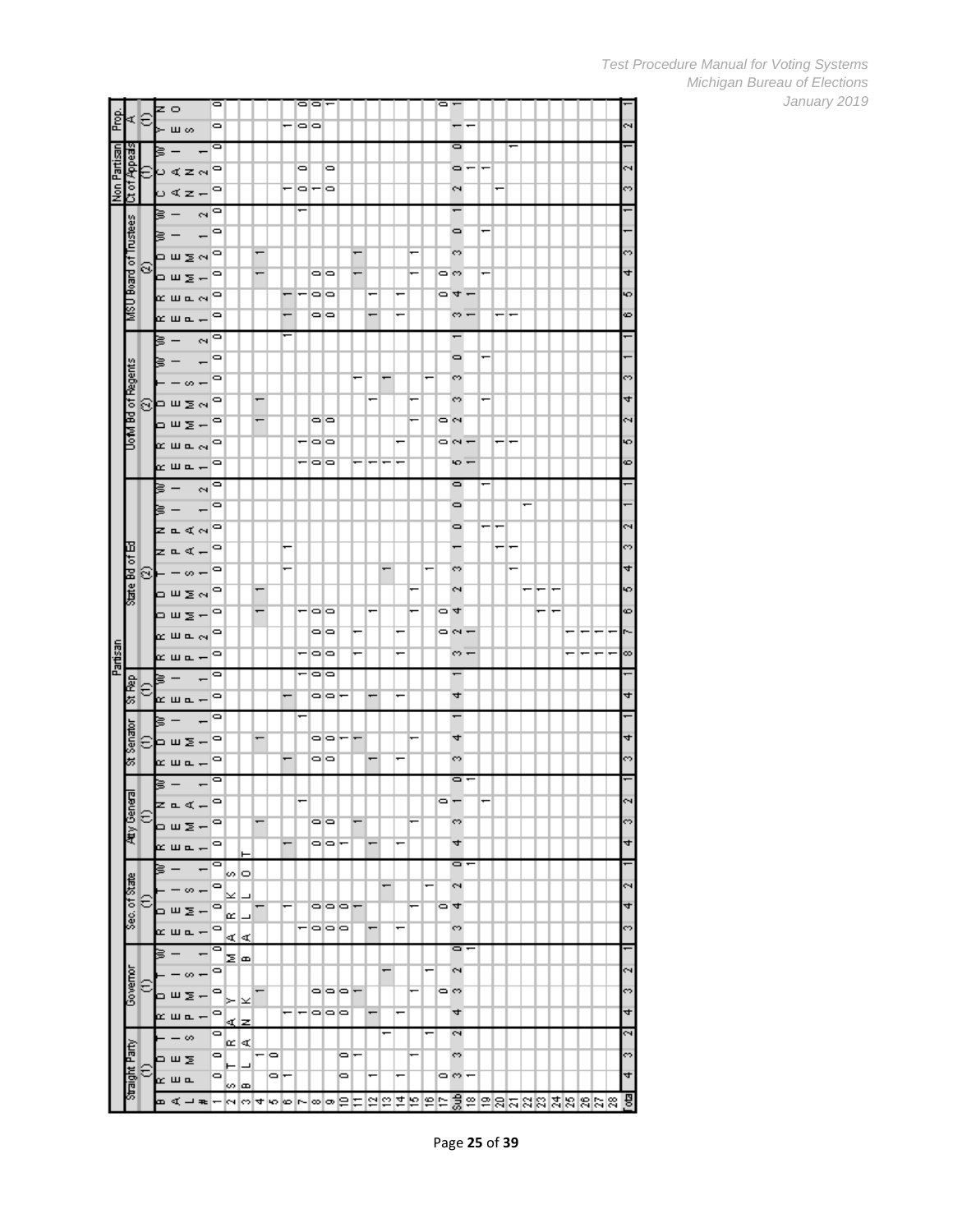#### <span id="page-25-0"></span>**TEST PROCEDURES FOR NON-PARTISAN ELECTION WITH PROPOSALS**

Working with the ballot to be tested, prepare a chart that reflects each office, candidate, write-in position (the number of write-in positions will be equal to the number of candidates to be nominated or elected), and a position for the "yes" and "no" for each proposal. Enter the total number of votes allowed for each office and proposal under each office or proposal heading. Where instructed to "vote correctly" vote for the maximum number of candidates allowed and vote "yes" or "no" on all proposals.

Following the instructions below, use a "1" to show votes that count, and a "0" to show votes that do not count due to an overvote in an office or proposal. *(See sample ballot and sample chart on page 28.)*

To create a test deck, vote ballots as follows:

1. Using 1 ballot, vote all positions that are used on the ballot for candidates, write-ins, and proposals. EXCEPTION: If no candidates are running for an office, skip the office; overvoting will not be possible.

R168.773 - Rule 3(10)(d). Will not count any votes.

See sample chart on page 28 – Test Ballot #1

2. Using 1 ballot, vote all positions that are not used on the ballot for candidates, write-ins, and proposals. To complete this step, mark the unused vote positions. (NOTE: Do not make marks in between the used vote positions.)

R168.773 - Rule 3(10)(e). Will not count any votes.

See sample chart on page 28 – Test Ballot #2

3. Insert 1 blank ballot into the test deck.

R168.776 - Rule 6(4)(e). Will not count any votes.

See sample chart on page 28 – Test Ballot #3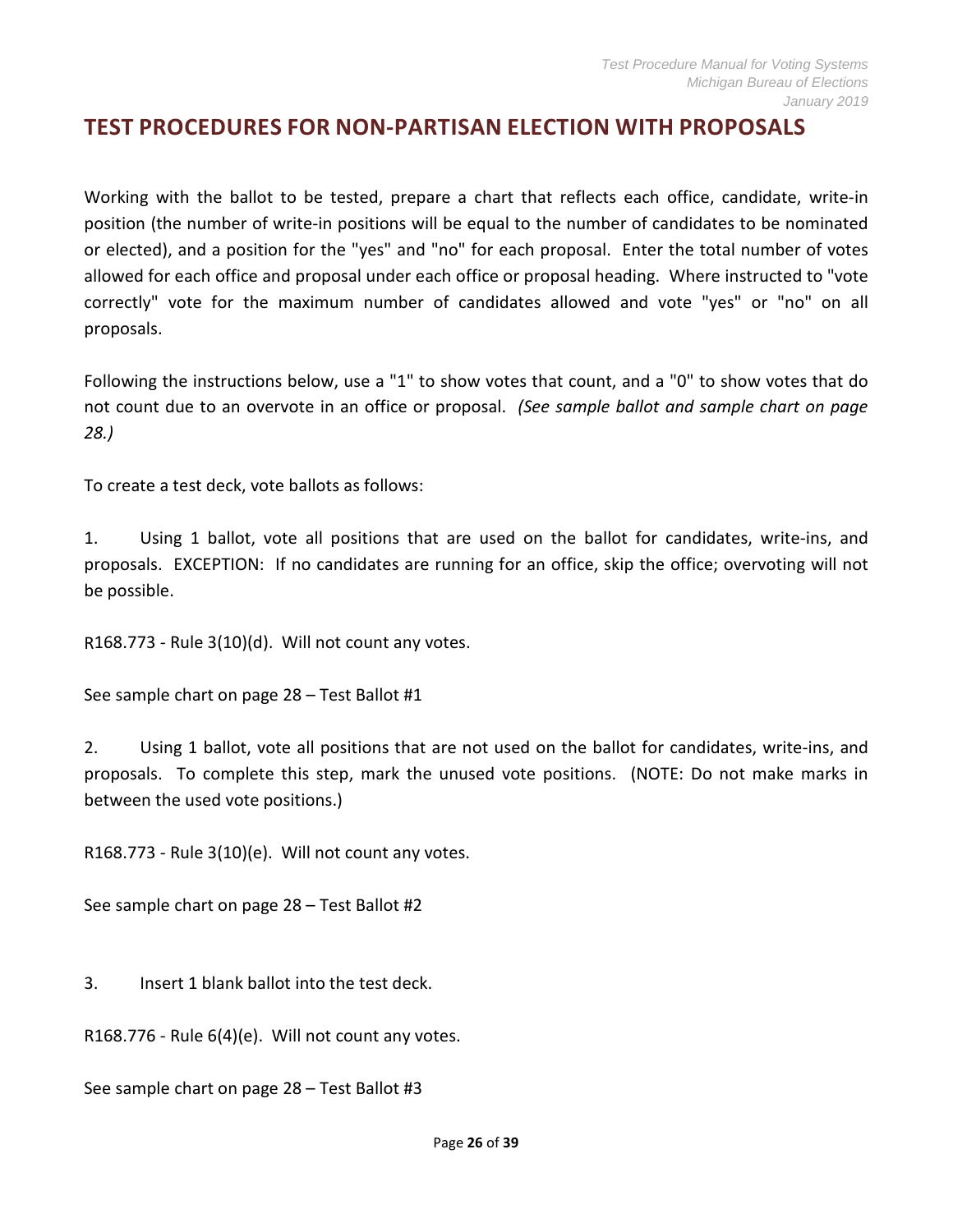4. Vote the following:

Vote 1 ballot correctly in the non-partisan section and overvote the proposal section of the ballot (b) Vote 1 ballot correctly in the proposal section and overvote the non- partisan section of the ballot

R168.773 - Rule 3(10)(b)(c) and (f). Will only count votes cast in the non-partisan section in (a). Will only count votes cast in the proposal section in (b).

See sample chart on page 28 – Test Ballot #4 and #5

5. Vote correctly one or more ballots from a different precinct. These ballots will be rejected because the precinct code is improper for the program and tabulator being tested. No votes will count. You should not be able to override the tabulator's rejection of this ballot.

See sample chart on page 28 – Test Ballot #6

WHEN INSTRUCTIONS 1 THROUGH 5 ARE COMPLETED, PERFORM THE FOLLOWING:

(1) Subtotal all columns on the chart to determine the total number of votes cast for each candidate, write-in position, and proposal that should be counted when the test deck is tabulated.

(2) Vote additional ballots as necessary so that a different total number of valid votes are cast for each candidate within an office, and for and against each proposal. Note: It is not required that each write-in position show a different total number of votes.

R168.773 - Rule 3(10)(a). None of the candidates, write-in positions, or proposals shall have an accumulated vote total of zero.

See sample chart on page 28 – Test Ballots #7, #8, #9, #10, #11, #12, #13, #14 and #15

(3) Tabulate all ballots included in the test deck **overriding all rejected ballots so they are accepted by the tabulator.** (You should not be able to override the wrong precinct ballot.) Print out the vote totals as tabulated. Only properly cast votes will be counted.

(4) Compare the predetermined totals with the tabulator totals for each candidate, write-in position, and proposal.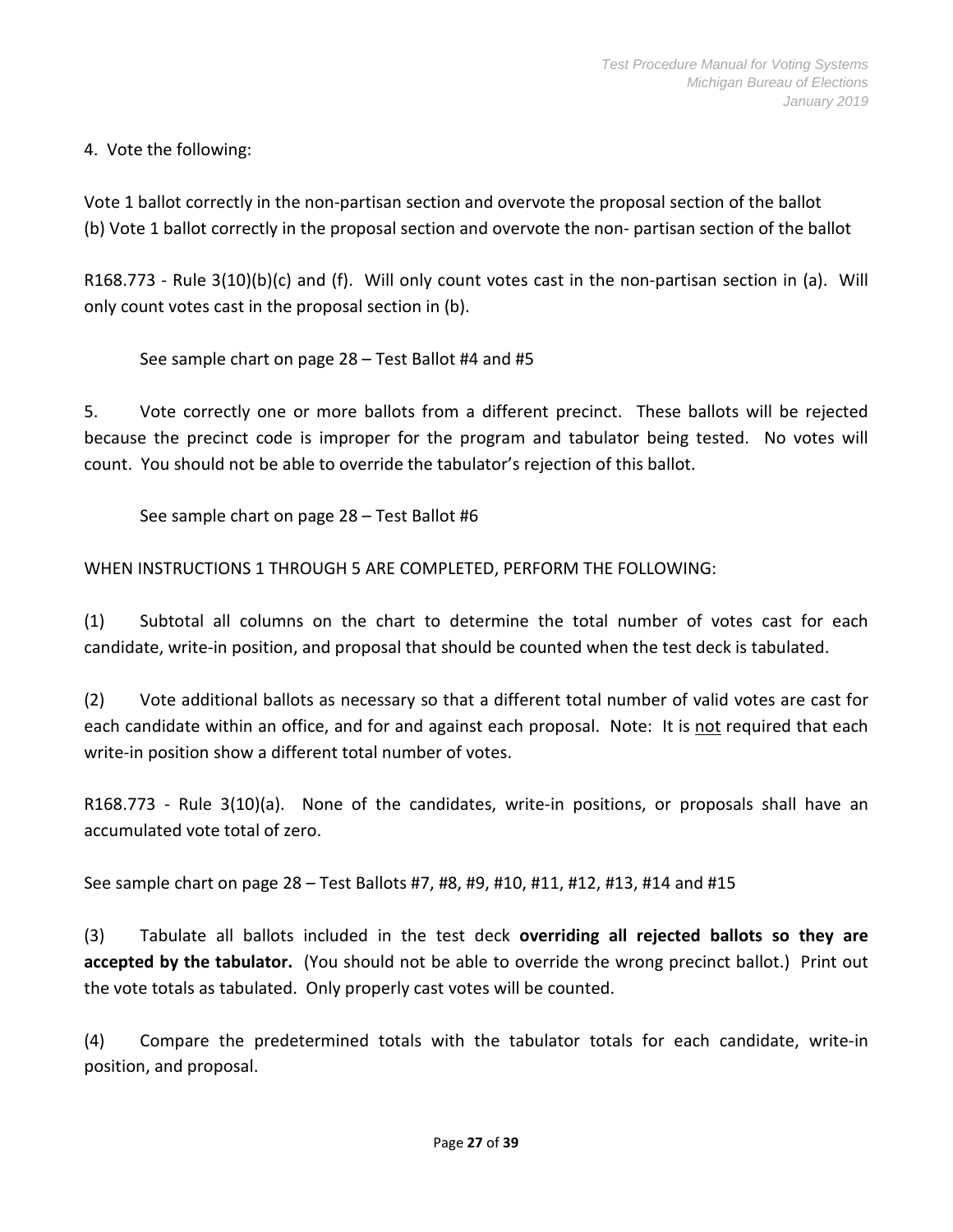#### (5) If the totals BALANCE, the test is complete.

If the totals DO NOT BALANCE, the errors must be found and corrected. Errors may be in the chart of predetermined results, how the test deck was marked, the programming, or due to a flaw in the ballots. Once the error or problem is identified and corrected the test must be re-run. Once the totals balance the test is complete.

| <b>NON-PARTISAN SECTION</b>                         |                     | <b>PROPOSAL SECTION</b>                                                            |
|-----------------------------------------------------|---------------------|------------------------------------------------------------------------------------|
|                                                     |                     |                                                                                    |
| <b>LOCAL SCHOOL DISTRICT</b>                        |                     | <b>LOCAL SCHOOL DISTRICT</b>                                                       |
| <b>LOCAL SCHOOL DISTRICT BOARD</b><br><b>MEMBER</b> |                     | <b>SCHOOL DISTRICT NAME</b>                                                        |
| Vote for not more than 4                            |                     |                                                                                    |
| <b>Bill Wendt</b>                                   | . .                 | <b>SPECIAL MILLAGE REQUEST</b>                                                     |
| <b>Jill Collingsworth</b>                           | ⊃                   |                                                                                    |
| <b>Morton A. Harrison</b>                           | 0                   | This proposal would institute a special 1 mill                                     |
| <b>Elsa Klein</b>                                   | 0                   | levy, monies raised to be spent recruiting better<br>high school football players. |
| <b>Calvin Lutz</b>                                  | $\circlearrowright$ |                                                                                    |
| <b>Wendy Preston</b>                                | O                   | Should this millage be adopted?                                                    |
| <b>Kris Stevenson</b>                               | $\circlearrowright$ |                                                                                    |
|                                                     | Ξ                   | YES $\subset$                                                                      |
|                                                     | $\supset$           |                                                                                    |
|                                                     | - 1                 | <b>NO</b>                                                                          |
|                                                     |                     |                                                                                    |
|                                                     |                     |                                                                                    |

Note: Sample ballot is an example only and does not abide fully by Ballot Production Standards

|     |   |                |   |                                       |   | Sample Ballot Chart |   |   |                |   |   |   |         |
|-----|---|----------------|---|---------------------------------------|---|---------------------|---|---|----------------|---|---|---|---------|
|     |   |                |   | Non-Partisan Election with a Proposal |   |                     |   |   |                |   |   |   |         |
|     |   |                |   |                                       |   | NonPartisan         |   |   |                |   |   |   | Prop.   |
|     |   |                |   |                                       |   | City Council        |   |   |                |   |   |   | Millage |
|     |   |                |   |                                       |   | (4)                 |   |   |                |   |   |   | (1)     |
| B   | С | С              | С | С                                     | С | С                   | С | W | W              | W | W | Υ | N       |
| A   | A | A              | A | A                                     | Α | A                   | A | ı |                |   |   | E | O       |
| L   | N | N              | N | N                                     | N | N                   | N |   |                |   |   | S |         |
| #   | 1 | $\overline{2}$ | 3 | 4                                     | 5 | 6                   | 7 | 1 | $\overline{2}$ | 3 | 4 |   |         |
| Sub | 0 | 1              | 0 | 1                                     | 0 | 1                   | 0 | 1 | 0              | 0 | 0 | 0 | 1       |
|     |   |                |   |                                       |   |                     |   |   |                |   |   |   |         |
| 7   | 1 | 1              | 1 |                                       |   |                     |   |   |                |   |   | 1 |         |
| 8   | 1 | 1              | 1 |                                       |   |                     |   |   |                |   |   | 1 |         |
| 9   | 1 | 1              | 1 |                                       |   |                     |   |   |                |   |   |   |         |
| 10  | 1 | 1              | 1 |                                       |   |                     |   |   |                |   |   |   |         |
| 11  | 1 | 1              | 1 |                                       | 1 |                     |   |   |                |   |   |   |         |
| 12  | 1 | 1              | 1 |                                       |   |                     |   |   |                |   |   |   |         |
| 13  | 1 |                |   |                                       |   | 1                   | 1 |   |                |   |   |   |         |
| 14  | 1 |                |   |                                       | 1 | 1                   | 1 |   |                |   |   |   |         |
| 15  |   |                |   |                                       |   |                     |   |   | 1              | 1 | 1 |   |         |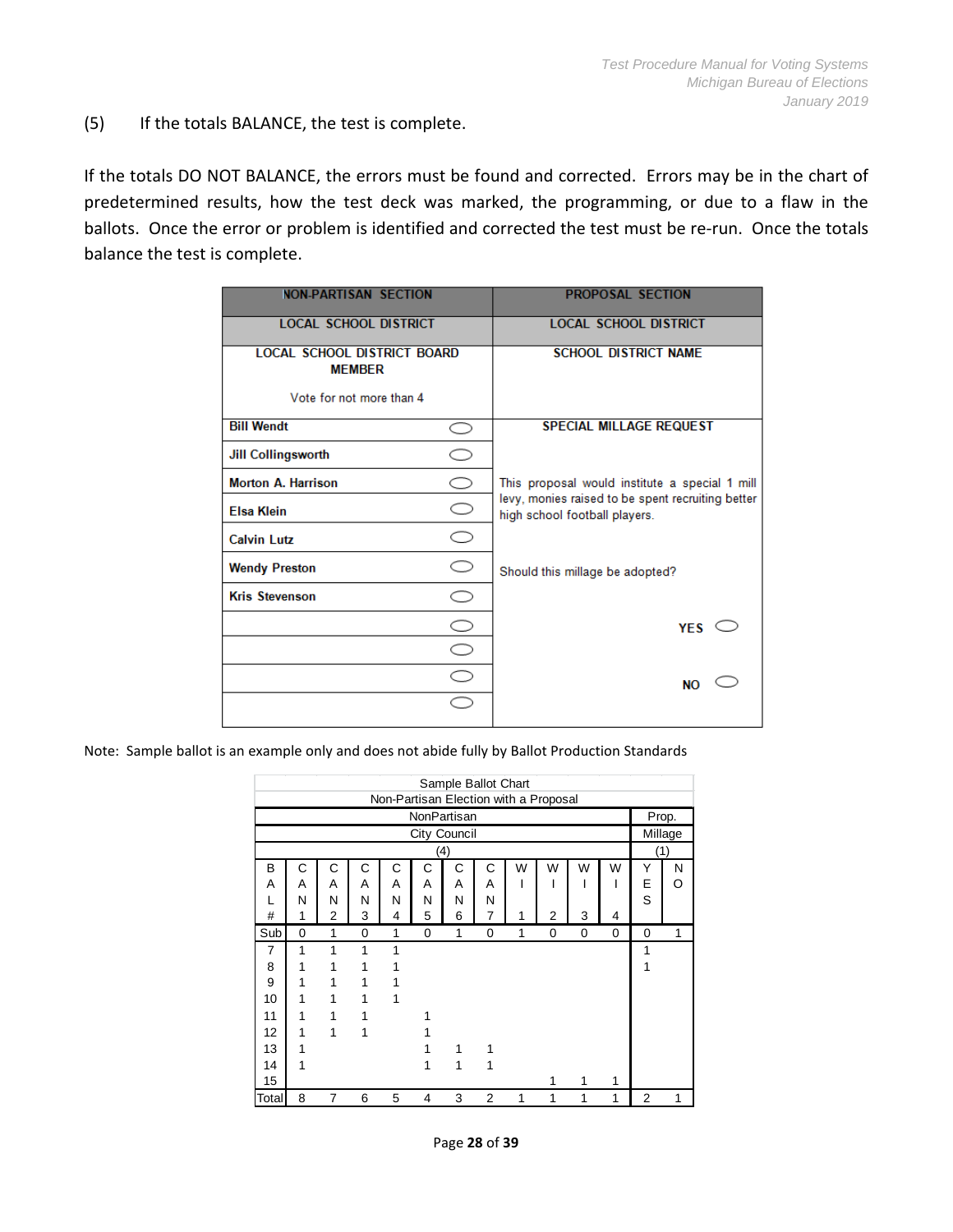# <span id="page-28-0"></span>**TEST PROCEDURES FOR SPECIAL PROPOSAL ELECTION**

Working with the ballot to be tested, prepare a chart that reflects a position for the "yes" and "no" for each proposal. Enter the total number of votes allowed under each proposal heading.

Following the instructions below, use a "1" to show marks that count and a "0" to show marks that do not count. Where instructed to "vote correctly" vote "yes" or "no" on all proposals. *(See sample ballot and sample chart on page 31)* 

To create a test deck, vote ballots as follows:

1. Using 1 ballot, vote all positions that are used on the ballot.

R168.773 - Rule 3(10)(d). Will not count any votes.

See sample chart on page 31 – Test Ballot #1

2. Using 1 ballot, vote all positions that are not used on the ballot. To complete this step, mark the unused vote positions. (NOTE: Do not make marks in between the used vote positions.)

R168.773 - Rule 3(10)(e). Will not count any votes.

See sample chart on page 31 – Test Ballot #2

3. Insert 1 blank ballot into the test deck.

R168.776 - Rule 6(4)(e). Will not count any votes.

See sample chart on page 31 – Test Ballot #3

4. Vote 1 ballot correctly.

R168.773 - Rule 3(10)(b). Will count all votes cast.

See sample chart on page 31 – Test Ballot #4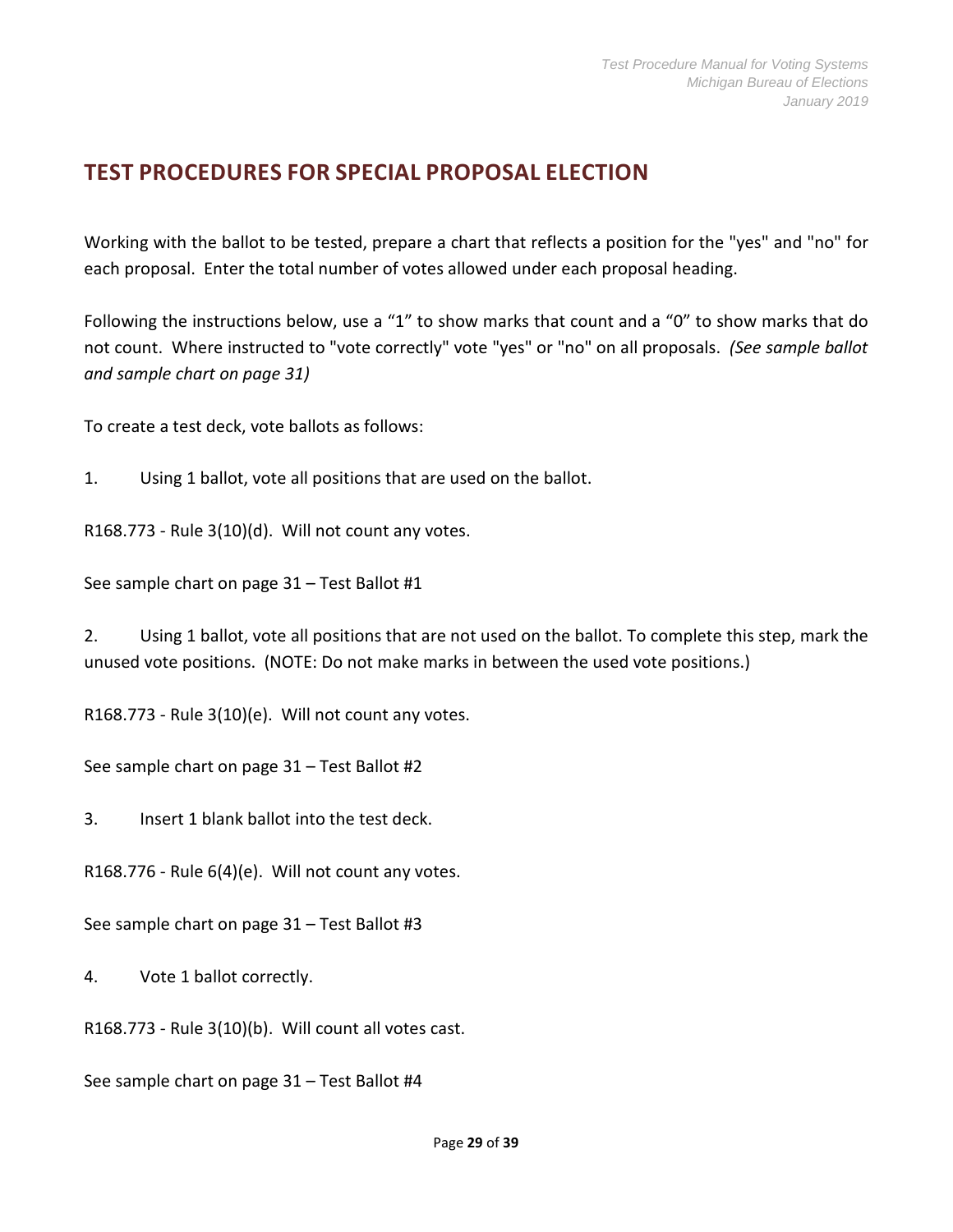5. Vote correctly one or more ballots from a different precinct. These ballots will be rejected because the precinct code is improper for the program and tabulator being tested. No votes will count. You should not be able to override the tabulator's rejection of this ballot.

See sample chart on page 31 – Test Ballot #5

WHEN INSTRUCTIONS 1 THROUGH 5 ARE COMPLETED, PERFORM THE FOLLOWING:

(1) Subtotal all columns on the chart to determine the total number of votes cast for each proposal that should be counted when the test deck is tabulated.

(2) Vote additional ballots as necessary so that a different total number of valid votes are cast for and against each proposal.

R168.773 - Rule 3(10)(a). None of the vote positions shall have an accumulated vote total of zero.

See sample chart on page 31 – Test Ballots #6 and #7

(3) Tabulate all ballots included in the test deck **overriding all rejected ballots so they are accepted by the tabulator.** (You should not be able to override the wrong precinct ballot.) Print out the vote totals as tabulated. Only properly cast votes will be counted.

(4) Compare the predetermined totals with the tabulator totals for each vote position.

(5) If the totals BALANCE, the test is complete.

If the totals DO NOT BALANCE, the errors must be found and corrected. Errors may be in the chart of predetermined results, how the test deck was marked, the programming, or due to a flaw in the ballots. Once the error problem is identified and corrected the test must be re-run. Once the totals balance the test is complete.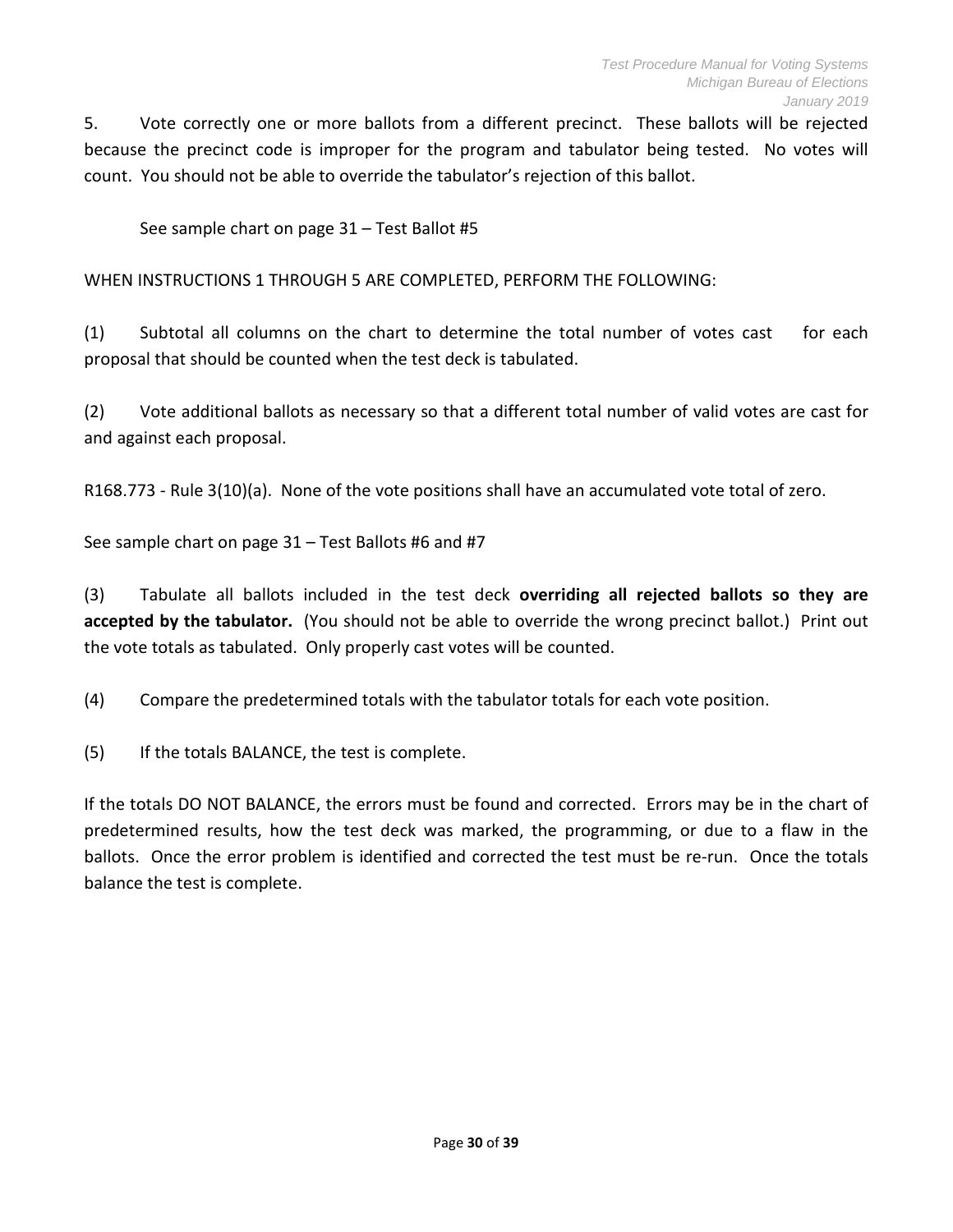#### **OFFICIAL BALLOT SPECIAL ELECTION TUESDAY, MAY 5, 2015**

| PROPOSAL SECTION                                                                                                                                                                                                 |
|------------------------------------------------------------------------------------------------------------------------------------------------------------------------------------------------------------------|
| <b>STATE</b>                                                                                                                                                                                                     |
| Proposal 1<br>A PROPOSAL TO BAN BASS SPEAKERS IN AUTOMOBILES                                                                                                                                                     |
| The proposal would:                                                                                                                                                                                              |
| Make it a felony to install bass speakers, or any speaker<br>loud enough to cause a vehicle to bounce as it travels<br>down the road, in automobiles or trucks.<br>Should this proposal be adopted?<br>Yes<br>No |
|                                                                                                                                                                                                                  |

Note: Sample ballot is an example only and does not abide fully by Ballot Production Standards

|                | Prop.            |               |
|----------------|------------------|---------------|
|                | (1)              |               |
| B              | Y                | N             |
| A              | E                | Ō             |
| L              | S                |               |
| #              |                  |               |
| 1              | 0                | 0             |
| $\overline{c}$ | <b>Stray</b>     | <b>Marks</b>  |
| 3              | <b>Blank</b>     | <b>Ballot</b> |
| 4              |                  | 1             |
| 5              | <b>Wrong Pct</b> | 0             |
| Sub            | 0                | 1             |
| 6              | 1                |               |
| 7              | 1                |               |
| <b>Total</b>   | $\overline{2}$   |               |

Alternate Charting Method

| Prop.            |                  |               |  |  |  |  |  |  |  |  |  |  |
|------------------|------------------|---------------|--|--|--|--|--|--|--|--|--|--|
| Alternate Method |                  |               |  |  |  |  |  |  |  |  |  |  |
| В                |                  | N             |  |  |  |  |  |  |  |  |  |  |
| A                | E                | O             |  |  |  |  |  |  |  |  |  |  |
| L                | S                |               |  |  |  |  |  |  |  |  |  |  |
| #                |                  |               |  |  |  |  |  |  |  |  |  |  |
| 1                | 0                | 0             |  |  |  |  |  |  |  |  |  |  |
| 2                | <b>Stray</b>     | <b>Marks</b>  |  |  |  |  |  |  |  |  |  |  |
| 3                | Blank            | <b>Ballot</b> |  |  |  |  |  |  |  |  |  |  |
| 4                |                  |               |  |  |  |  |  |  |  |  |  |  |
| 5                | <b>Wrong Pct</b> | 0             |  |  |  |  |  |  |  |  |  |  |
| Sub              | 0                |               |  |  |  |  |  |  |  |  |  |  |
| 6                | 2                |               |  |  |  |  |  |  |  |  |  |  |
| <b>Total</b>     | $\overline{2}$   |               |  |  |  |  |  |  |  |  |  |  |

<span id="page-30-0"></span>Page **31** of **39**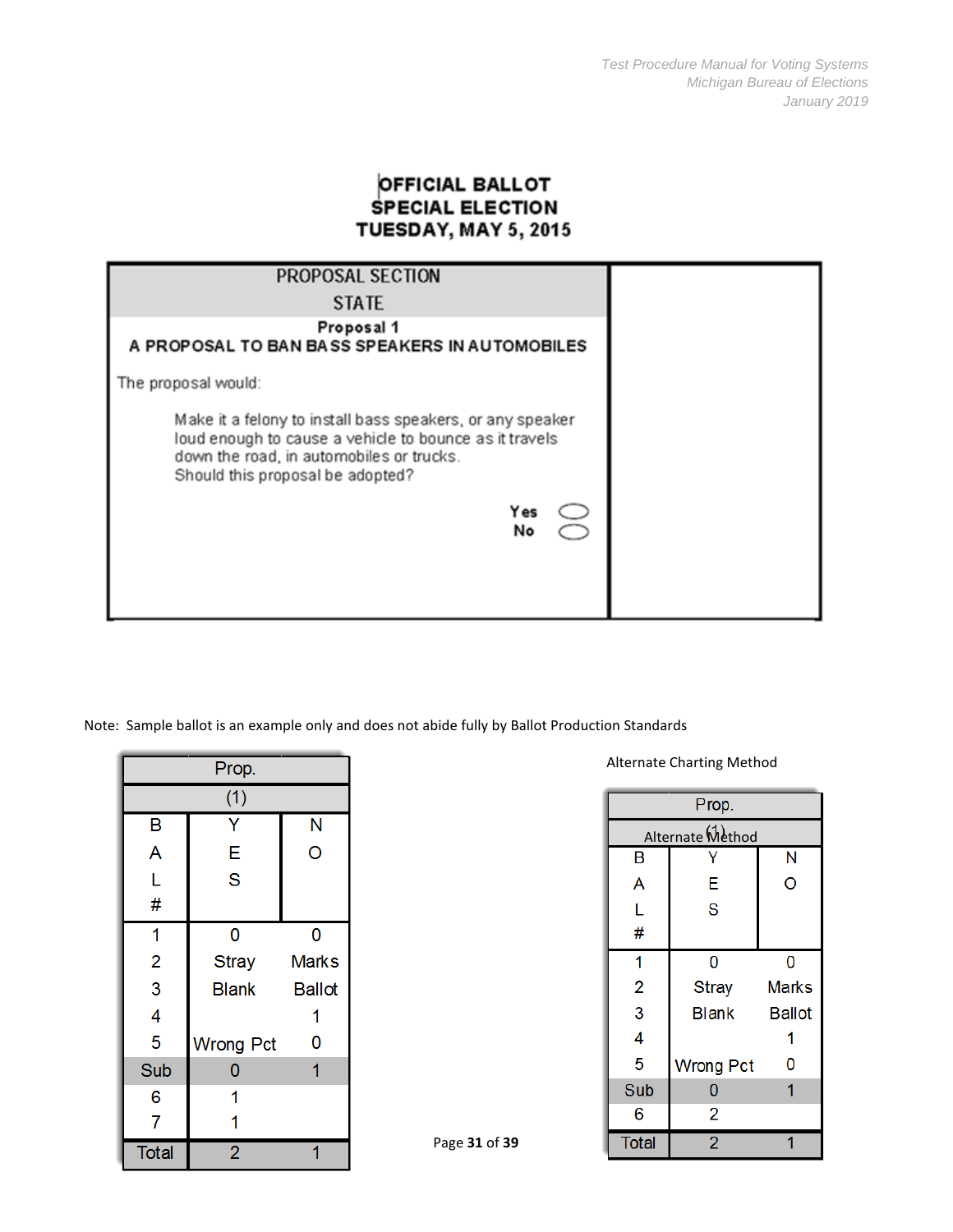# <span id="page-31-0"></span>**TEST PROCEDURES FOR THE VOTER ASSIST TERMINAL (VAT)**

Promulgated Rule R168.775 deals with the preparation of voting devices to be used in Michigan elections. Subsection (7) directs, "An assembled voting device shall be tested to determine if it is operating properly." The following test procedures must be carried out prior to each election as directed, for programs, ballot styles and Voter Assist Terminals (VAT) that will be used at the election to ensure that the equipment is functioning properly.

Documentation of the completion of the required preliminary accuracy test is demonstrated through the test ballots created and the Voter Assist Terminal Preparation and Test Certification form which must be attested to by the local election commission or their authorized representatives and retained as a public record under the provisions of Michigan election law.

All test ballots must be numbered sequentially and marked "TEST." It is further recommended that a notation be made on each test ballot that describes the condition being tested. While all test decks and programs must be retained in accordance with the provisions of Michigan election law, these materials are not subject to Federal retention requirements.

The VAT testing procedures are divided into three steps. The first step is designed to verify the accuracy of the programs that will be used to mark ballots. Because the programs installed into each terminal within the jurisdiction will be identical, only one memory device will need to be fully tested in this step. The second step is designed to ensure that all hardware is functioning properly. This step must be performed on every VAT. The third step is designed to verify that choices made on the terminal are what is printed on the ballot. This step must be completed for one ballot style. If more than one ballot style is needed within the jurisdiction (due to differences in candidates, offices or proposals), each additional ballot style will need to be tested.

It is not required that VATs be demonstrated or tested at a public accuracy test. Election officials who wish to include a demonstration of the VAT at a public accuracy test may do so at their discretion.

**Step One - Program Testing** Within each jurisdiction, the program must be completely tested for one ballot style. If more than one ballot style is needed within the jurisdiction (due to differences in candidates, offices or proposals), only those instructions, offices, candidates and proposals that are unique to each additional ballot style will need to be tested.

1. Insert a test ballot into the VAT. Use either the touch screen or keypad to complete this step. Navigate through the ballot comparing the audio presentation of the ballot (instructions, offices, candidates etc.) and the visual presentation of the ballot against the official ballot. Pay particular attention to the pronunciation of each word and the names of all candidates. If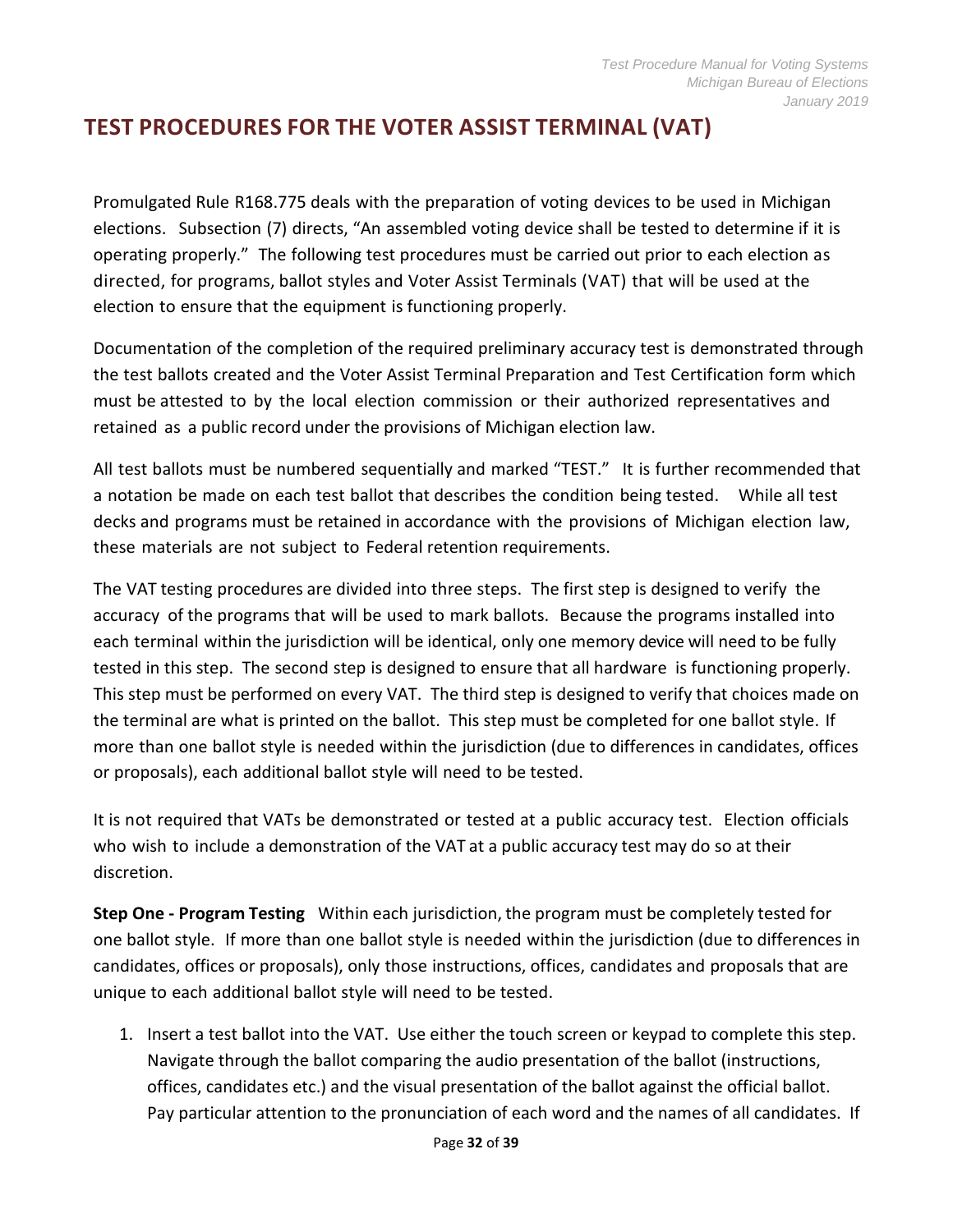adjustments are needed, contact the persons responsible for programming.

Create a blank ballot. Write the words "Test 1 - Blank Ballot" at the top of this test ballot.

#### **Promulgated Rule 168.775(5) This step is used to ensure that a voter can record a blank ballot.**

2. Insert a test ballot into the VAT. Cast the maximum number of votes in each office. In each "Vote for one office," the selection of a second choice should de-select the previous choice. In offices where more than one selection is allowed, once the maximum number of choices has been made, a candidate must be manually de-selected before another choice can be made. To complete this step, it will be necessary to test each vote position to ensure that it is functioning properly; this meansthat all vote positions must be selected and de-selected.

Next, using the same ballot style, record the maximum number of votes allowed for each office and proposal. Print the ballot with the maximum number of votes marked for each office. Write the words "Test 2 - Program Validation and Maximum Votes" at the top of this test ballot.

**Promulgated Rule R168.773 (10)(d) This step is used to verify that over voting will not be permitted and that voters will be able to cast the maximum number of votes allowed for each office. This step is also used to proof the audio and visual presentation of the ballot.**

**Step Two - Hardware Testing** Performed on all VATs within the jurisdiction to ensure that all elements of the terminal are working properly and that the memory device is properly prepared for the election at hand.

- 1. Insert a ballot into the VAT
	- a. Test all keys on the keypad, such as Volume, Select, Forward, Back, etc.
	- b. Test all buttons on the touch screen, such as Next, Back, Mark, More, etc.
	- c. Test the headphones.
	- d. Eject the blank ballot.
	- e. Mark this ballot "Test 3 Hardware Test Ballot."

Repeat this step on all terminals to be used on Election Day.

**Step Three – Vote Position Testing** Within each jurisdiction, the vote position printing and tabulation must be completely tested for one ballot style. If more than one ballot style is needed within the jurisdiction (due to differences in candidates, offices or proposals), each additional ballot style will need to be tested.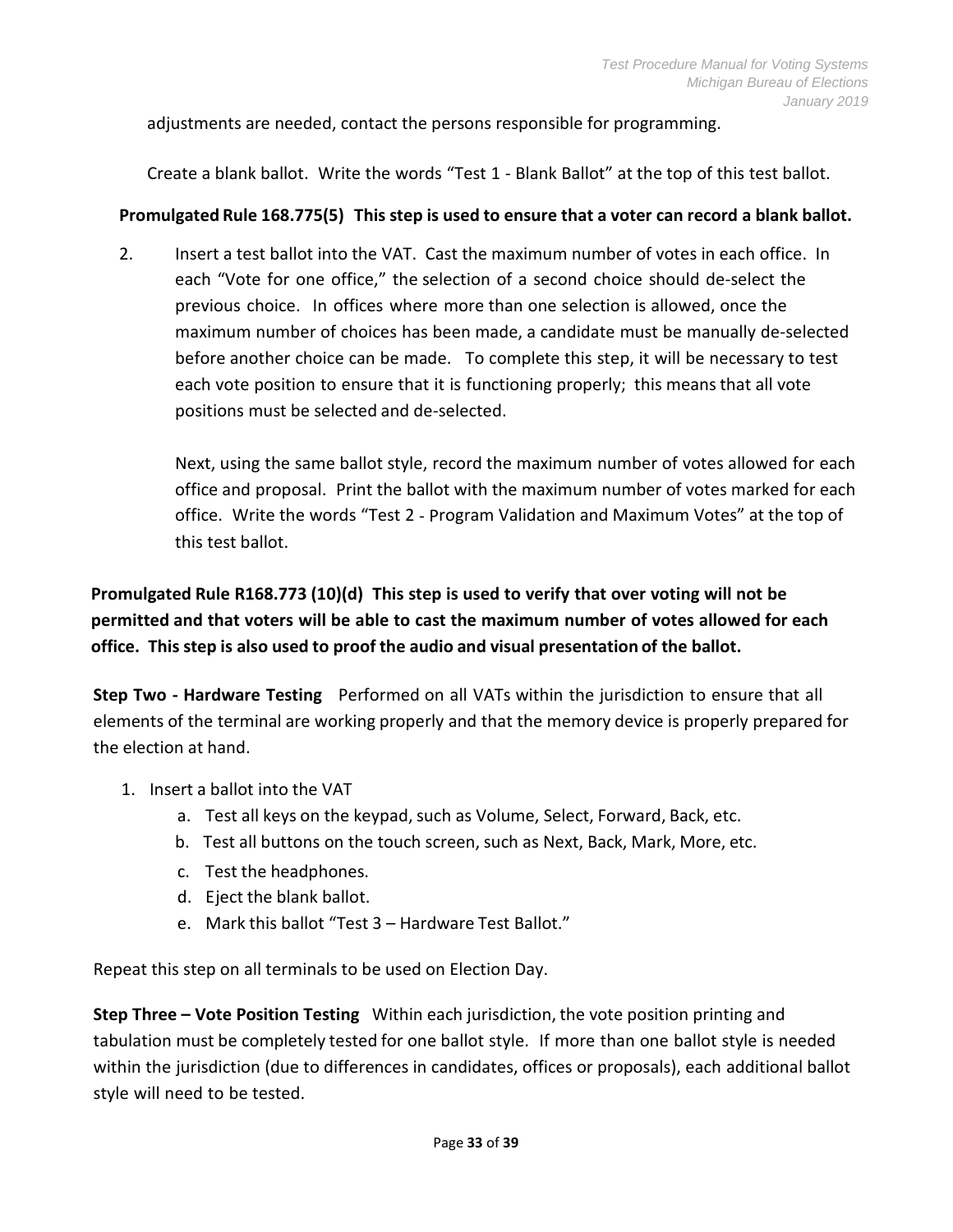On one ballot cast valid votes for the first candidate of every office on the ballot and the "Yes" position for all proposals on the ballot. Label this "Test 4 – 1st Vote Positions." On a second ballot, cast valid votes for the second candidate of every office on the ballot and the "No" position for all proposals on the ballot. Label this "Test 4-2nd Vote Positions." On a third ballot cast valid votes for the third candidate of every office on the ballot. Label this ballot "Test 4-3rd Vote Positions." Continue in this manner until votes have been cast for all candidates and proposal options on the ballot.

Once all the vote positions have been exercised prepare a tabulator to open polls and run a Zero Tape. Tabulate the ballots generated by the VAT in Test 4 and run a totals tape. All candidates and the "Yes" and "No" for each proposal should show one vote.

For a General Election, Straight Party Choices must be exercised separately and tabulated separately. On one ballot choose the first straight party option. Continue the ballot numbering from where you left off above. Once ballots have been created with votes cast for each of the straight party options, ensure the tabulator has been zeroed and tabulate this new test deck. The totals tape should show one vote for each party choice and for each party representative.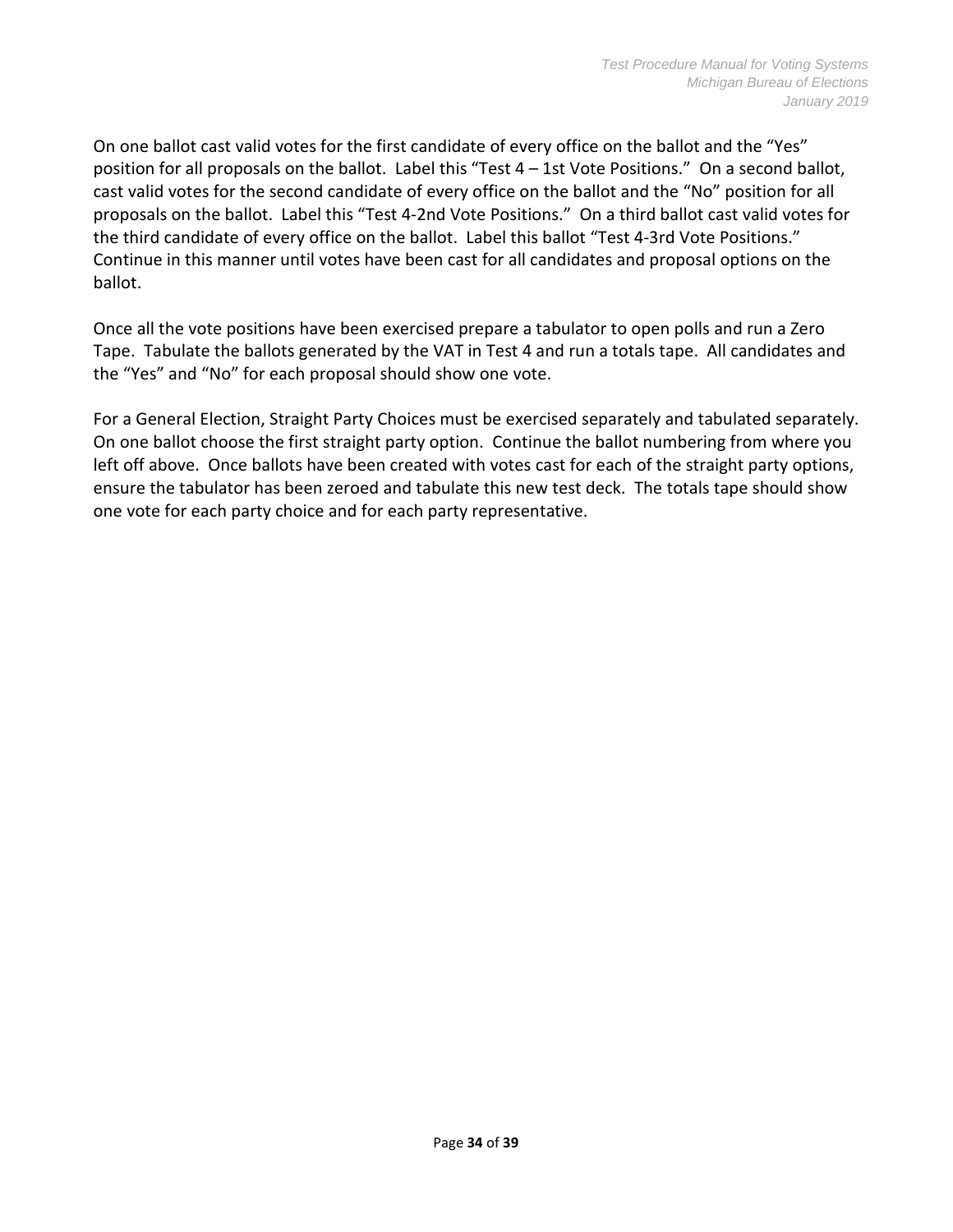The Election Commission may delegate The undersigned certifies that the listed precinct tabulators have been tested using the test deck prepared under the direction of the Election Commission, the tabulator results agree with the predetermined test deck results and the official **Public Test Date** (if tabulator was tested<br>at Public Test) PUBLIC ACCURACY TEST: We, the Election Commission, hereby certify that notice of this test was published in accordance with Michigan Election Further the zero tapes, test deck, program predetermined results, and results of the Public Accuracy Test were secured and sealed in an approved ballot Further the zero tapes, test deck, program predetermined results, and the results of the Preliminary Test were secured and sealed in an approved ballot sealed with the seal numbers recorded on this form and on the Clerk's Preparation Certificate in the Poll Book of the precinct to which the tabulator was Law prior to the conduct of the test and the container holding the testing materials was sealed with the seal recorded on the Preliminary Accuracy Test Commission and the results agree with the predetermined test deck results. In addition, the tabulators were reset to zero and memory devices were The precincts listed above were tested at the Public Accuracy Test using the test deck prepared under the direction of the Election **Prelim Test Date** TABULATOR PROGRAM TESTING AND SECURITY CERTIFICATION Election Date: NOTE: If a vendor completed the preliminary testing and that vendor also programmed the election, the Election Commission Certification form is required to be completed. PRELIMINARY ACCURACY TEST: (The Preliminary test is the responsibility of the Election Commission. Member(s) of Election Commission or Authorized Assistant(s) **Memory Device Seal #** Member(s) of Election Commission County Only) Dominio g **Memory Device Seal #** the administration of the Preliminary test to an authorized assistant.) g ballots have been compared and agree with the zero tape. container following the test with seal number Jurisdiction Tabulator Serial # container with seal number Certificate. assigned. Precinct #

Page **<sup>35</sup>** of **<sup>39</sup> APPENDIX**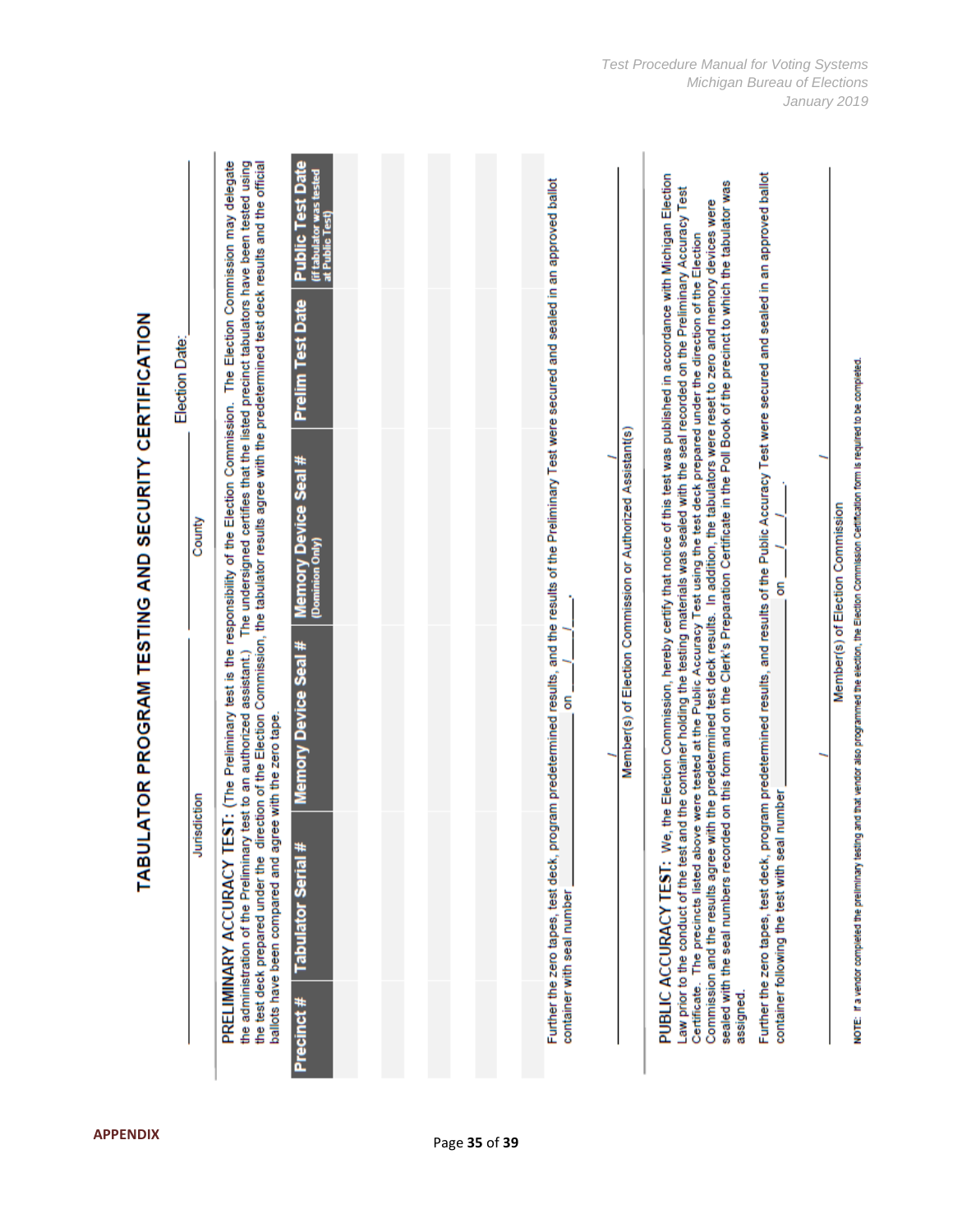|                                  |                                                                                                                                                                     | <b>CLERK'S PREPARATION CERTIFICATE</b><br>FOR                                                                                                                                                                                                                                                                                                                                                                                                                                                                                                                                             |
|----------------------------------|---------------------------------------------------------------------------------------------------------------------------------------------------------------------|-------------------------------------------------------------------------------------------------------------------------------------------------------------------------------------------------------------------------------------------------------------------------------------------------------------------------------------------------------------------------------------------------------------------------------------------------------------------------------------------------------------------------------------------------------------------------------------------|
|                                  |                                                                                                                                                                     | OPTICAL SCAN TABULATOR AND VOTER ASSIST TERMINAL                                                                                                                                                                                                                                                                                                                                                                                                                                                                                                                                          |
| Tabulator Serial No. I           |                                                                                                                                                                     | Tabulator Seal No.                                                                                                                                                                                                                                                                                                                                                                                                                                                                                                                                                                        |
| Terminal Serial No.              |                                                                                                                                                                     | Terminal Seal No.                                                                                                                                                                                                                                                                                                                                                                                                                                                                                                                                                                         |
| the seal numbers recorded above. |                                                                                                                                                                     | I cert fy that the above precinct tabulator and voter assist terminal have been properly prepared and tested for this election in accordance<br>with law, and, that at the completion of the tests the programs were inserted into the tabulator and terminal and sealed with seals bearing                                                                                                                                                                                                                                                                                               |
| Ward / Precinct No.              | Х<br>Signature of Clerk or Authorized Assistant                                                                                                                     | Date                                                                                                                                                                                                                                                                                                                                                                                                                                                                                                                                                                                      |
|                                  |                                                                                                                                                                     | <b>ELECTION INSPECTORS' PREPARATION CERTIFICATE</b>                                                                                                                                                                                                                                                                                                                                                                                                                                                                                                                                       |
|                                  | The oath of office was administered to and signed by all election inspectors present.<br>precinct instruction ballot, tabulator zero tape and terminal test ballot. | WE CERTIFY BY SIGNING BELOW THAT THE FOLLOWING WAS COMPLETED PRIOR TO THE OPENING OF THE POLLS.<br>Verified that the serial number of the tabulator and terminal and the seals used to seal the tabulator and terminal were the<br>same as the serial and seal numbers recorded on the Clerk's Preparation Certificate above.<br>All preparation tests of the tabulator and terminal were completed and the equipment was found to be in proper working order,<br>The ballot was verified by comparing each candidate's name and the placement of any propositions on the ballot with the |
|                                  |                                                                                                                                                                     | <b>OATHS OF INSPECTORS OF ELECTION</b>                                                                                                                                                                                                                                                                                                                                                                                                                                                                                                                                                    |
| <b>COUNTY OF</b>                 | STATE OF MICHIGAN.                                                                                                                                                  | SS.                                                                                                                                                                                                                                                                                                                                                                                                                                                                                                                                                                                       |
|                                  |                                                                                                                                                                     | I Do Solemnly Swear (or affirm) that I will support the Constitution of the United States, and the Constitution<br>of this State, and that I will faithfully discharge the duties of the Office of Precinct Board Chairperson at the Election held                                                                                                                                                                                                                                                                                                                                        |
|                                  |                                                                                                                                                                     | on Tuesday the the day of 20 according to the best of my ability.                                                                                                                                                                                                                                                                                                                                                                                                                                                                                                                         |
|                                  |                                                                                                                                                                     | X.                                                                                                                                                                                                                                                                                                                                                                                                                                                                                                                                                                                        |
|                                  | Taken, subscribed and sworn to before me this                                                                                                                       | Signature of Cha rperson                                                                                                                                                                                                                                                                                                                                                                                                                                                                                                                                                                  |
|                                  |                                                                                                                                                                     | X.<br>Signature of Person Administering Oath                                                                                                                                                                                                                                                                                                                                                                                                                                                                                                                                              |
|                                  | STATE OF MICHIGAN.                                                                                                                                                  | ' SS.                                                                                                                                                                                                                                                                                                                                                                                                                                                                                                                                                                                     |
|                                  | COUNTY OF <u>Andrew Article</u>                                                                                                                                     |                                                                                                                                                                                                                                                                                                                                                                                                                                                                                                                                                                                           |
|                                  |                                                                                                                                                                     | I Do Solemnly Swear (or affirm) that I will support the Constitution of the United States, and the Constitution<br>of this State, and that I will faithfully discharge the duties of the Office of Inspector of Elections at the Election held                                                                                                                                                                                                                                                                                                                                            |
|                                  |                                                                                                                                                                     | on Tuesday the and a state of the control of the best of my ability.                                                                                                                                                                                                                                                                                                                                                                                                                                                                                                                      |
|                                  |                                                                                                                                                                     | Signatures of Persons Taking Oath and Certifying Preparation Certificate                                                                                                                                                                                                                                                                                                                                                                                                                                                                                                                  |
| x                                |                                                                                                                                                                     | x                                                                                                                                                                                                                                                                                                                                                                                                                                                                                                                                                                                         |
| х                                |                                                                                                                                                                     |                                                                                                                                                                                                                                                                                                                                                                                                                                                                                                                                                                                           |
|                                  |                                                                                                                                                                     | х                                                                                                                                                                                                                                                                                                                                                                                                                                                                                                                                                                                         |
| x                                |                                                                                                                                                                     | X                                                                                                                                                                                                                                                                                                                                                                                                                                                                                                                                                                                         |
| X                                |                                                                                                                                                                     | X                                                                                                                                                                                                                                                                                                                                                                                                                                                                                                                                                                                         |
|                                  |                                                                                                                                                                     |                                                                                                                                                                                                                                                                                                                                                                                                                                                                                                                                                                                           |
| x                                |                                                                                                                                                                     | X                                                                                                                                                                                                                                                                                                                                                                                                                                                                                                                                                                                         |
|                                  |                                                                                                                                                                     |                                                                                                                                                                                                                                                                                                                                                                                                                                                                                                                                                                                           |
| day of                           | Taken, subscribed and sworn to before me this                                                                                                                       | x<br>Signature of Person Administering Oath                                                                                                                                                                                                                                                                                                                                                                                                                                                                                                                                               |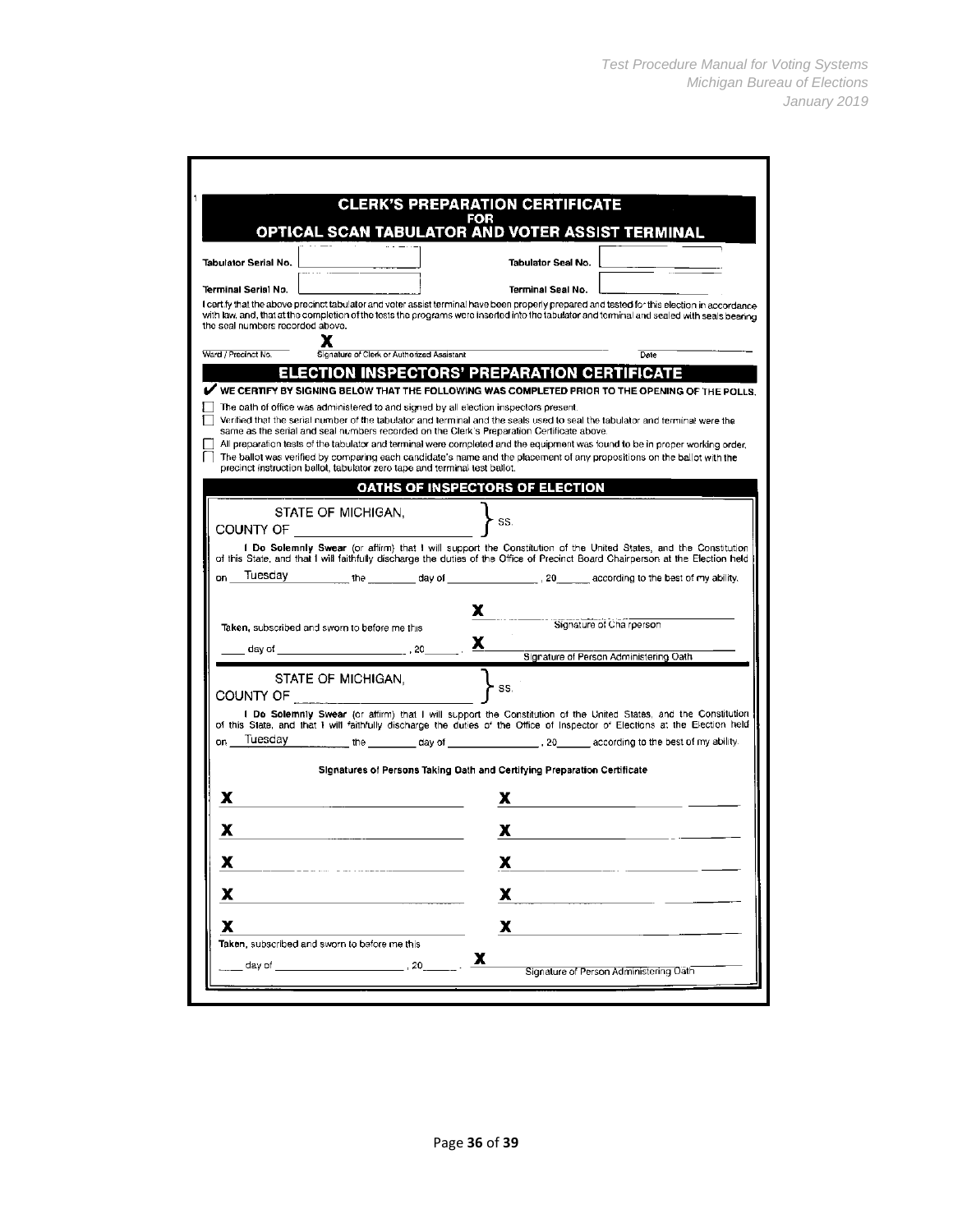#### **Voter Assist Terminal (VAT) TESTING & SECURITY CERTIFICATION FORM**

VAT ACCURACY TEST: (This test is the responsibility of the Election Commission. The Election Commission may delegate the administration of the test to an authorized assistant.) The undersigned certifies that the listed terminals were properly tested as required by Promulgated Rule and prescribed by the Bureau of Elections. Further, the program was completely tested for each ballot style and matches the official ballot, the hardware was found to be fully functioning, and the Vote Position Test results agree with the predetermined results. Finally, the proper program was installed into each terminal using the seal number recorded below and on the Clerk's Preparation Certificate in the Poll Book of the precinct(s) to which the terminal was assigned.

| <b>Precinct #   Terminal Serial #</b> | Memory Device Seal #   Date of Test |  |
|---------------------------------------|-------------------------------------|--|
|                                       |                                     |  |
|                                       |                                     |  |
|                                       |                                     |  |
|                                       |                                     |  |
|                                       |                                     |  |
|                                       |                                     |  |
|                                       |                                     |  |
|                                       |                                     |  |
|                                       |                                     |  |
|                                       |                                     |  |
|                                       |                                     |  |
|                                       |                                     |  |
|                                       |                                     |  |
|                                       |                                     |  |
|                                       |                                     |  |
|                                       |                                     |  |
|                                       |                                     |  |
|                                       |                                     |  |
|                                       |                                     |  |
|                                       |                                     |  |
|                                       |                                     |  |
|                                       |                                     |  |
|                                       |                                     |  |
|                                       |                                     |  |
|                                       |                                     |  |
|                                       |                                     |  |
|                                       |                                     |  |

Further the test ballot(s) were secured and sealed in an approved ballot container with seal number on  $1$   $1$   $1$ 

Member(s) of Election Commission or Authorized Assistant(s)